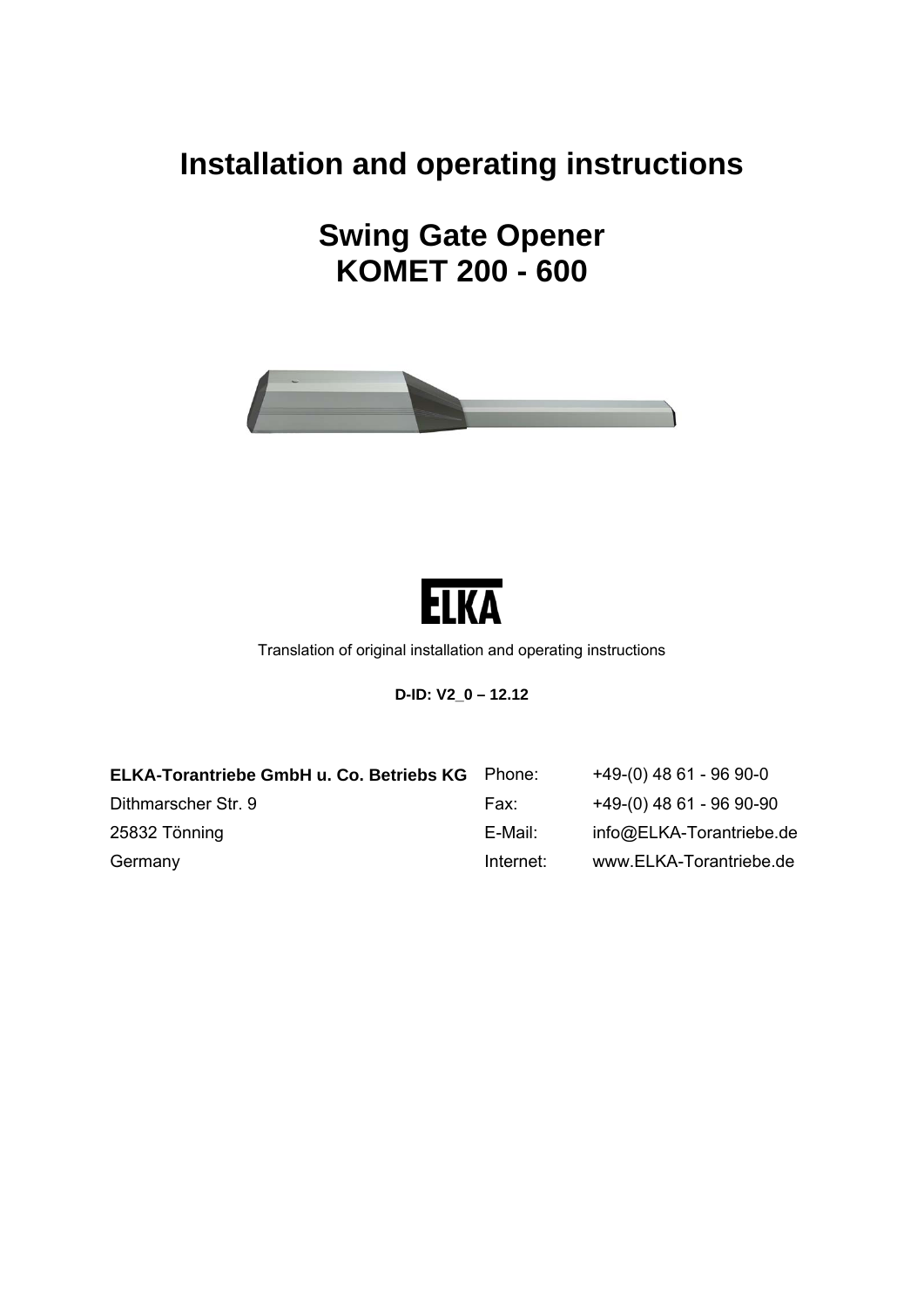# **Contents**

| 1           | <b>Preface</b>                                              | 3              |
|-------------|-------------------------------------------------------------|----------------|
| 1.1         | General notes                                               | 3              |
| 1.2         | Copyright                                                   | 4              |
| 1.3         | Information regarding installation instruction              | 4              |
| $\mathbf 2$ | <b>Safety</b>                                               | 5              |
| 2.1         | General notes on safety                                     | 5              |
| 2.2         | Notes on safety for the operation                           | 5              |
| 2.3         | Safety notes for the operation with radio remote control    | 5              |
| 2.4         | Intended use                                                | 5              |
| 2.5         | Danger, which could emanate from the site of operation      | 5              |
| 3           | <b>Transportation and storing</b>                           | $\overline{7}$ |
| 3.1         | <b>Transportation inspection</b>                            | $\overline{7}$ |
| 3.2         | Storing                                                     | $\overline{7}$ |
| 4           | <b>Declaration of incorporation</b>                         | 8              |
| 4.1         | Installation information for partly completed machinery     | 9              |
| 4.2         | Declaration of conformity                                   | 9              |
| 4.3         | Name plate                                                  | 9              |
| 5           | <b>Usage</b>                                                | 10             |
|             |                                                             |                |
| 6           | <b>Technical Data</b>                                       | 11             |
| 7           | <b>Installation example</b>                                 | 13             |
| 8           | <b>Installation</b>                                         | 14             |
| 8.1         | Installation dimensions (pivot point)                       | 14             |
| 8.2         | Installation dimensions (elevation)                         |                |
| 8.3         | Installation at the gate and gate post                      | 17<br>18       |
| 8.4         | Adjusting of the internal stops (KOMET 200 and 280)         | 19             |
| 9           | <b>Emergency release</b>                                    | 22             |
| 9.1         | <b>Emergency releasing</b>                                  | 22             |
| 9.2         | Engaging of emergency release                               | 22             |
| 10          | <b>Controller MO 36</b>                                     | 23             |
| 10.1        | <b>Electrical installation</b>                              | 23             |
| 10.2        | Connections                                                 | 24             |
| 10.3        | <b>Programming MO36</b>                                     | 27             |
| 10.4        | Safety contact profiles for gate open (SLA) and close (SLZ) | 40             |
| 10.5        | <b>Additional modules</b>                                   | 41             |
| 10.6        | Power failure                                               | 42<br>1        |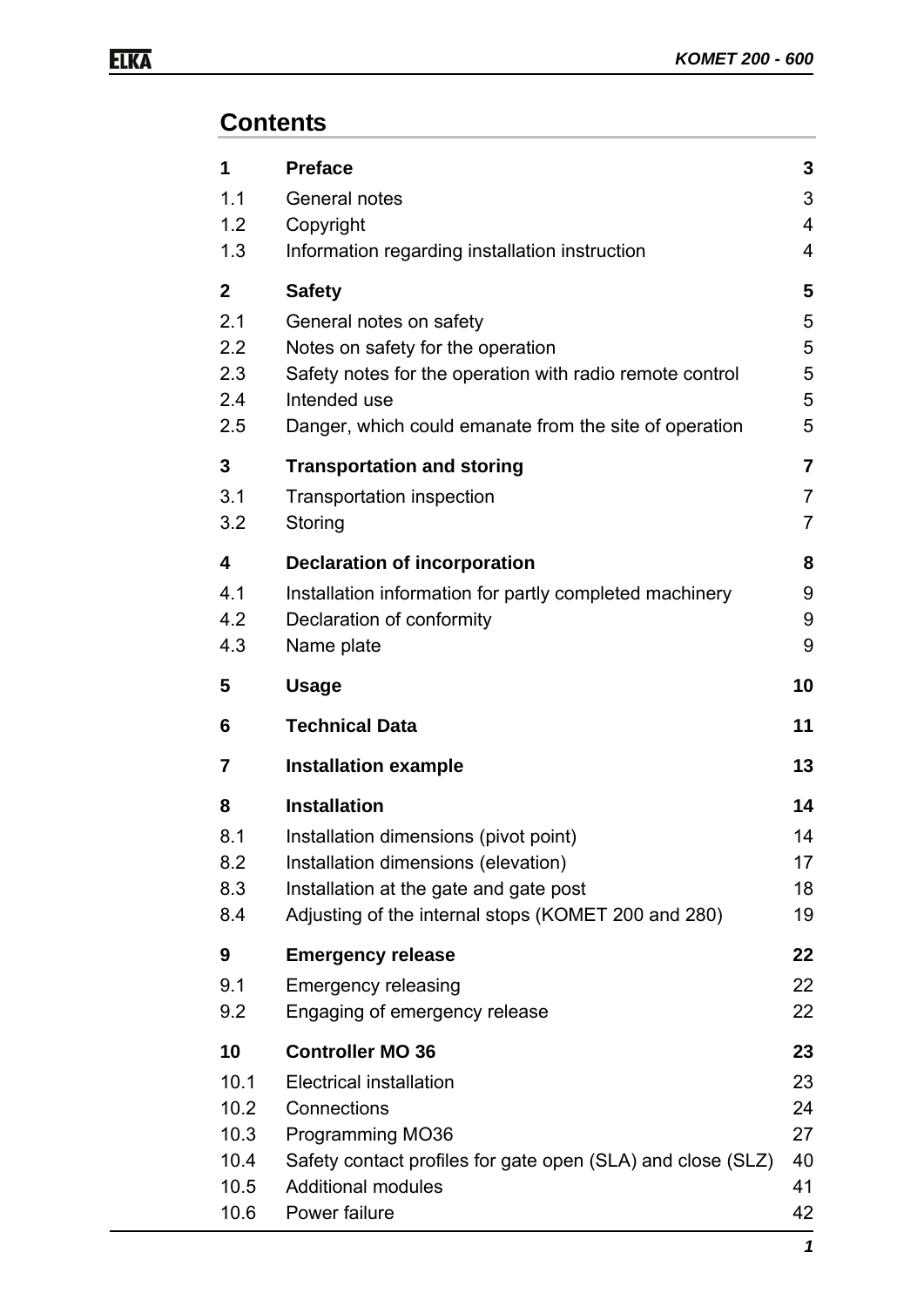| 10.7 Fault diagnosis                 | 42 |
|--------------------------------------|----|
| 10.8 Emergency mode                  | 43 |
| 10.9 Parameter and Original settings | 44 |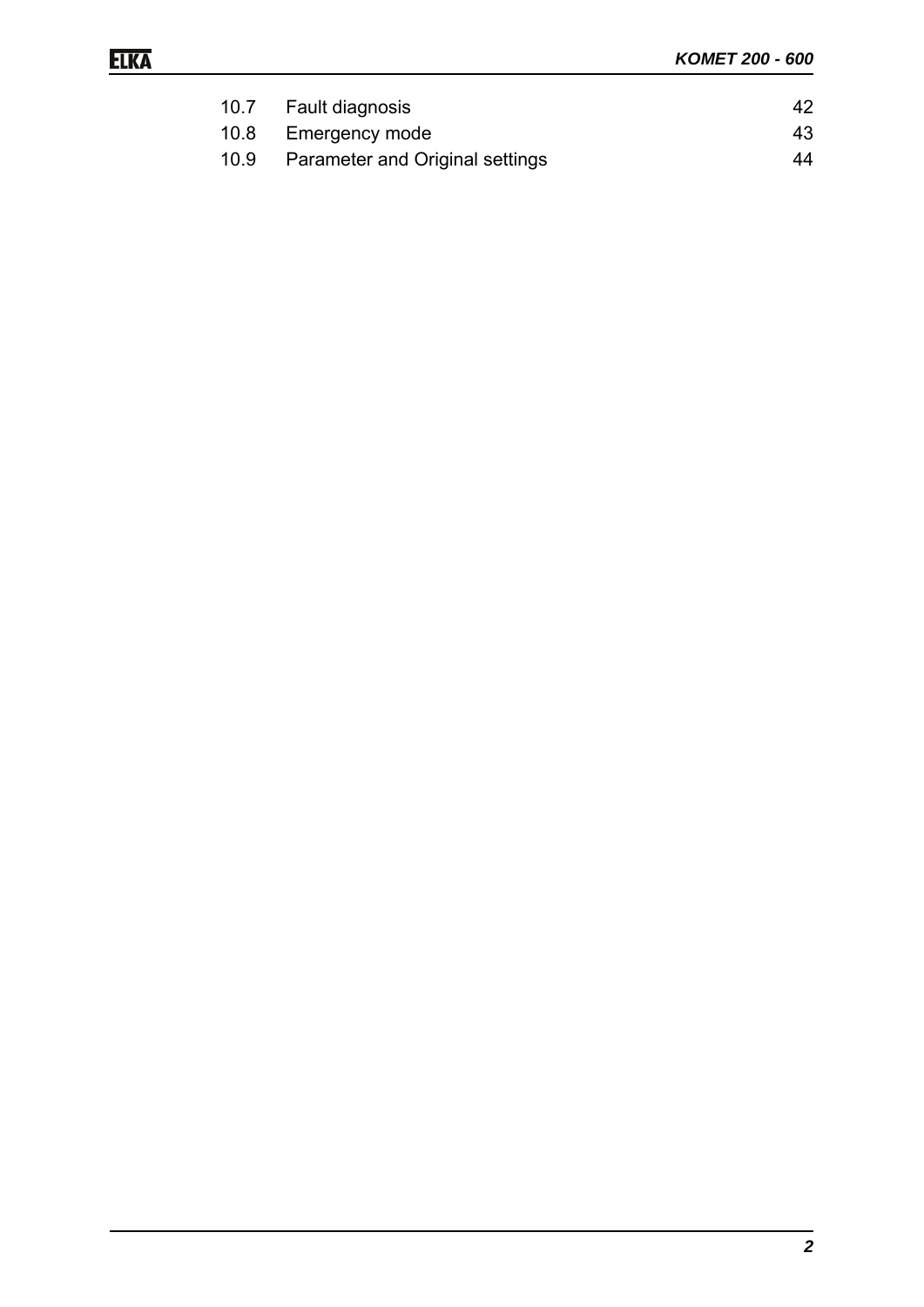## **1 Preface**

### **1.1 General notes**

These operating instructions must be available on site at all times. It should be read thoroughly by all persons who use, or service the appliances. Improper usage or servicing or ignoring the operating instructions can be a source of danger for persons, or result in material damage. If the meaning of any part of these instructions isn't clear, then please contact ELKA-Torantriebe GmbH u. Co. Betriebs KG before you use the appliance.

This applies to all setup procedures, fault finding, disposal of material, care and servicing of the appliance. The accident prevention regulations and applicable technical regulations (e.g. safety or electrical) and environment protection regulations of the country in which the appliance is used also apply.

All repairs on the appliances must be carried out by qualified persons. ELKA-Torantriebe GmbH u. Co. Betriebs KG accepts no liability for damage which is caused by using the appliance for purposes other than those for which it is built.

ELKA-Torantriebe GmbH u. Co. Betriebs KG cannot recognise every possible source of danger in advance. If the appliance is used other than in the recommended manner, the user must ascertain that no danger for himself or others will result from this use. He should also ascertain that the planned use will have no detrimental effect on the appliance itself. The appliance should only be used when all safety equipment is available and in working order. All faults which could be a source of danger to the user or to third persons must be eliminated immediately. All warning and safety notices on the appliances must be kept legible.

All electrical periphery equipment which is connected to the appliance must have a CE Mark, which ensures that it conforms to the relevant EEC regulations. Neither mechanical nor electrical alterations to the appliance, without explicit agreement of the manufacturer, are allowed. All alterations or extensions to the appliance must be carried out with parts which ELKA-Torantriebe GmbH u. Co. Betriebs KG have defined as suitable for such alterations, and be carried out by qualified personnel. Please note that with any alteration of the product, no matter whether mechanical or electrical, the warranty expires and the conformity is revoked. Only the use of ELKA accessories and original ELKA spare parts is allowed. In case of any contravention ELKA disclaims liability of any kind.



#### **INFORMATION!**

The operation of the system within CEN countries must also be conformant with the European safety-relevant directives and standards.

*We reserve the right to make technical improvements without prior notice.*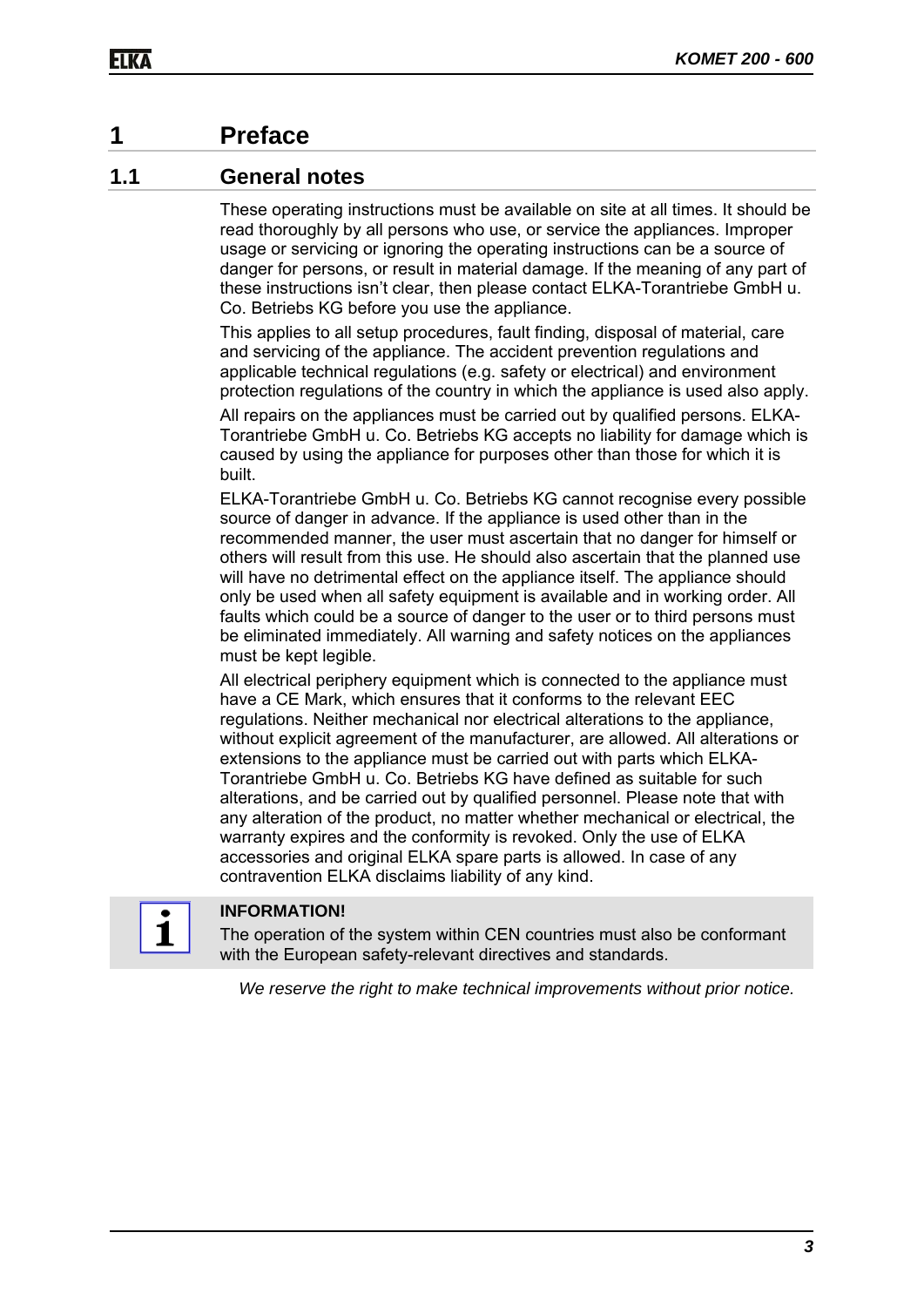### **1.1.1 Symbol explanation**

Remarks regarding the safety of persons and the gate opener itself are marked by special symbols. These remarks have to be absolutely observed in order to avoid accidents and material damage.



#### **DANGER!**

**…points to an imminent dangerous situation, which can cause death or serious injuries if it is not avoided.** 



#### **WARNING!**

**…points to a potentially dangerous situation, which can cause death or serious injuries if it is not avoided.** 



### **ATTENTION!**

**…points to a potentially dangerous situation, which can cause minor or slight injuries if it is not avoided.** 



### **ATTENTION!**

**…points to a potentially dangerous situation, which can cause property damage if it is not avoided.** 

#### **REMARK!**

**Important notice for installation or functioning.** 

## **1.2 Copyright**

The operating manual and the contained text, drawings, pictures, and other depictions are protected by copyright. Reproduction of any kind – even in extracts – as well as the utilization and/or communication of the content without written release certificate are prohibited. Violators will be held liable for damages. We reserve the right to make further claims.

### **1.3 Information regarding installation instruction**

This document is to be used as installation instruction for partly completed machinery (according to machinery directive 2006/42/EG, article 13, (2)).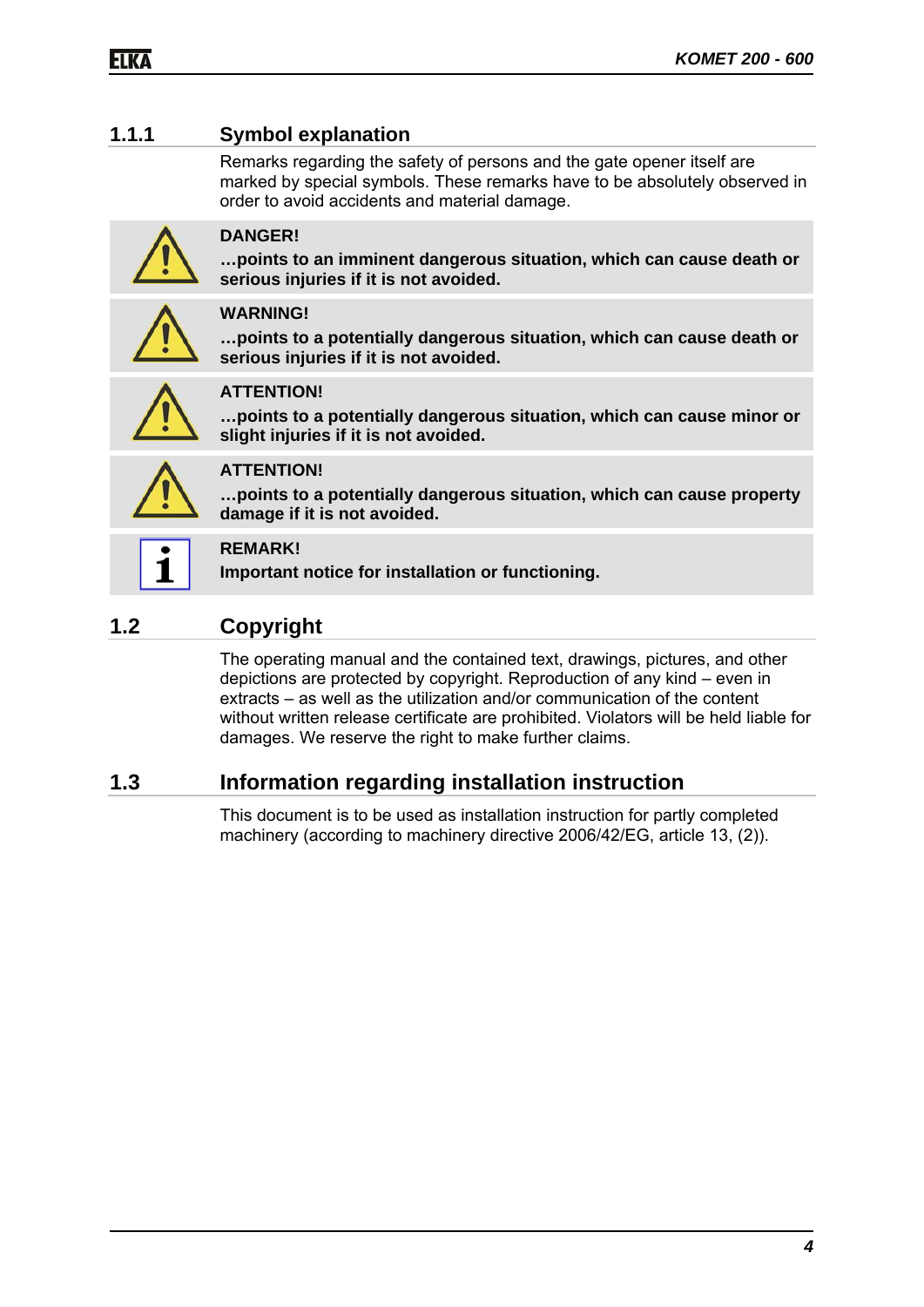### **2 Safety**

#### **2.1 General notes on safety**

The valid regulations and standards have to be observed during installation and operation, e.g. DIN EN 13241-1, DIN EN 12445, DIN EN 12453 etc.

Only the use of spare parts made by the original manufacturer is allowed. Do not put a defective gate opener / barrier into operation.

After set-up (installation) every user of the equipment has to be instructed about the operation and function of the gate opener / barrier.

#### **2.2 Notes on safety for the operation**

Children and not instructed persons are not allowed to operate the gate system / barrier.

No persons, objects, or animals are allowed within the range of the gate movement / barrier movement during opening or closing.

Never reach into moving parts of the gate operator, gate or barrier.

Drive through the gate system /barrier only after complete opening.

The gate system / barrier has to be secured depending on the type of usage, corresponding to the valid standards and regulations (e.g. safety at the main and secondary closing edges).

The safety devices have to be checked regularly for functioning according to the standards and regulations, at least once a year.

### **2.3 Safety notes for the operation with radio remote control**

The radio remote control should only be used, if the area of movement of the gate / barrier is always completely visible by the operator and thus it is assured, that no person, object, or animal is present within this range of movement.

The radio remote control transmitters have to be carefully kept, so that an unintentional use is impossible.

Radio remote controls should not be operated at radio-technical sensitive locations, like airports or hospitals.

Interferences by other (properly operated) radio communication installations, which are used within the same frequency range, cannot be ruled out.

#### **2.4 Intended use**

The operating safety is only guaranteed with the intended use of the gate opener.

After the installation, the swing gate opener of this serve the purpose of traffic flow control of vehicle paths (vehicle traffic only).

The controller MO 36 is a component part and controls the swing gate opener.

**Any usage beyond this and/or any different application of the equipment is prohibited and isconsidered as not according to regulations.**

#### **2.5 Danger, which could emanate from the site of operation**

The swing gate opener operates with movable parts.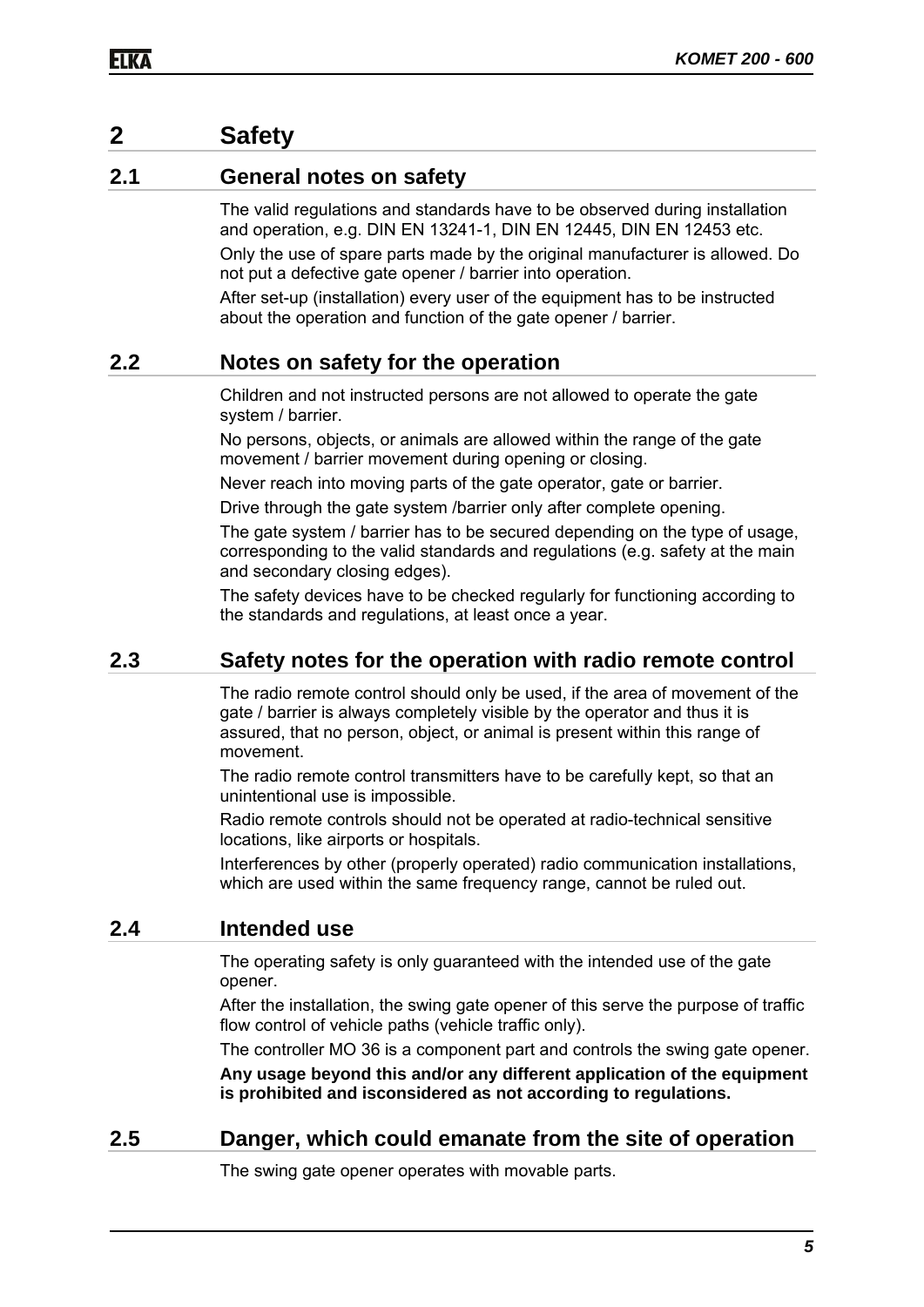

### **WARNING!**

**Rotating and/or linear movable components can cause serious injuries.** 

Do not reach into moving parts or handle any moving components during operation.

 $\triangleright$  Turn the appliance off before any maintenance work, repair work or other work and secure it against unintentional restarting.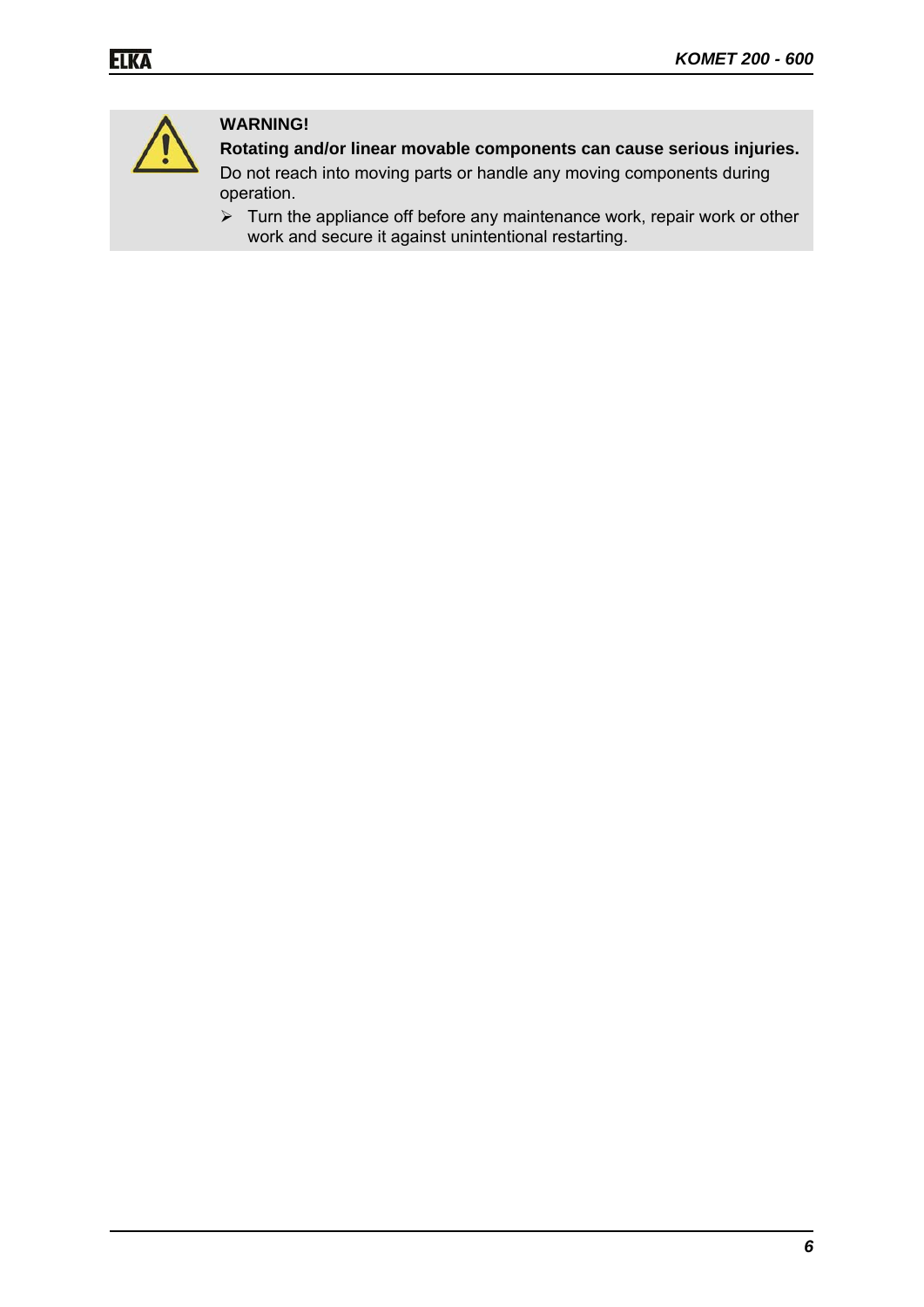# **3 Transportation and storing**

### **3.1 Transportation inspection**

The shipment has to be inspected for transportation damage immediately after receipt. In case of any damage record the type and extent on the delivery receipt or refuse acceptance.

Inform ELKA-Torantriebe immediately in the event of damage.

In case the above points are not observed claims will be denied due to insurance regulations.

### **3.2 Storing**

The swing gate opener has to be stored as follows:





1

Do not expose the gate opener to heat sources.



Storage temperature -20°C to +70°C.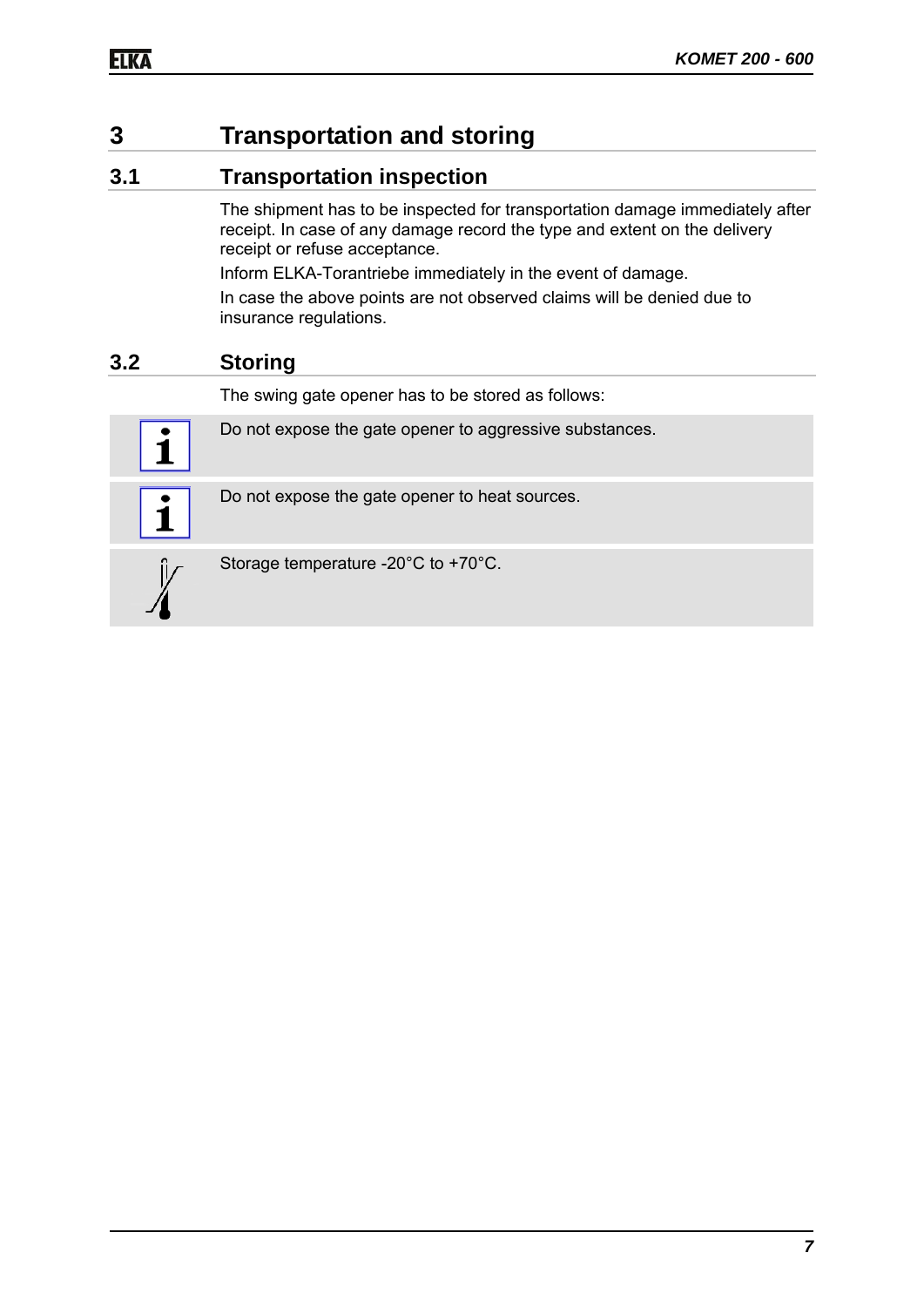# **4 Declaration of incorporation**

# **HKA**

#### **Declaration of incorporation** for the installation of a partly completed machinery

according to EC Machinery Directive 2006/42/EC, annex II part 1 B

| The manufacturer | ELKA-Torantriebe GmbH u. Co. Betriebs KG |
|------------------|------------------------------------------|
|                  | Dithmarscher Str. 9                      |
|                  | 25832 Tönning, Germany                   |

We herewith declare that the partly completed machinery

| Product description: | Swing gate opener                                          |
|----------------------|------------------------------------------------------------|
| Function:            | Swing gate opener to open and close swing gates            |
| Type designation:    | KOMET 200/202, KOMET 280/282, KOMET 400/402, KOMET 600/602 |
| Serial number:       | 8030002001201001 to 8030002991252999 for KOMET 200/202     |
|                      | 8030003001201001 to 8030003991252999 for KOMET 280/282     |
|                      | 8030004001201001 to 8030004991252999 for KOMET 400/402     |
|                      | 8030005001201001 to 8030005991252999 for KOMET 600/602     |
| Year of manufacture: | 2012                                                       |

complies with the essential requirements of the following directive, as far as possible with the scope of delivery (see attachment for information regarding which requirements are met)

| 2004/108/EG | <b>EMC-directive</b> |  |
|-------------|----------------------|--|
| 2006/42/EG  | Machinery directive  |  |

The following harmonized standards are applied:

| EN 12453: 2005      | Industrial, commercial and garage doors and gates -                                                            |
|---------------------|----------------------------------------------------------------------------------------------------------------|
|                     | Safety in use of power operated doors - Requirements                                                           |
| EN 12445: 2005      | Industrial, commercial and garage doors and gates -                                                            |
|                     | Safety in use of power operated doors - Test methods                                                           |
| EN 61508: 2001      | Functional safety of electrical/electronic/programmable electronic safety-related<br>systems - Demands on SIL2 |
| EN 60335-1: 2002    | Safety of household and similar electrical appliances, part 1 General requirements                             |
| EN ISO 13849-1:2008 | Safety of machinery. Safety related parts of control systems                                                   |

Further we declare that the special technical documentation for this partly completed machinery is compiled in<br>accordance with annex VII part B, and we undertake to transmit relevant information to the market surveillance authorities upon request.

The partly completed machinery must not be put into service until it is incorporated into a machinery, which has been declared in conformity with the provisions of the EC Machinery Directive and for which an EC declaration of conformity according to annex II A was issued.

Empowered to draw up the declaration:

ELKA-Torantriebe GmbH u. Co. Betriebs KG, Dithmarscher Str. 9, 25832 Tönning, Germany

Tönning, 02.01.2012

i.V. Gardo Clinotlausan Dipl.-Ing. (FH) **Chief Engineer** 

#### **Attachment**

Requirements of annex I of 2006/42/EG which are met. The numbers relate to the chapters of annex I:

1.1.2., 1.1.3., 1.1.5., 1.1.6., 1.2.1., 1.2.3., 1.2.6., 1.3.4., 1.3.8., 1.3.9., 1.5.1., 1.5.6., 1.5.11., 1.7.1. (partially), 1.7.2., 1.7.3., 1.7.4. (partially),

*Drawing 1*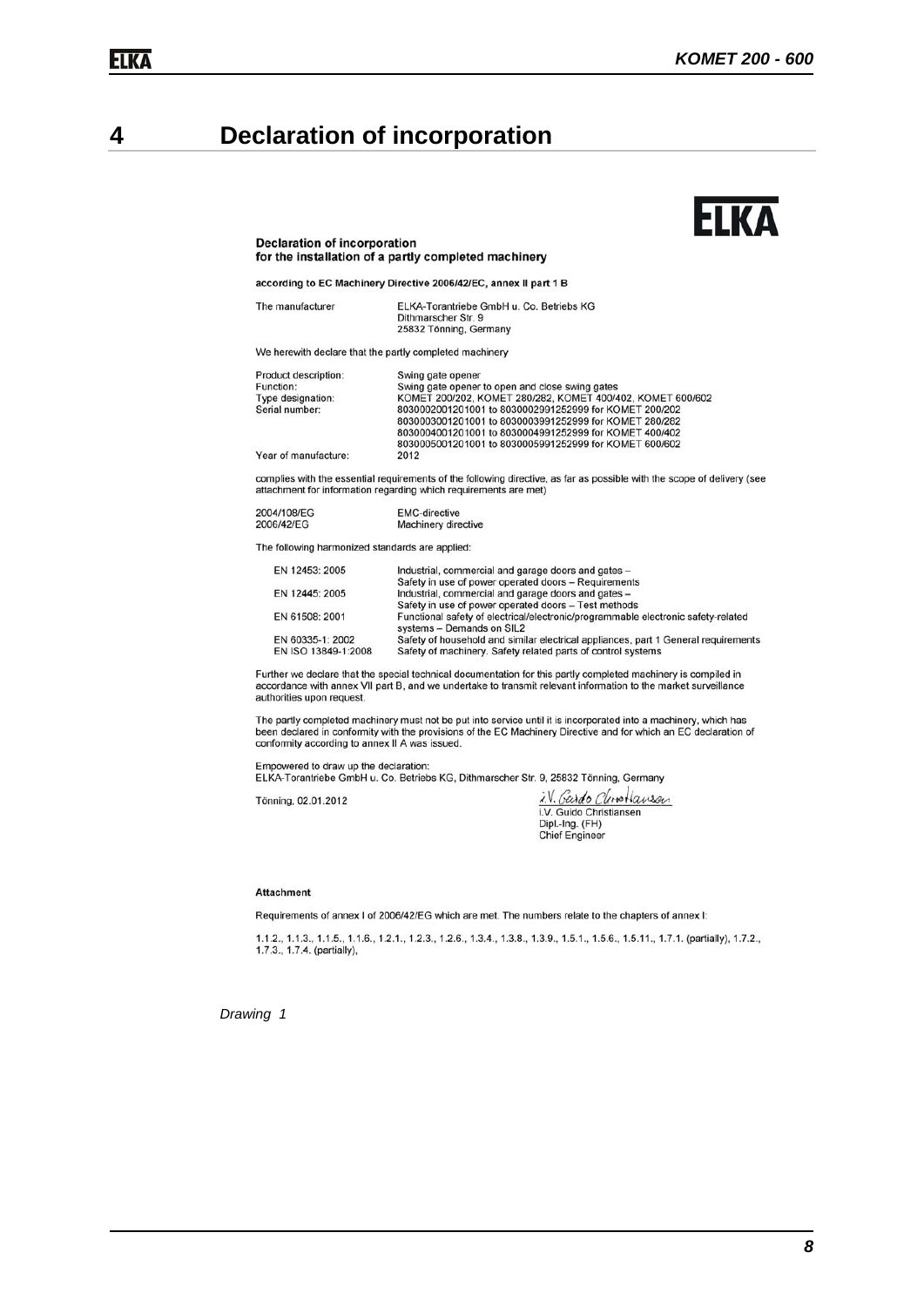### **4.1 Installation information for partly completed machinery**

**The partly completed machinery must not be put into service until the final machinery into which it has to be incorporated has been declared inconformity with the provisions of the machinery directive.**

The safety functions of the controller comply with EN ISO 13849-1:2008 Kat.2PLc/d.

According to EC Directive 2006/42/EG the mains supply has to be equipped with an all-pole circuit breaker.



1

1

#### **WARNING!**

#### **Danger through voltage!**

Danger of an electric shock.

 Only certified electricians (VDE 0100) should connect the controller to the mains supply.

According to DIN EN 12453, for an application with passenger traffic, depending on the type of use and type of activation, suitable safety devices have to be installed additionally, in order to provide the minimum level of protection.

#### **4.2 Declaration of conformity**

After the installation an EG- declaration of conformity according to ECmachinery directive 2006/42/EG for the complete system has to be issued by the person responsible for the integration (according to product standard DIN EN 13241-1).

#### **4.3 Name plate**

The name plate of the swing gate opener is mounted inside the housing (interior area close to the motor) or at the motor support.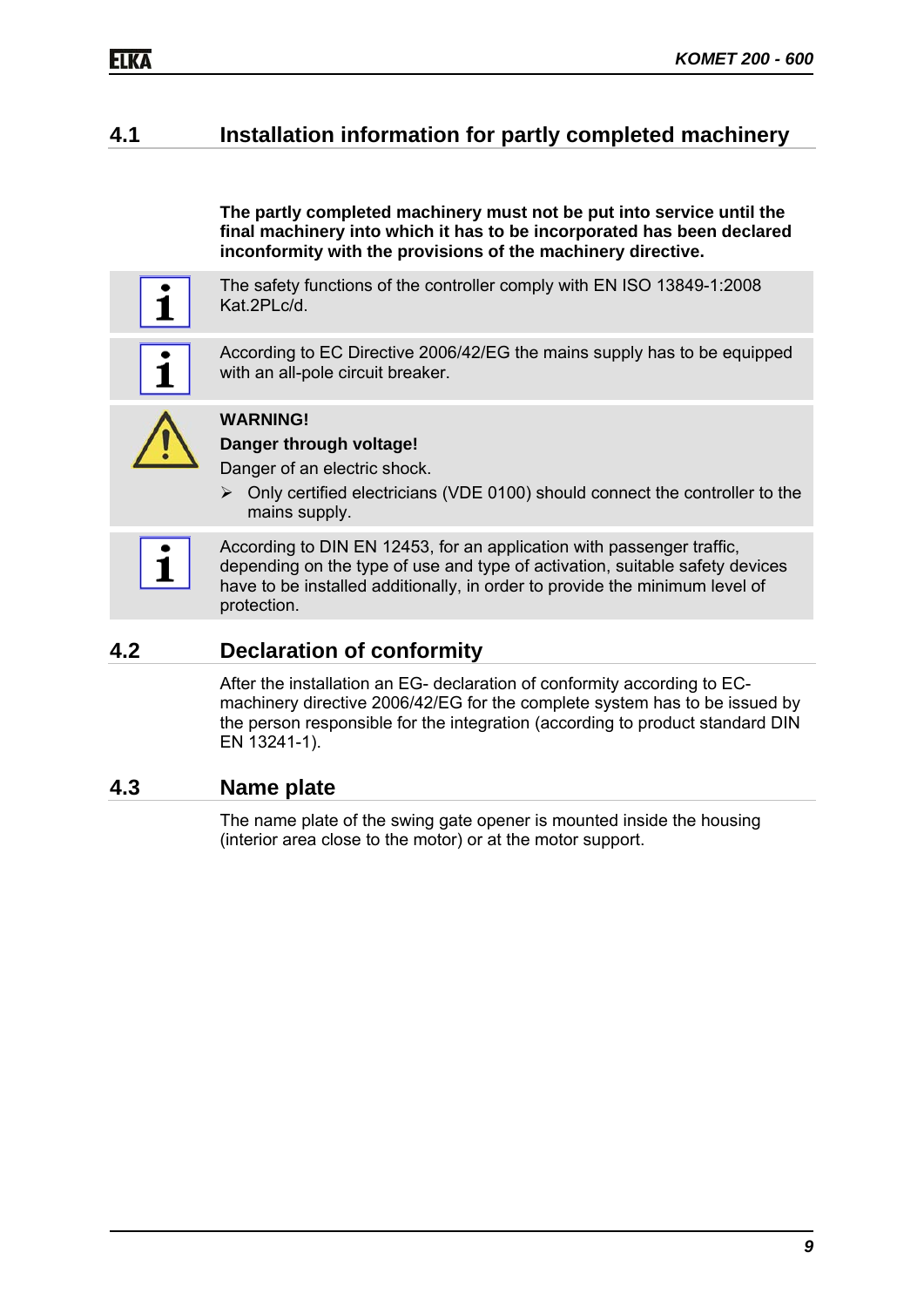# **5 Usage**

The swing gate openers of series KOMET 200 - 600 are designed for gates moving horizontally and having low wind resistance. For max. width and weight of gate wing see table and diagram below.



When usage is different from the above samples, please contact your supplier.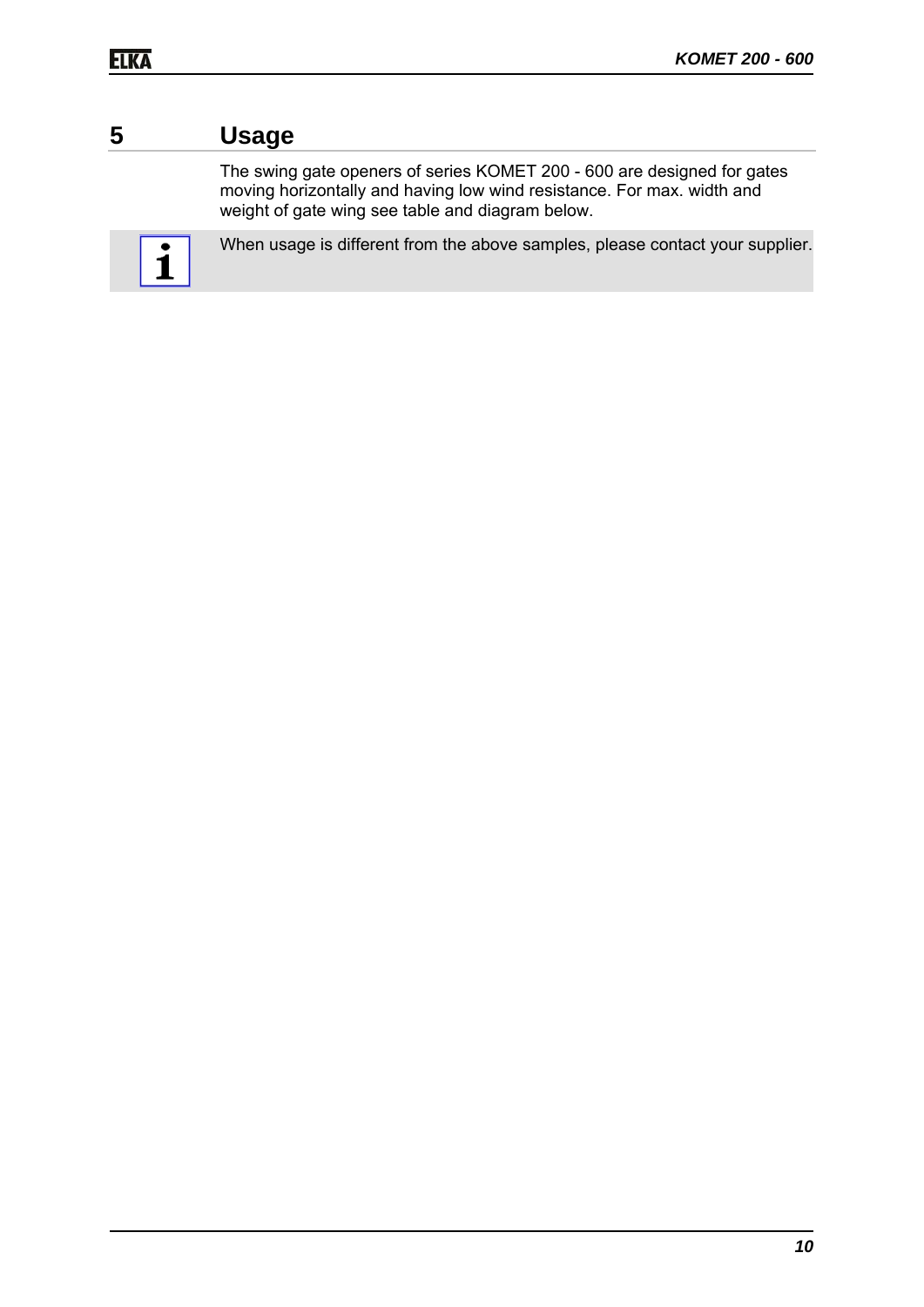# **6 Technical Data**

|                                                                 | <b>KOMET</b><br>200/202                                                                                                                                             | <b>KOMET</b><br>280/282                                        | <b>KOMET</b><br>400/402               | <b>KOMET</b><br>600/602               |
|-----------------------------------------------------------------|---------------------------------------------------------------------------------------------------------------------------------------------------------------------|----------------------------------------------------------------|---------------------------------------|---------------------------------------|
|                                                                 | one winged<br>gate/two<br>winged gate                                                                                                                               | one winged<br>gate/two<br>winged gate                          | one winged<br>gate/two<br>winged gate | one winged<br>gate/two<br>winged gate |
| Maximum width of wing *                                         | 2.000mm /<br>wing                                                                                                                                                   | 2.800mm /<br>wing                                              | 4.000mm /<br>wing                     | $6.000$ mm /<br>wing                  |
| Maximum weight of wing                                          | 200 <sub>kg</sub>                                                                                                                                                   | 300kg                                                          | 400kg                                 | 500kg                                 |
| Maximum movement<br>(stroke)                                    |                                                                                                                                                                     | 370mm                                                          |                                       |                                       |
| Electromagnetic bolt                                            | no                                                                                                                                                                  | no                                                             | yes                                   | yes                                   |
| <b>Emergency release</b>                                        |                                                                                                                                                                     | from top and bottom                                            |                                       |                                       |
| Running time (opening<br>angle $90^\circ$ )<br>(each wing) **   |                                                                                                                                                                     | stroke $270$ mm = approx. 12s<br>stroke $350$ mm = approx. 16s |                                       |                                       |
| Opening angle max. ***                                          |                                                                                                                                                                     | $120^\circ$                                                    |                                       |                                       |
| External limit stoppers at<br>opened positions required<br>**** | yes                                                                                                                                                                 | no                                                             | yes                                   | yes                                   |
| External limit stoppers at<br>closed positions required<br>**** | yes                                                                                                                                                                 | no                                                             | yes                                   | yes                                   |
| Limit stoppers at opened<br>and closed positions                | optional                                                                                                                                                            | yes                                                            | no                                    | no                                    |
| Power supply                                                    |                                                                                                                                                                     | 230V, 50Hz                                                     |                                       |                                       |
| Operating voltage                                               |                                                                                                                                                                     | 24Vdc                                                          |                                       |                                       |
| Duty cycle                                                      |                                                                                                                                                                     | 50%                                                            |                                       |                                       |
| Soft-Start and Soft-Stop                                        |                                                                                                                                                                     | yes, with ramp function                                        |                                       |                                       |
| Controller, separately                                          |                                                                                                                                                                     | MO 36 (175x260x100mm, WxHxL)                                   |                                       |                                       |
| <b>Traffic light</b>                                            |                                                                                                                                                                     | Module (optional)                                              |                                       |                                       |
| Safety contact profile                                          | Separately for OPEN and CLOSE                                                                                                                                       |                                                                |                                       |                                       |
| Weight                                                          | 19kg / 34kg<br>20kg / 35kg<br>19kg / 34kg                                                                                                                           |                                                                |                                       | 24kg / 44kg                           |
| Degree of protection                                            | <b>IP 44</b>                                                                                                                                                        |                                                                |                                       |                                       |
| Temperature range                                               |                                                                                                                                                                     | -20 $^{\circ}$ C up to +70 $^{\circ}$ C                        |                                       |                                       |
| Maintenance                                                     | The maintenance intervals must be decided individually as they<br>are dependent on the frequency of use. We recommend<br>maintenance at least once every 12 months. |                                                                |                                       |                                       |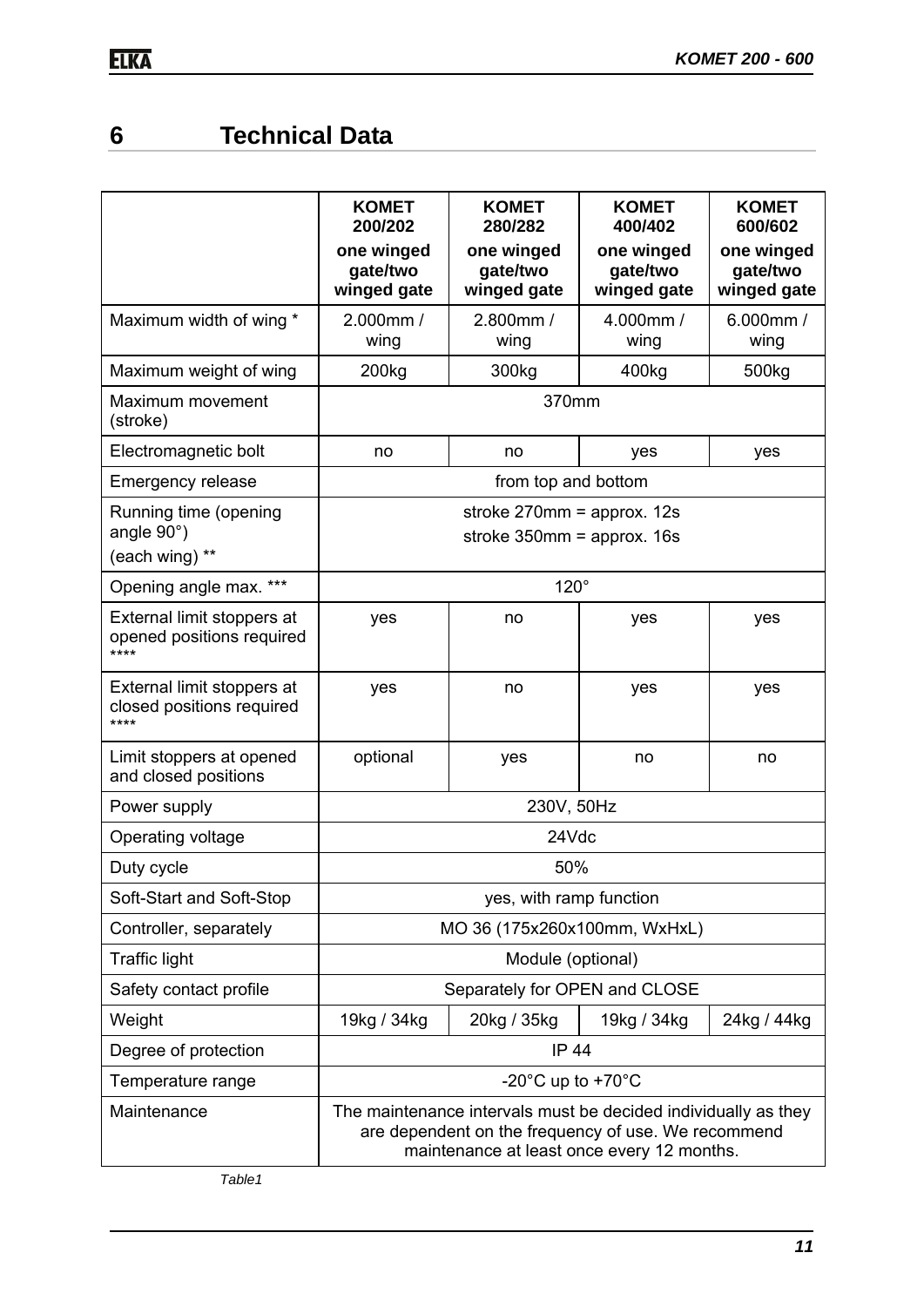- \* gates with low wind resistance
- \*\* depending on the installation dimensions (stroke) and the speed level
- \*\*\* depending on the installation dimensions
- \*\*\*\* A perfect fixation of the gate in position OPEN and CLOSED is only possible with external stops!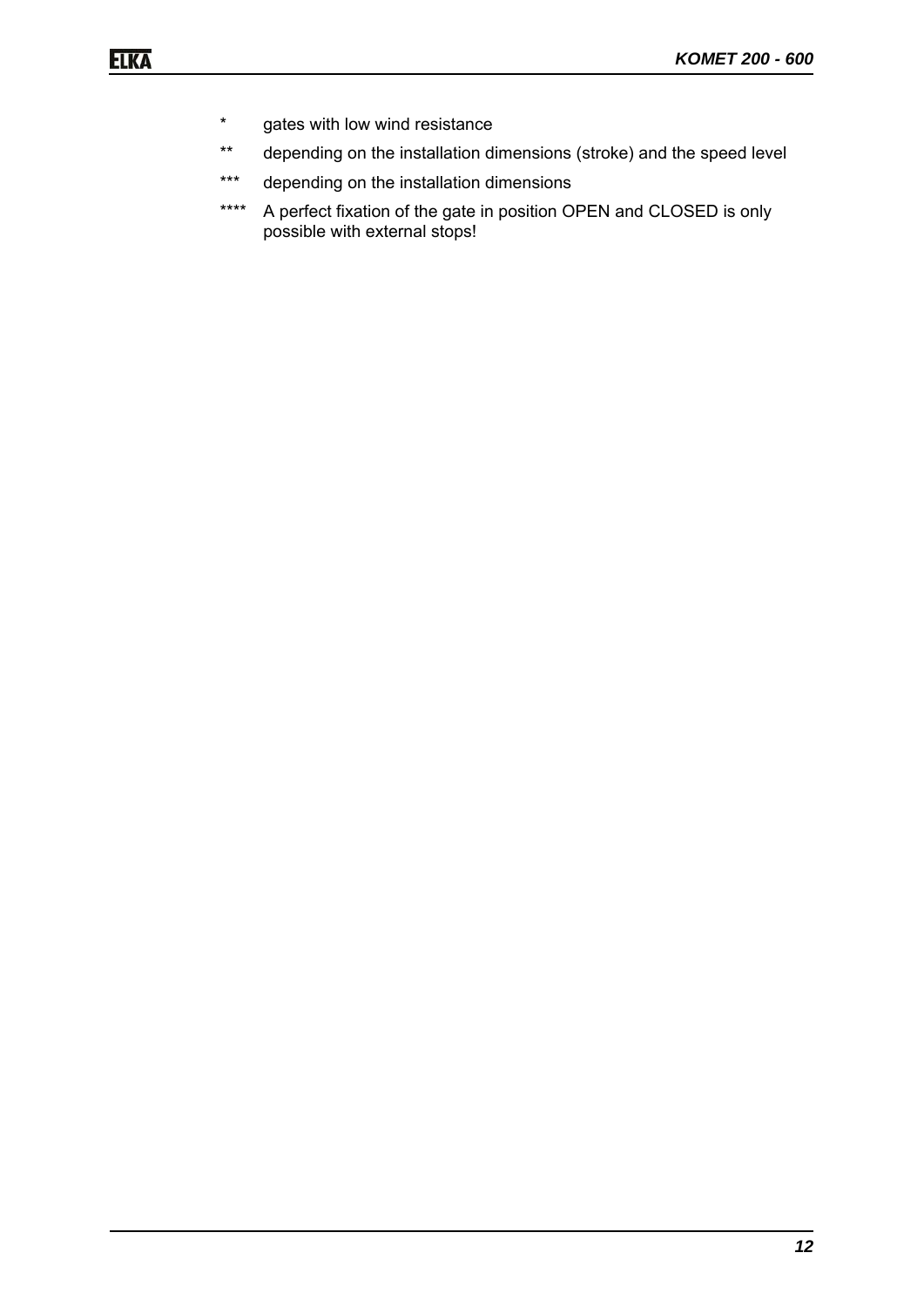# **7 Installation example**



*Drawing 2*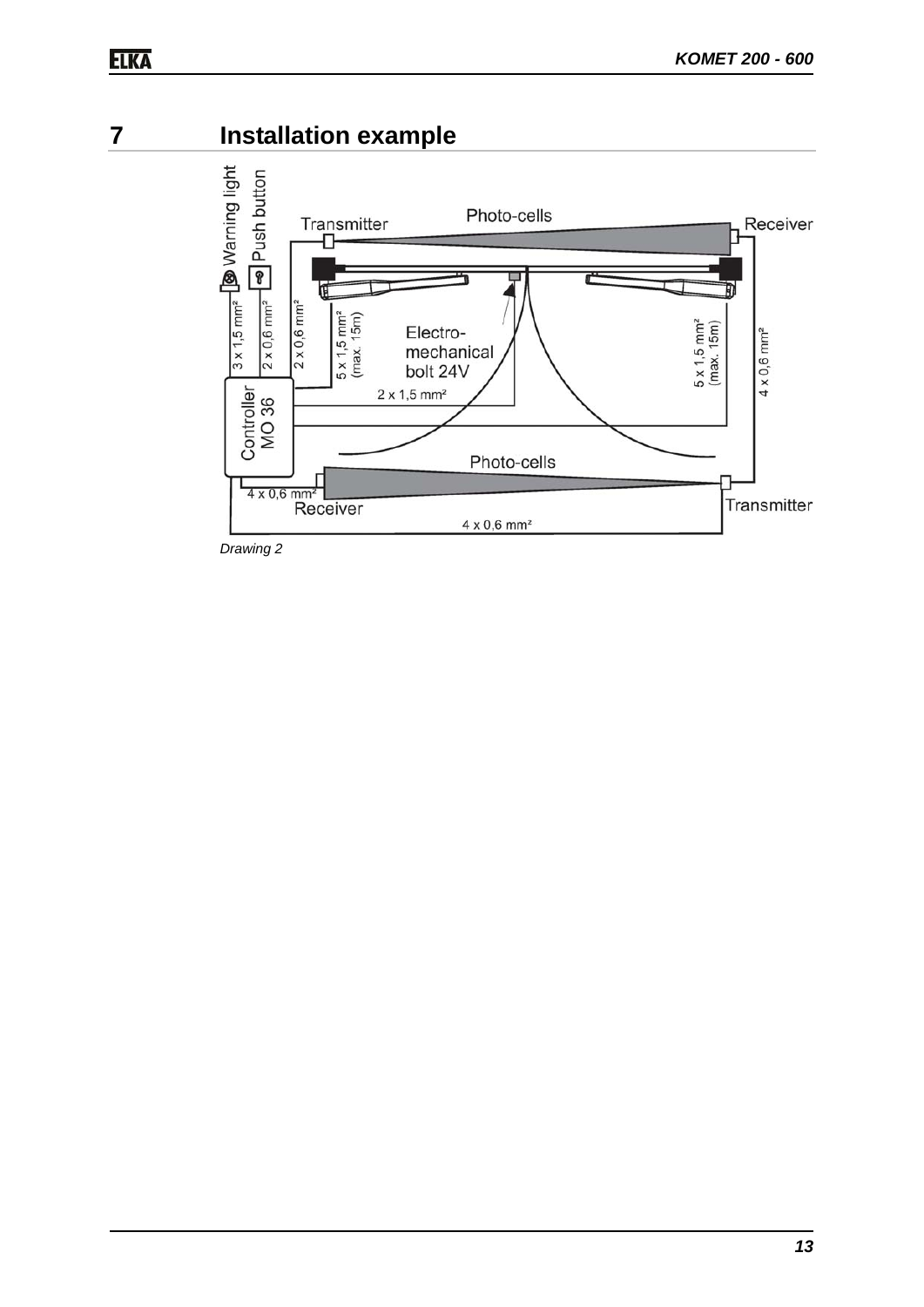# **8 Installation**

### **8.1 Installation dimensions (pivot point)**

All measurements are quoted in millimetre.



The opener KOMET is for usage left and right.



*Drawing 3*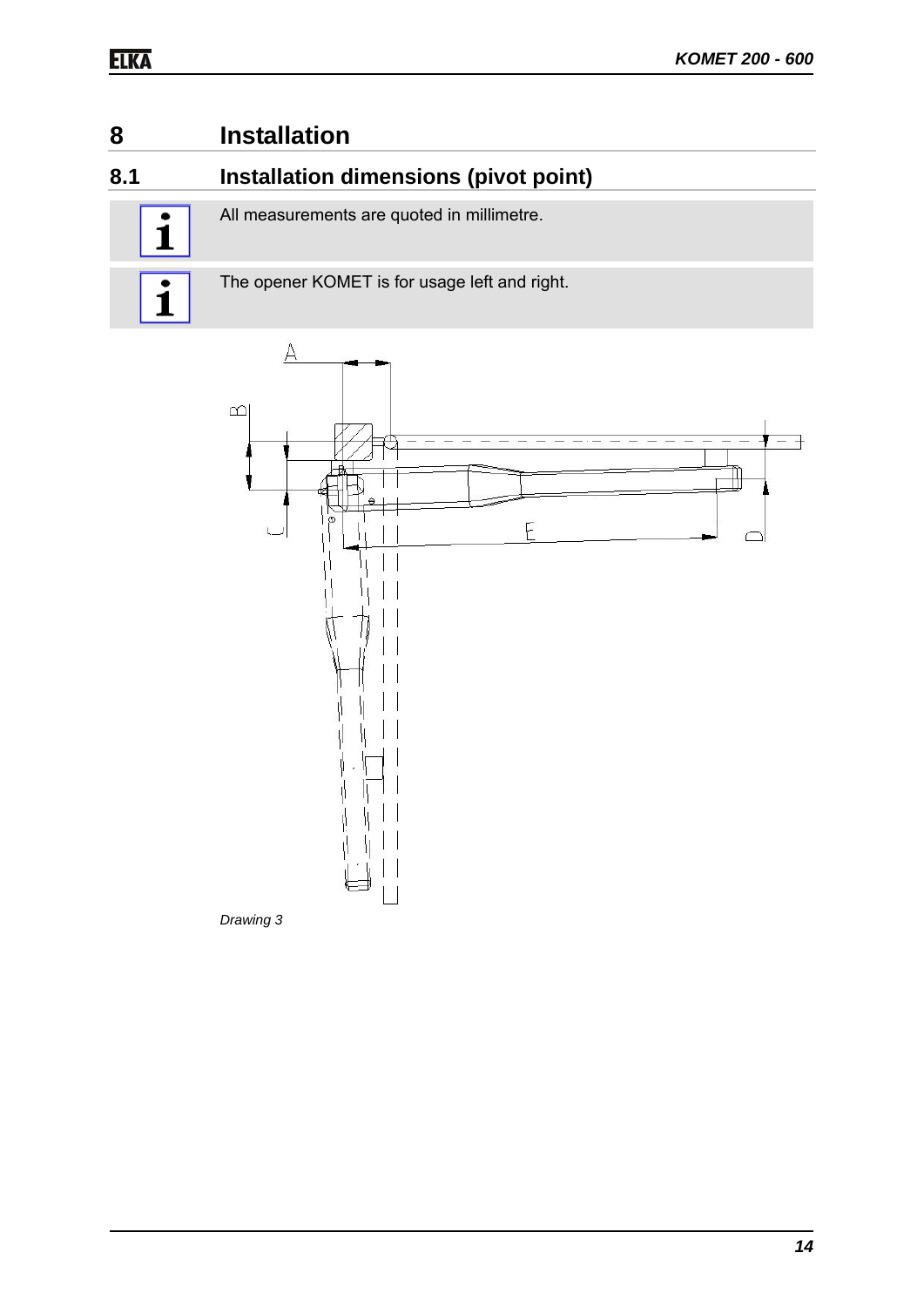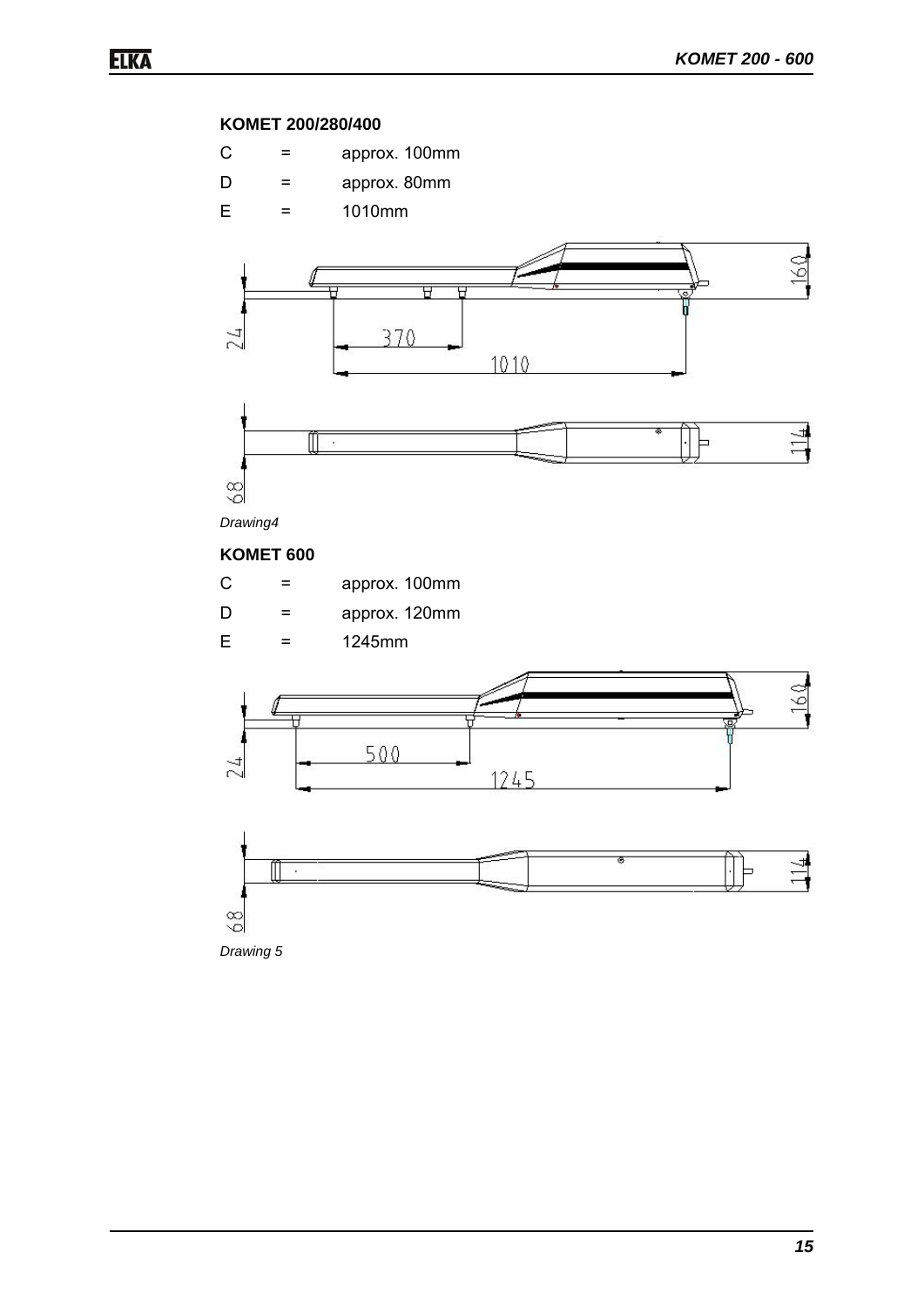#### **Mounting dimensions – Opening angles:**

**Table of opening angels** *KOMET 200* **depending on measurements A and B.**

| <b>Opening angle</b> | $A/B$ *   | A/B<br>$\ast$ | $A/B$ *   | A/B<br>$\star$ | $A/B$ *        |
|----------------------|-----------|---------------|-----------|----------------|----------------|
| $90^\circ$           | 140 / 140 | 150 / 150     | 160 / 160 | 170 / 170      | 180 / 180      |
| $95^\circ$           | 140 / 130 | 150 / 140     | 160 / 150 | 170 / 160      | 180/170        |
| $100^\circ$          | 150 / 130 | 160 / 140     | 170 / 150 | 180 / 160      | $\overline{a}$ |
| $105^\circ$          | 160 / 130 | 170 / 140     | 180 / 150 |                |                |
| $110^\circ$          | 170 / 130 | 180 / 140     | ۰         |                |                |
| $115^\circ$          | 180 / 130 |               |           |                |                |
| $120^\circ$          | 180 / 120 |               |           |                |                |

*Table 2 - (\*All measurements are quoted in millimetre.)* 

#### **Table of opening angels** *KOMET 280***depending on measurements A and B.**

| <b>Opening angle</b> | $A/B$ *   | $A/B$ *   | $A/B$ *   | $A/B$ *   |
|----------------------|-----------|-----------|-----------|-----------|
| $90^{\circ}$         | 150 / 150 | 160/160   | 170 / 170 | 180 / 180 |
| $95^\circ$           | 150 / 140 | 160 / 150 | 170 / 160 | 180 / 170 |
| $100^\circ$          | 160 / 140 | 170 / 150 | 180 / 160 |           |
| $105^\circ$          | 160 / 130 | 170 / 140 | 180 / 150 |           |
| $110^\circ$          | 170 / 130 | 180 / 140 |           |           |
| $115^\circ$          | 180 / 130 |           |           |           |
| $120^\circ$          | 180 / 120 |           |           |           |

*Table 3 - (\*All measurements are quoted in millimetre.)* 

#### **Table of opening angels** *KOMET 400***depending on measurements A and B.**

| <b>Opening angle</b> | $A/B$ *   | $A/B$ *   | $A/B$ *   |
|----------------------|-----------|-----------|-----------|
| $90^\circ$           | 160 / 160 | 170/170   | 180 / 180 |
| $95^\circ$           | 160 / 150 | 170 / 160 | 180 / 170 |
| $100^\circ$          | 170 / 150 | 180 / 160 |           |
| $105^\circ$          | 170 / 140 | 180 / 150 |           |
| $110^\circ$          | 180 / 140 | ۰         |           |
| $115^\circ$          | 180 / 130 | -         |           |
| $120^\circ$          | 180 / 120 | ۰         |           |

*Table 4 - (\*All measurements are quoted in millimetre.)*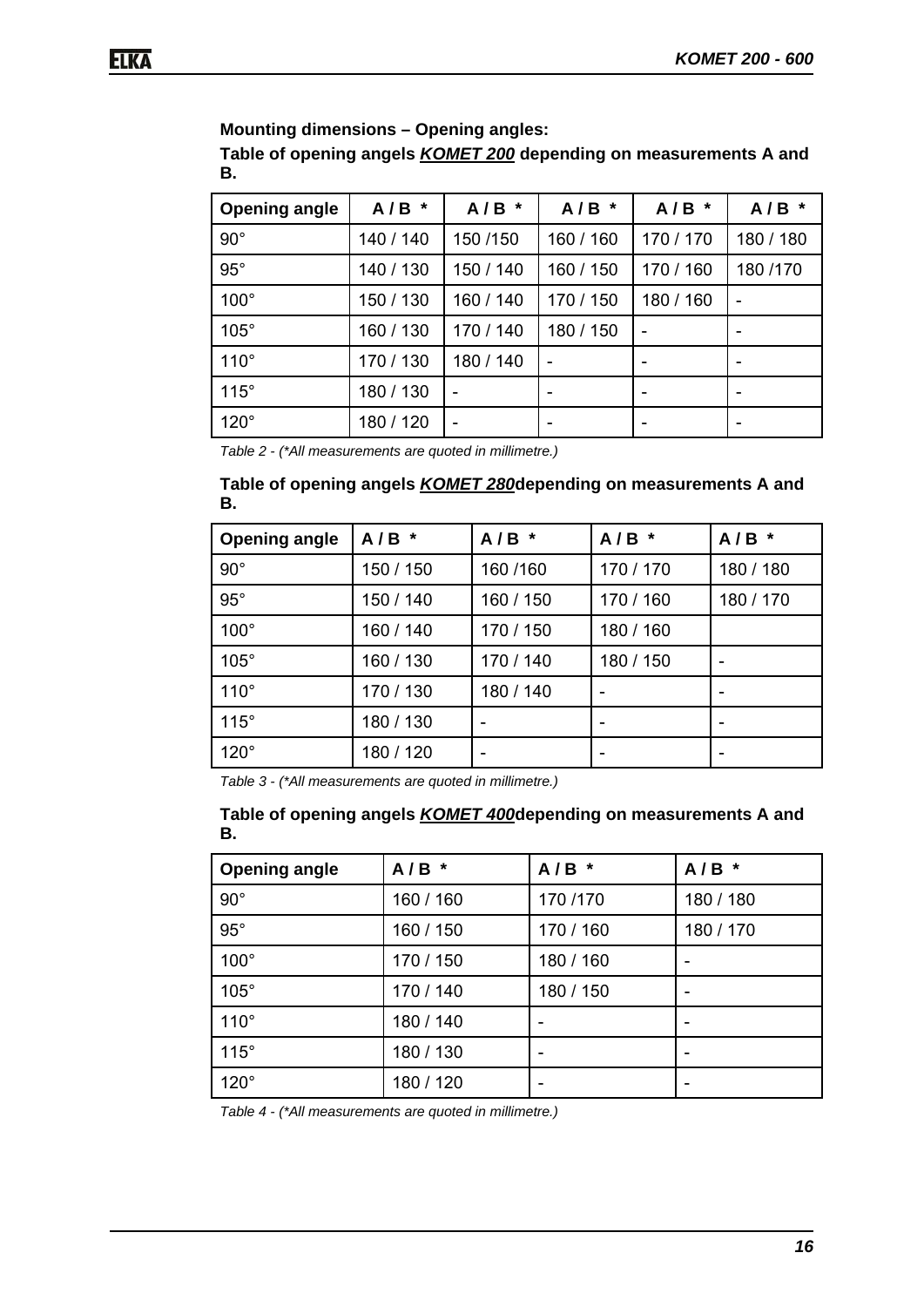1

| <b>Opening angle</b> | $A/B$ *   | $A/B$ *   |
|----------------------|-----------|-----------|
| $90^{\circ}$         | 225 / 225 | 240 / 240 |
| $95^\circ$           | 225 / 210 | 240 / 225 |
| $100^\circ$          | 225 / 195 | 240 / 210 |
| 105°                 | 225 / 180 | 240 / 195 |
| $110^\circ$          | 240 / 180 | -         |
| $115^\circ$          | 240 / 165 | ۰         |
| $120^\circ$          | 240 / 150 |           |

**Table of opening angels** *KOMET 600***depending on measurements A and B.**

*Table 5 - (\*All measurements are quoted in millimetre.)* 

**The measurement E for KOMET 200 / KOMET 280 / KOMET 400 is 1,010mm each, for the KOMET 600 it is 1,245mm. To exceed these measurements may result in a disruption of operation. To go below these measurements, reduces the opening angle.**

**Please strictly observe the approved measurements. This is necessary for an optimal operation. In case these measurements cannot be observed, please send us your dimensional drawing for checking.**

**External stops for gate OPEN and gate CLOSED are mandatory for the gate openers KOMET200, KOMET 400, and KOMET 600.**

**8.2 Installation dimensions (elevation)** 



*Drawing6* 

1 Mounting support P

2 Mounting support T 24mm higher than mounting support P

Please make sure, that the gate wings can be moved easily and that the axis of rotation is in a completely vertical position. Check that there is enough room for the opener behind the opened gate.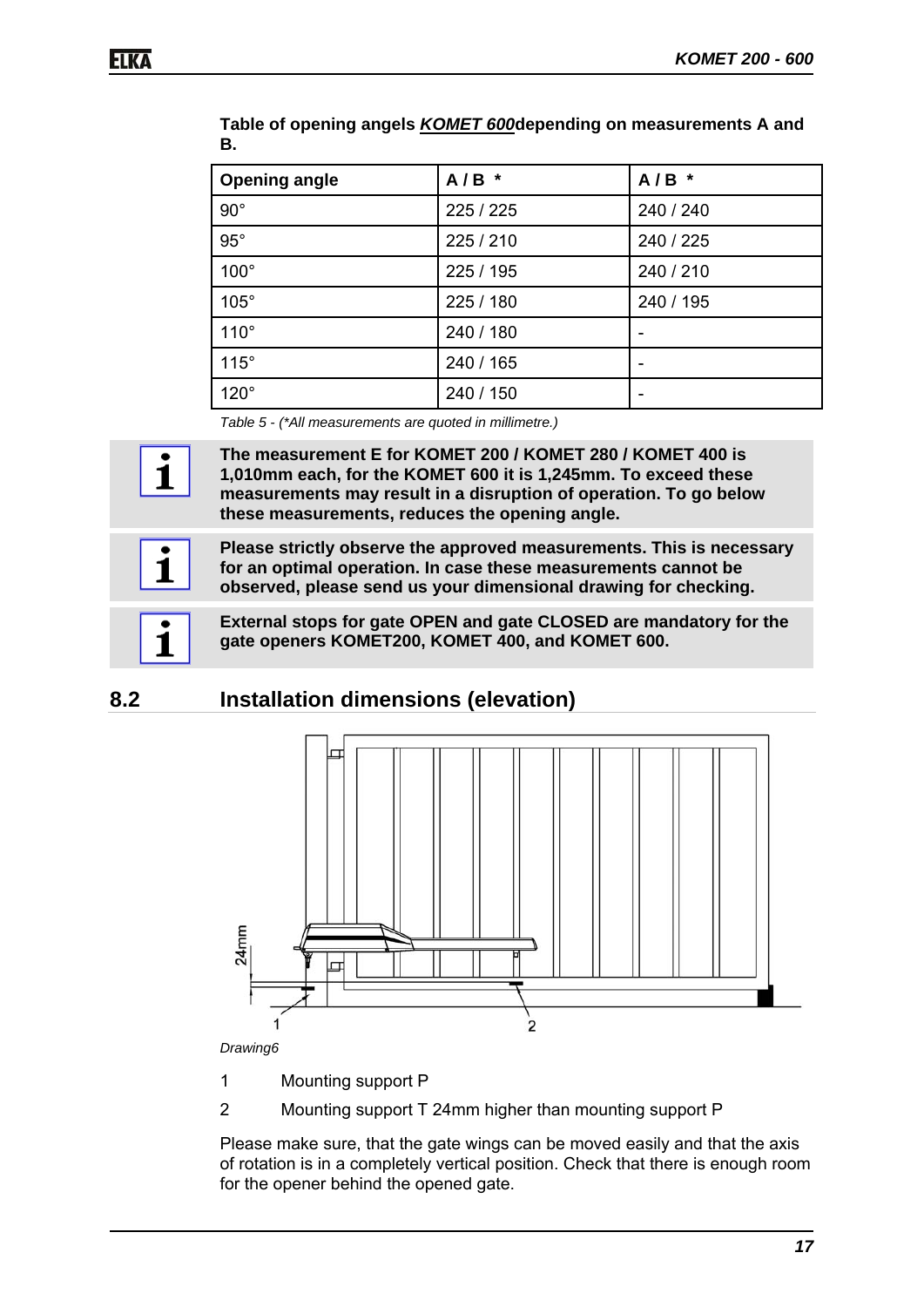

**WARNING! The controller needs to be disconnected while welding is performed on the gate.**

**8.3 Installation at the gate and gate post** 



1 Mounting support P

- 2 Mounting support P with base plate (on side)
- 1. Secure the mounting support P on the gatepost at a height above the ground in which the mounting support T can also be secured properly on the gate. Welding seams have to be matched to the metal sheet thickness of the mounting support P.
- 2. Close the gate so that it presses against the end stopper. Determine the connection point of the mounting support T at the gate. Make sure that the distance to the gate is sufficient, so that the gate opener does not touch the gate later during movement. Using a water level determine the correct height. Keep the necessary distance "E" between the mounting supports P and T.





*Drawing 8* 

- 1 Mounting support T
- 2 Mounting support T with base plate (on side)
- 3. For steel gates: connect the mounting support T to the gate using tack welding. If neccessary weld the mounting support to a reinforcement plate (on site) and connect the reinforcement plate to the gate using tack welding. For other gates: weld the mounting support to a support plate (on site, approx.120x80x15mm) and connect the support plate to the gate (e.g. using screws).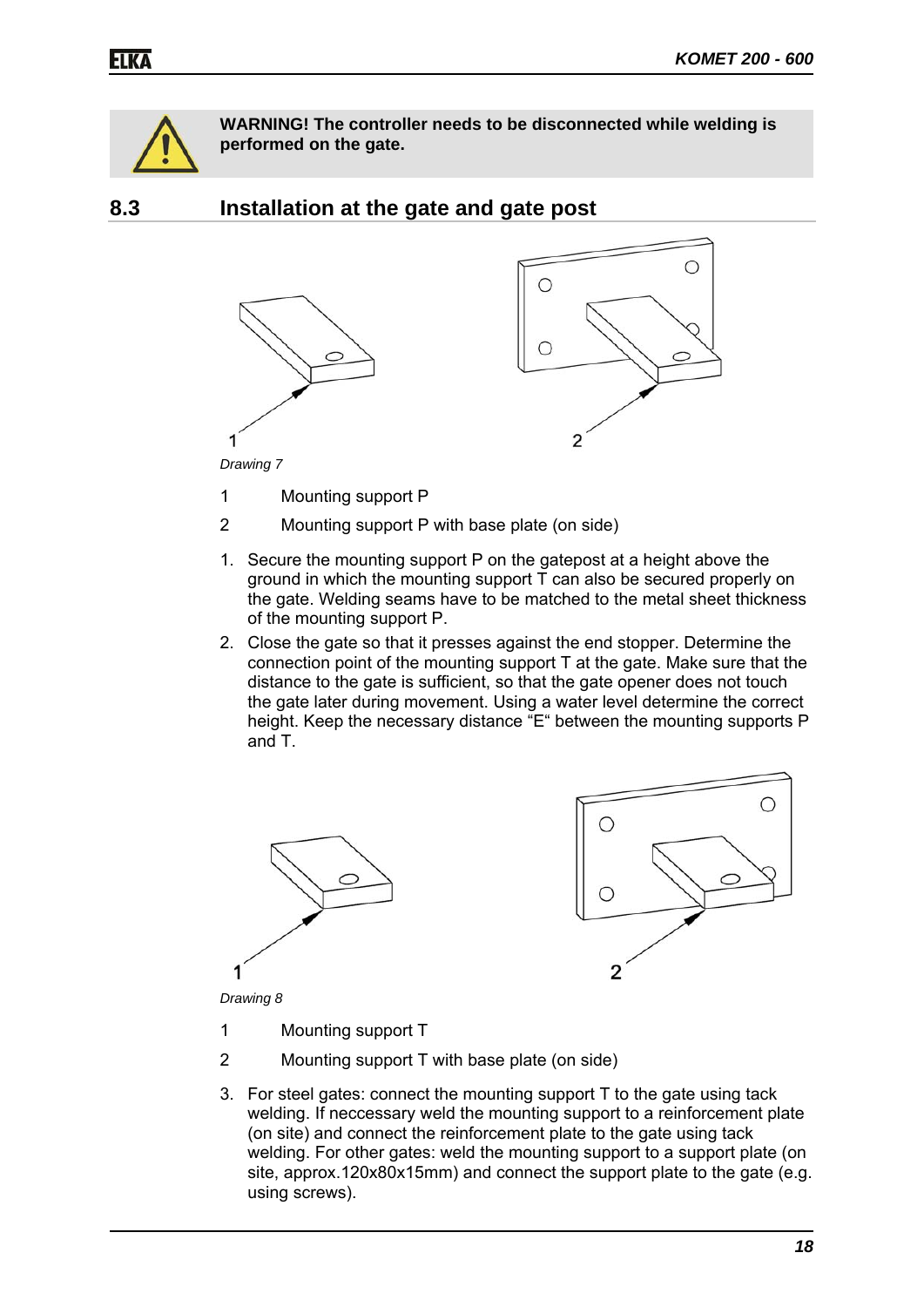



- 4. Fit the gate opener with the joint bolts into the mounting supports P and T at gatepost and gate. Release the opener as described under 9. page 22 Now open and close the gate manually. Check if the gate can be moved the complete distance between the end positions easily. Remove the gate opener. Complete the final connection of the mounting supports P and T. Grease the drill hole of the mounting support P slightly. Fit the gate opener to the gate again. Tighten the screw at the gatepost, but not too tight. Secure the fixing nut using the stop nut. Connect the joint bolt (gate) to the mounting support T using the Screw.
- 5. All electrical connections should be according to the description for the MO 36control box 10 - Controller MO 36.
- 6. Now close the gate and engage the gate opener. Continue with 10.3 Programming MO36.).
- 7. Install now the periphery equipment like key switches, photo-cells etc. and lay the electrical cabling according to the installation example on page 13. Make sure that the cable cannot be tensed or damaged by the gate or the moving gate opener.

### **8.4 Adjusting of the internal stops (KOMET 200 and 280)**



#### **If external stops are installed, make sure that the gate wing pushes against the external stop with slight force only.**

- 1. Disengage the emergency release as described under 9 Emergency release .
- 2. Move the gate wing/s to an opening angle of approx. 45°.
- 3. Reengage the emergency release.
- 4. Loosen the screw at the mounting support T.
- 5. Lift the narrow end of the gate opener out of the mounting support T.
- 6. Three counter sunk screws at the end of the arm and another three between the aluminium arm and the push rod can now be seen from below (these are the internal stops). Loosen these six screws. Move the internal stops closer to the driver (joint bolt) using the socket wrench. Tighten the screws slightly, so that the internal stops cannot shift accidentally on their own.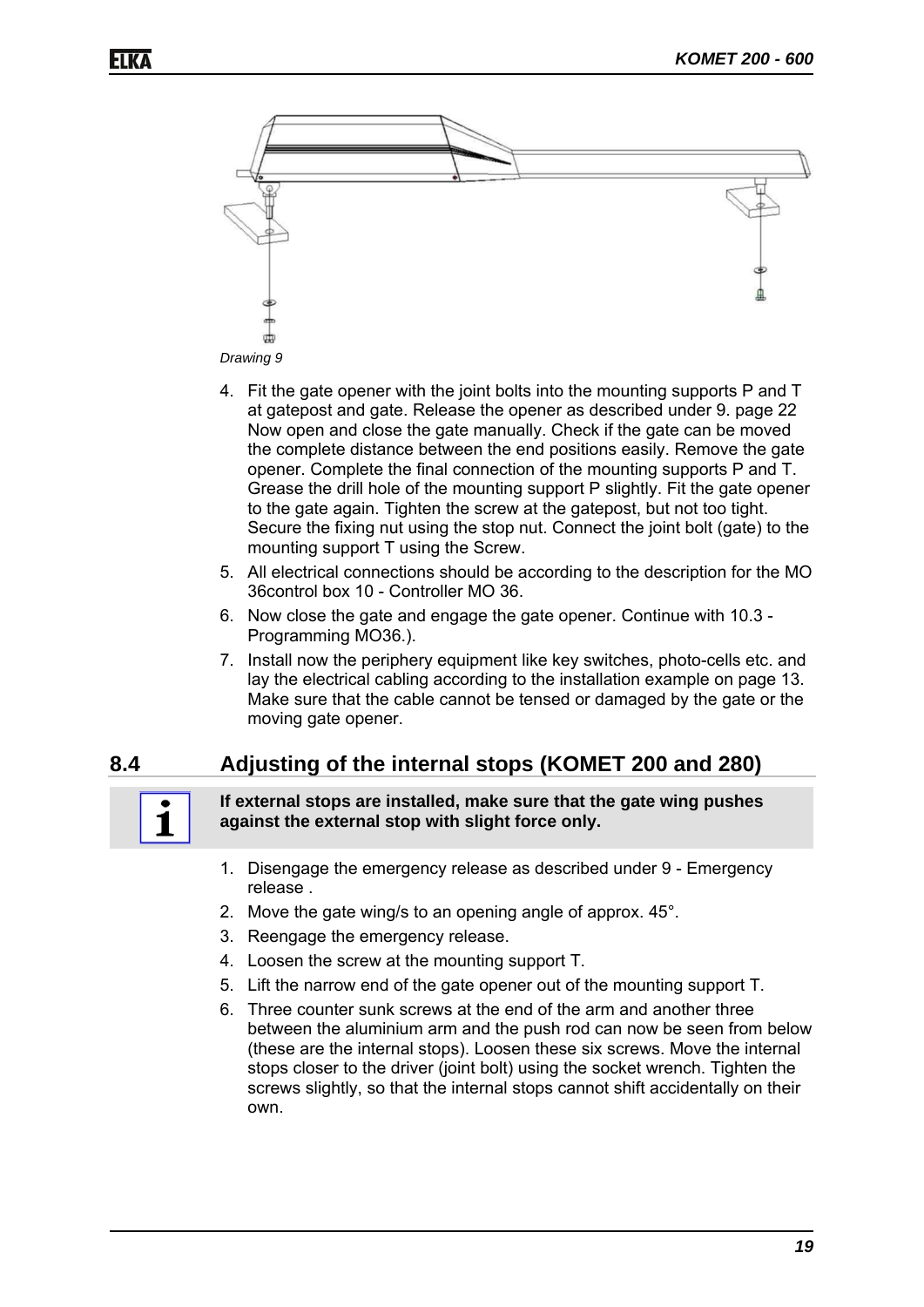

#### *Drawing 10*

- 1 Internal stops
- 7. Replace and refit the opener to the mounting support T. Now connect the opener/s to the terminals of the controller MO 36. Connect the main wing to the terminal **FAHR** and the pedestrian wing to the terminal **GEH**. For one winged gates connect the wing to the terminal **FAHR**.
- 8. Connect to the mains.



**ATTENTION!** During the next steps the gate wing will be moved electrically. Make sure the range of movement is free from obstacles. During learning the safety devices can react differently from the normal operation.

- 9. Press the button **LERN** on the controller for approx. 2 seconds. The display shows  $\boldsymbol{P}$  *!* Press the button **LERN** again. The display now shows 1f.
- 10. Now select the number of gate wings. Push button **BT** until it displays  $2F$ . Confirm the displayed  $2F$  (for two wings) with the button **LERN**. The display shows  $\overline{H} \overline{H}$  (manual operation).
- 11. Now you can move each gate wing separately into the end positions in slow mode (dead man´s function). The main wing moves into direction OPEN only as long as button **BT** is pressed. When button **BT** is pushed again, the wing moves into direction CLOSED. The pedestrian wing moves into direction OPEN only as long as button **BTG** is pressed. When button **BTG** is pushed again, the wing moves into direction CLOSED.
- 12. Now move the main wing with button **BT** into the end postitions OPEN and CLOSED. Now move the pedestrian wing with button **BTG** into the end positions OPEN and CLOSED. The internal end stops are now adjusted but not fixed.
- 13. Move the gate wings with button **BT** and **BTG** into position "half OPEN".



**ATTENTION!** Do not give any further commands to the controller now.

- 14. Remove the plug from the 5-pin connection **FAHR** and **GEH**.
- 15. Loosen the screw at the mounting support T. Lift the narrow end of the gate opener out of the mounting support T.
- 16. The three counter sunk screws from the internal stop **must be tightened** by allen key.
- 17. Replace and refit the opener to the mounting support T.
- 18. Now connect the gate opener to the controller MO36.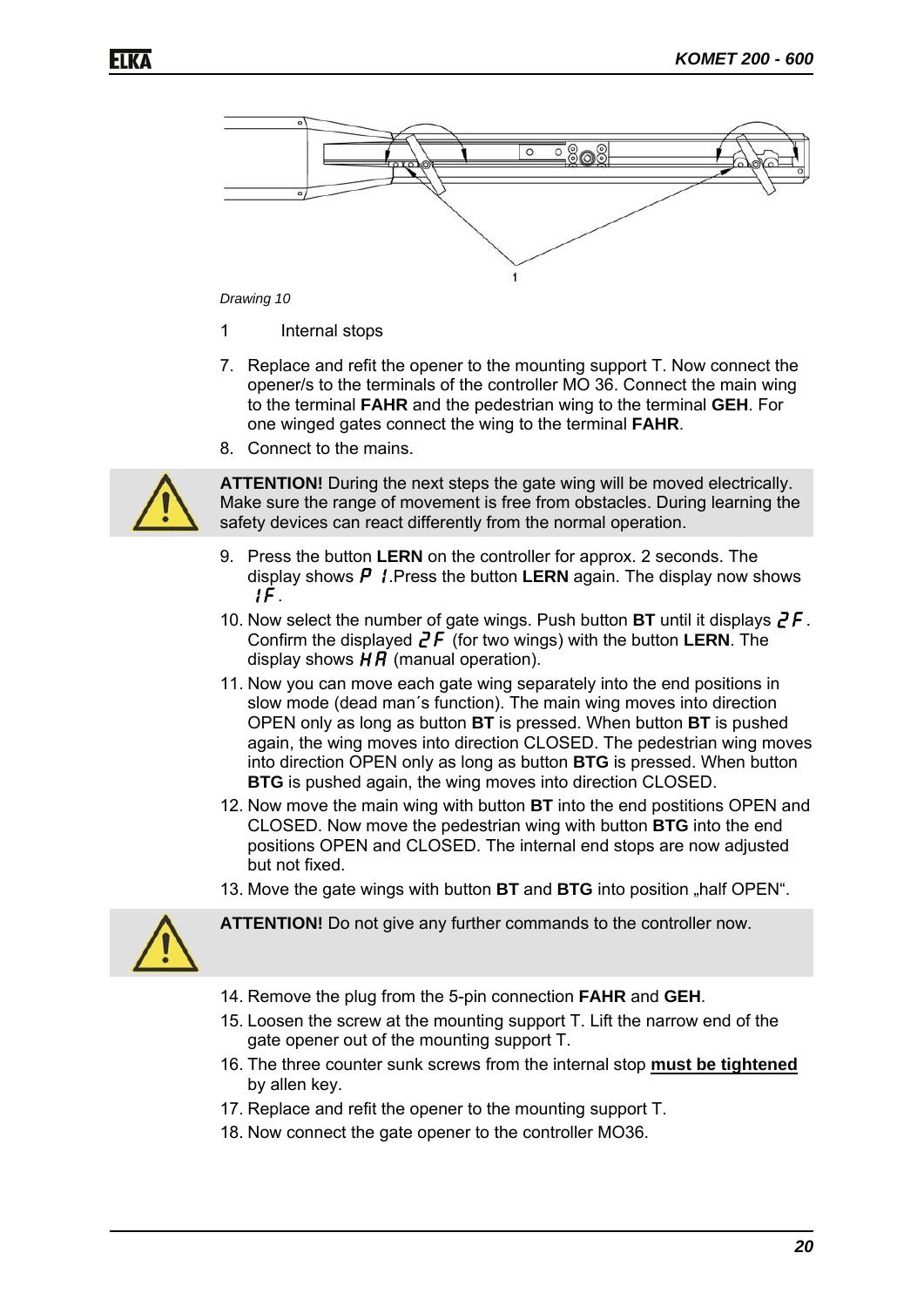

**ATTENTION!** The gate moves automatically during the next installation step.

- 19. During the following step the controller learns the running distance of the (one or two) gate wings. Push the button **LERN**. The controller sends the wing/wings into direction OPEN to the end stop and then into direction CLOSED to the end stop. The display shows P2.
- 20. The gate is now in position CLOSED. Should the gate now be in position OPEN, the wires 4 and 5 of the motor connection cable at the 5-pin connection have to be switched. Then repeat by pressing button **BTG** once (1x - display  $\boldsymbol{P}$  *l*) and pressing button **LERN** three times (3x - display  $IF, HH$  and  $HU$ ).
- 21. Push the button BT until  $\overline{PP}$  is displayed. Confirm with button LERN.
- 22. Continue with paragraph Programming MO36.



Shall the end position of one or both gate openers be changed, proceed us described under 8.4 - Adjusting of the internal stops (KOMET 200 and 280). You may also loosen the end stops separately and thus adjust them.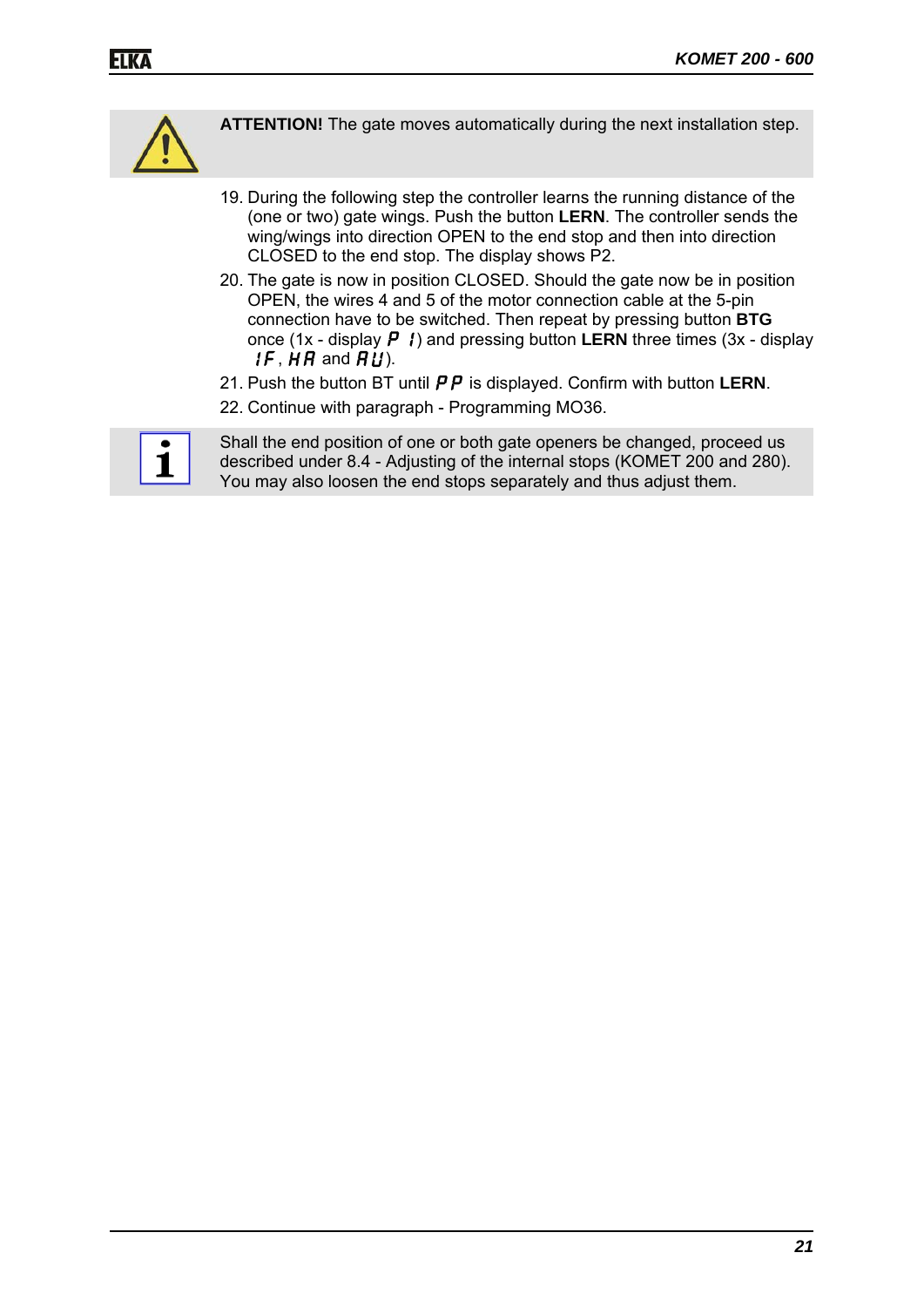# **9 Emergency release**

### **9.1 Emergency releasing**

Depending on the accessibility remove either the plastic cap on top or the one at the bottom of the gate opener. Place the wrench into the opening until it engages into the locking device (hexagon socket).



When using the top emergency release, turn the wrench approx.  $\frac{1}{2}$  turn anticlockwise. When using the bottom emergency release, turn the wrench approx. ½ turn clockwise. The gate wing can now be moved freely. The display in the controller shows  $\boldsymbol{E} \boldsymbol{F}$  (EF = message from the controller MO 36 that at least one opener is disengaged).

### **9.2 Engaging of emergency release**

Insert the wrench into the emergency release. Turn the wrench approx. ½ turn clockwise. The overcoming of the dead point must be clearly noticeable (when engaging the emergency release at the bottom, turn the wrench anticlockwise). In case the wrench can only be moved slightly out of its original position, move the gate wing until the teeth of the gear interconnect and the wrench can be moved approx. ½ turn.

When the emergency release is correctly engaged, the display on the controller stops showing  $E\ddot{F}$ .

At the next use of BT the gate wing moves into position OPEN for synchronizing. At the following use of BT the opener moves in normal mode.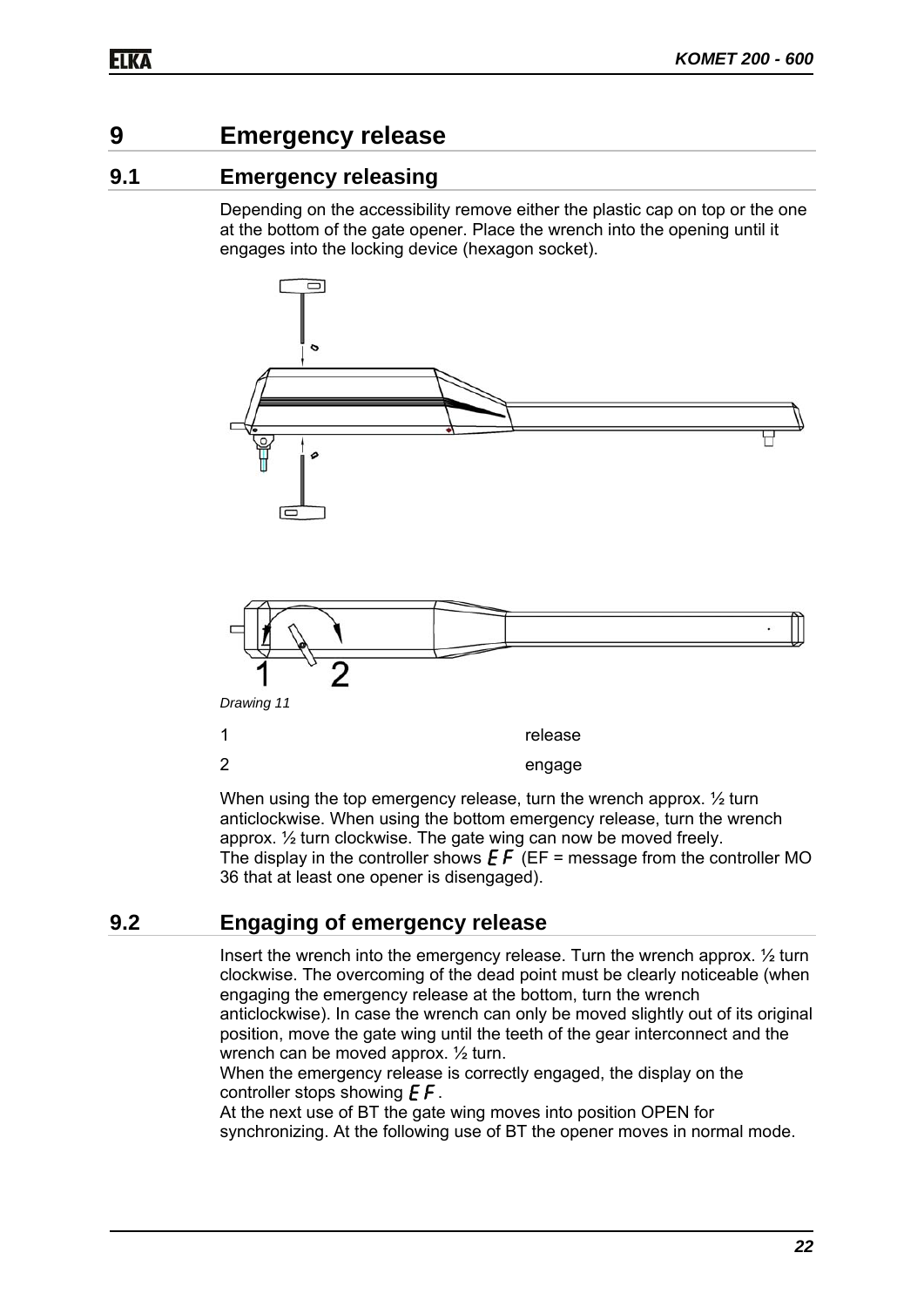# **10 Controller MO 36**

### **10.1 Electrical installation**

The leads must be inserted from below. For gates with two wings a minimum cross section [mm²] of the lead is necessary, which is determined by the length of the lead between the 2.opener and the controller. Cross sections selected too small will have adverse effect on the motor performance.

For the gate openers (with controller MO 36) the following lead dimensions are required:

Cross section: **5 x 1,5mm²** up to **15m** distance Cross section: **5 x 2,5mm²** up to **20m** distance

**Power supply for the controller:** 230Vac, 50Hz, single Phase

**Connection:** By fixed wiring and main switch (on site) or flexible wiring with cable stress relief device according to the European standards.



The provided motor cable is only suitable for the short way to the connection box; a mechanical protection should be used where applicable. For the longer connection distance between gate opener and controller please use a suitable cable. Here also use a mechanical protection (conduit) if applicable.



**REMARK!** For the connection of the motor lead to the controller MO 36 use solely leads with flexible conductors, like e.g. ÖLFLEX ROBUST 210.

| <b>Mark</b> | <b>Contacts on the MO 36</b> |
|-------------|------------------------------|
|             | <b>GND</b>                   |
| 2           | <b>IMP</b>                   |
| -3          | I+                           |
| 4           | $M -$                        |
| -5          | $M+$                         |

Cable configuration:

*Table 6*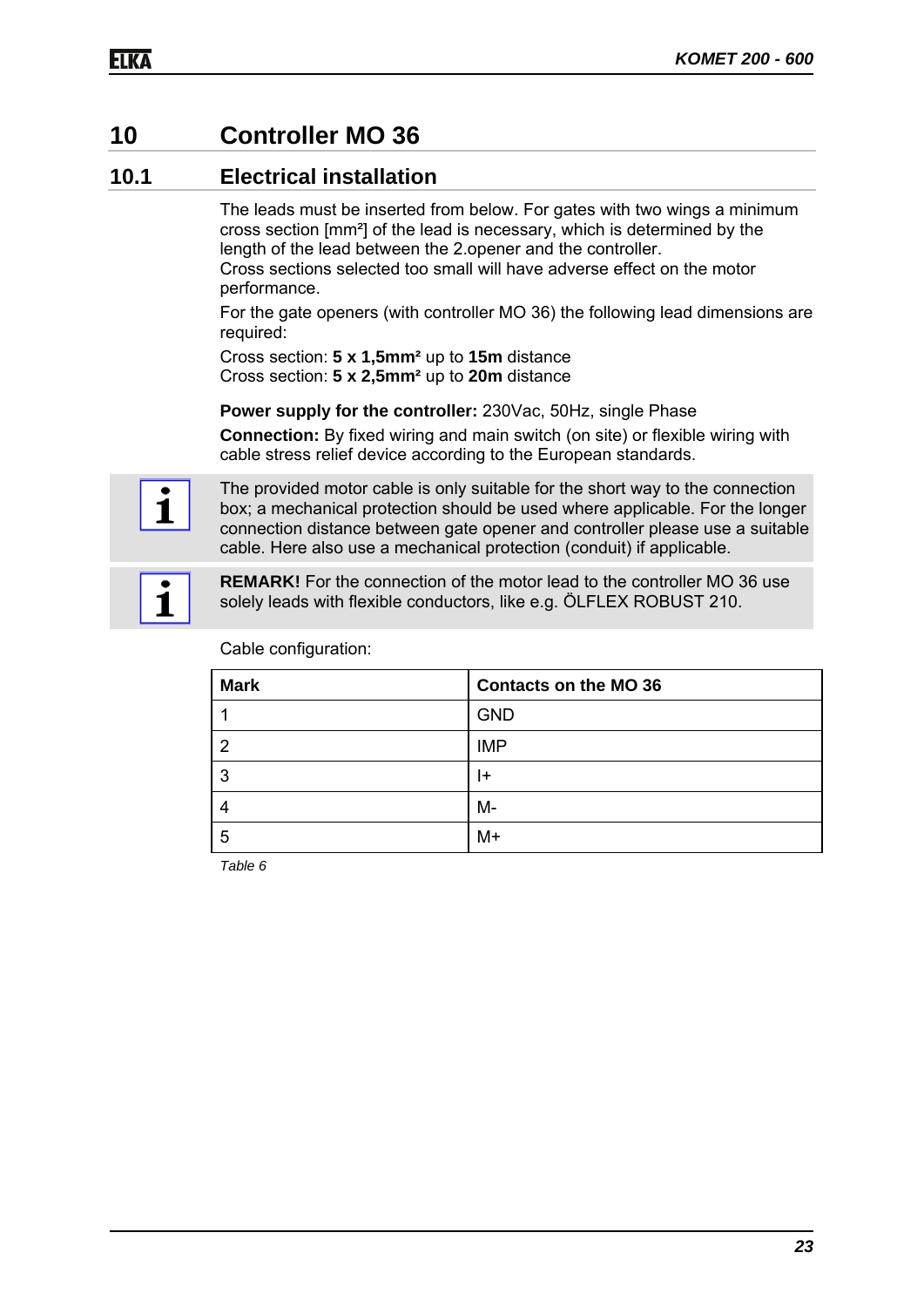### **10.2 Connections**

### **10.2.1 Connection plan of the controller MO36**



Each safety contact strip terminal which is not used has to be linked to an 8.2 kΩ resistor.Each photo-cell and stop terminal which is not used has to be linked to a jumper.

#### **Fehler! Es wurde kein Dateiname angegeben.**

*Drawing 12*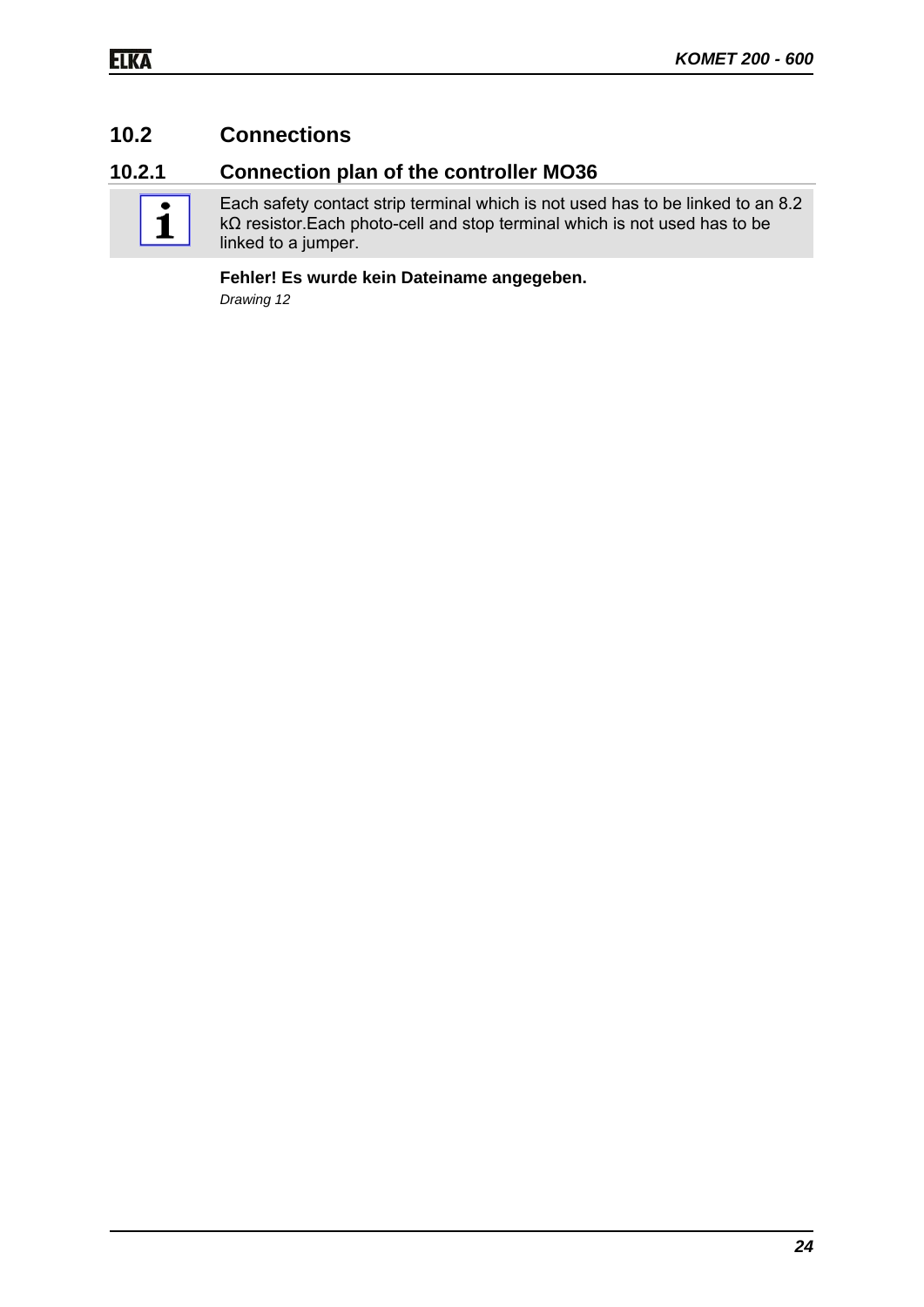# **10.2.2 Input terminals**

| Input                                | <b>Description</b>                                                                                                                                           | <b>Connection</b>                                                       | <b>Function</b>                                                                                                                                            |
|--------------------------------------|--------------------------------------------------------------------------------------------------------------------------------------------------------------|-------------------------------------------------------------------------|------------------------------------------------------------------------------------------------------------------------------------------------------------|
| <b>BT</b>                            | n.o. contact                                                                                                                                                 | 1 pin                                                                   | Push button (serial<br>switching)                                                                                                                          |
| <b>BTG</b>                           | n.o. contact                                                                                                                                                 | 1 pin                                                                   | Push button for pedestrian<br>opening                                                                                                                      |
| <b>BA</b>                            | n.o. contact                                                                                                                                                 | 1 pin                                                                   | Push button OPEN                                                                                                                                           |
| <b>BZ</b>                            | n.o. contact                                                                                                                                                 | 1 pin                                                                   | Push button CLOSE                                                                                                                                          |
| Ground                               |                                                                                                                                                              | 1 pin                                                                   | Mutual ground BT, BTG, BA<br>and BZ                                                                                                                        |
| <b>BS</b>                            | n.c. contact                                                                                                                                                 | 1 pin                                                                   | Push button STOP                                                                                                                                           |
| Ground                               | $\overline{\phantom{a}}$                                                                                                                                     | 1 pin                                                                   | Ground for STOP                                                                                                                                            |
|                                      |                                                                                                                                                              |                                                                         |                                                                                                                                                            |
| <b>LSA</b><br>LSI                    | Each max. 6 photo-<br>cells with n.c. contact<br>and terminating<br>resistor $1k\Omega$                                                                      | 2 pin                                                                   | Photo-cells for installation<br>outside (LSA) and inside<br>(LSI)<br>(according to EN954-1<br>category 2)                                                  |
| Ground                               | $\blacksquare$                                                                                                                                               | 1 pin                                                                   | Mutual ground LSA and LSI                                                                                                                                  |
| <b>SLA</b><br><b>SLZ</b>             | Safety contact profile:<br>resistor detection n.c.<br>contact with $8.2k\Omega$<br>resistor (serial or<br>parallel with n.o.<br>contact with 8.2 $k\Omega$ ) | 2 pin                                                                   | Integrated detectors with<br>testing function (according<br>to EN954-1 category 2) for<br>safety contact profile for<br>gate OPEN (SLA) and<br>CLOSE (SLZ) |
| Ground                               |                                                                                                                                                              | 1 pin                                                                   | Mutual ground SLA and SLZ                                                                                                                                  |
| <b>IMPg</b>                          | pulser                                                                                                                                                       | See motor                                                               | Pulser for pedestrian wing                                                                                                                                 |
| <b>IMPf</b>                          |                                                                                                                                                              | See motor                                                               | Pulser for main wing                                                                                                                                       |
| SU                                   |                                                                                                                                                              | Plug socket                                                             | Connection for timer module<br>ASU <sub>2</sub>                                                                                                            |
| Funk                                 |                                                                                                                                                              | Plug socket<br>for receiver<br>EKX1OF or<br>receiver<br>with<br>decoder | Integrated receiver for BT,<br><b>BTG and MULTI</b>                                                                                                        |
| <b>Netz</b><br>(L1, N)<br>and<br>PE) |                                                                                                                                                              | 3 pin                                                                   | Power supply<br>$230\sqrt{ac} - L1$ , N and PE                                                                                                             |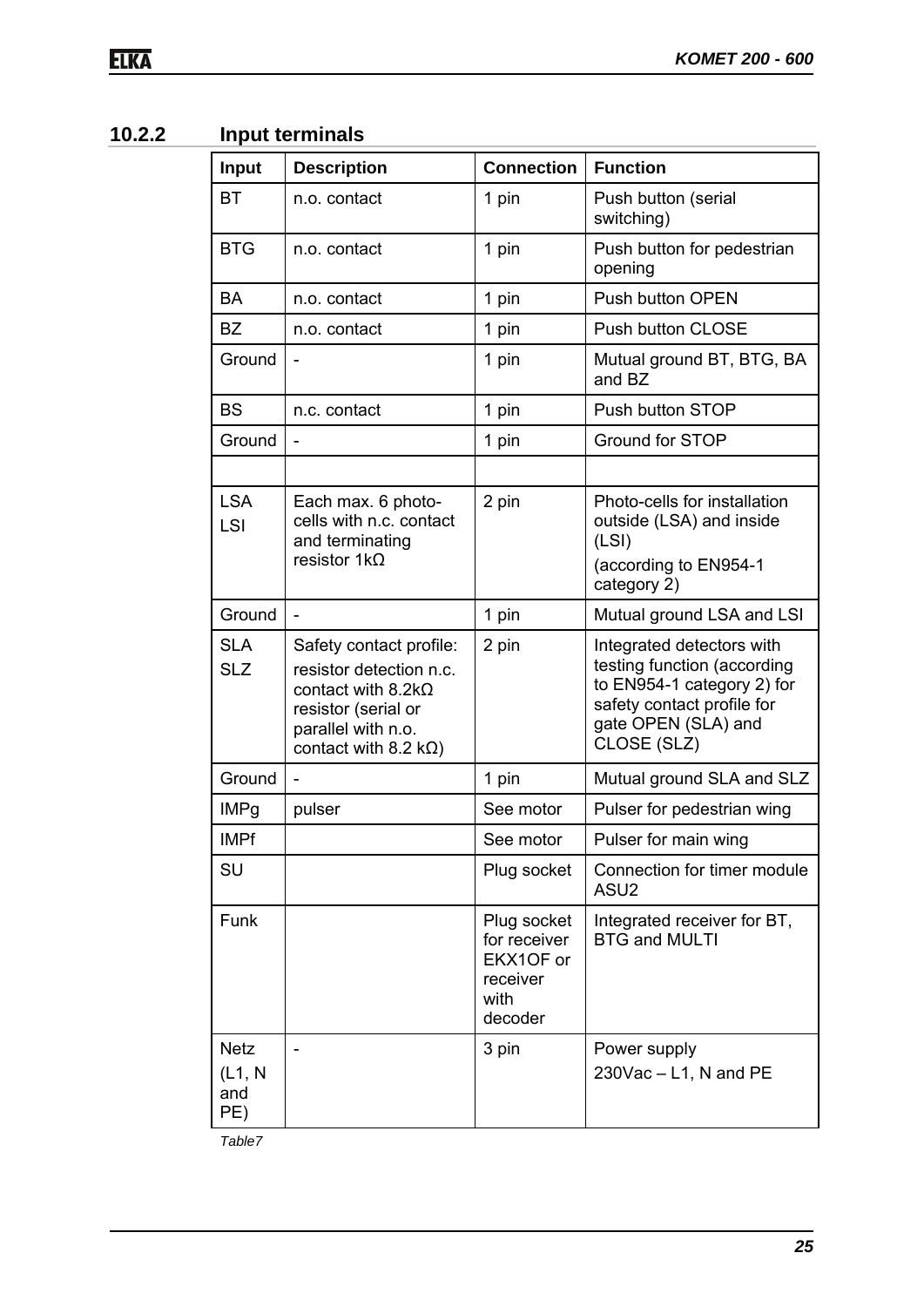| 10.2.3 | <b>Buttons on the controller</b> |  |
|--------|----------------------------------|--|
|--------|----------------------------------|--|

| <b>Mark</b>   | <b>Function</b>                      |
|---------------|--------------------------------------|
| BT            | Same function as external button BT  |
| <b>BTG</b>    | Same function as external button BTG |
| I FRN         | Starting the learning mode           |
| $T0$ $\sim$ 0 |                                      |

*Table 8* 

### **10.2.4 LEDs on the controller**

| <b>Mark</b>    | <b>Colour</b> | <b>Function</b>                                  | <b>Desired value</b>                |
|----------------|---------------|--------------------------------------------------|-------------------------------------|
| Vp             | Yellow        | Lights when connected to main<br>power           | ΟN                                  |
| <b>SLA</b>     | Red           | Lights when safety contact<br>profile SLA active | <b>OFF</b>                          |
| <b>SLZ</b>     | Red           | Lights when safety contact<br>profile SLZ active | <b>OFF</b>                          |
| BT             | Green         | Lights when the contact is closed                | OFF, when<br>pushing button =<br>ON |
| <b>BTG</b>     | Green         | Lights when the contact is closed                | OFF, when<br>pushing button =<br>ON |
| <b>BA</b>      | Green         | Lights when the contact is closed                | OFF, when<br>pushing button =<br>ON |
| <b>BZ</b>      | Green         | Lights when the contact is closed                | OFF, when<br>pushing button =<br>ON |
| <b>BS</b>      | Green         | Lights when the contact BS is<br>closed          | ON                                  |
| <b>LSA</b>     | Green         | Lights when LSA is interrupted                   | <b>OFF</b>                          |
| <b>LSI</b>     | Green         | Lights when LSI is interrupted                   | <b>OFF</b>                          |
| <b>Display</b> | Red           | 2 x 7-segment-display                            | <b>OFF</b>                          |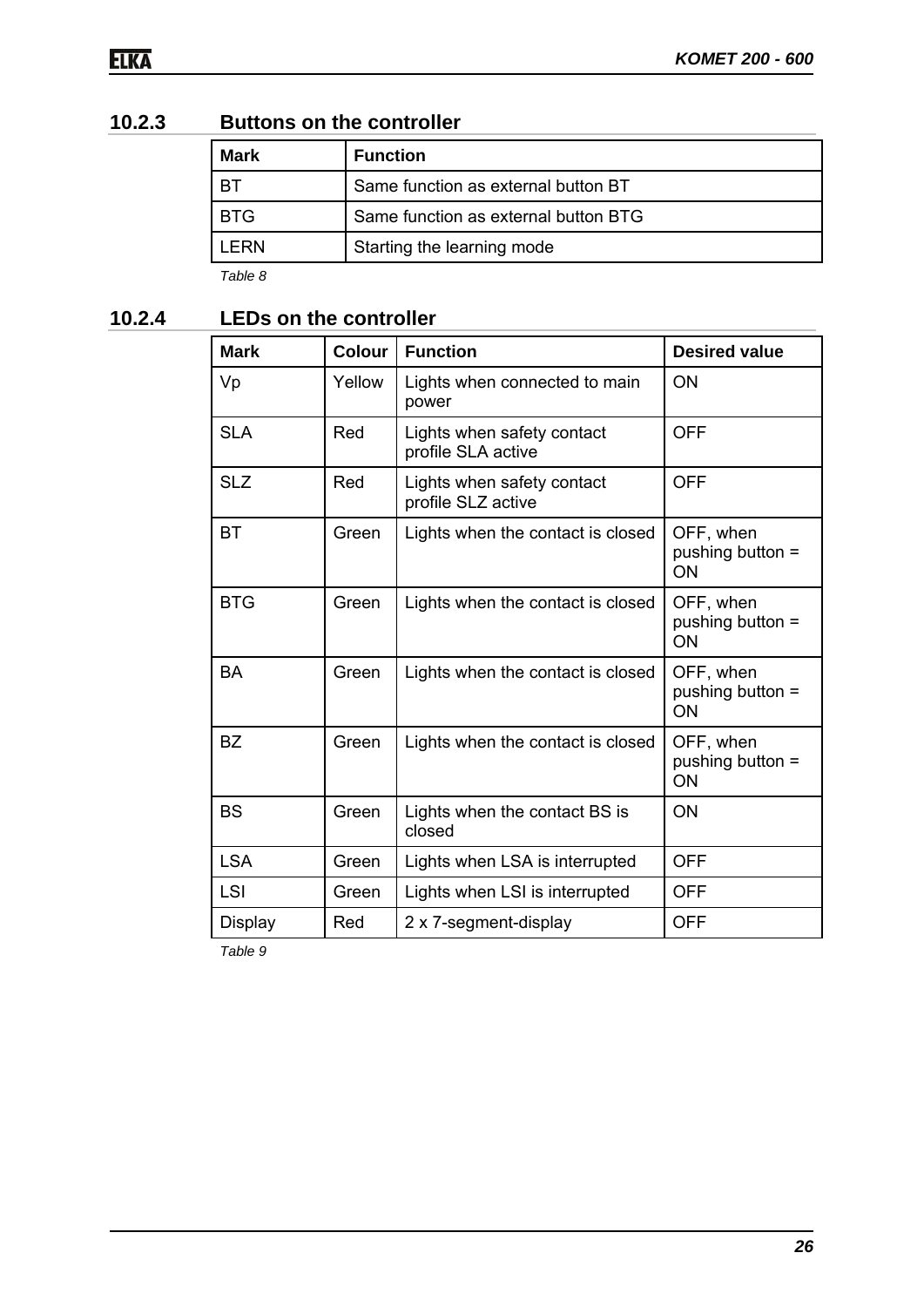#### **10.2.5 Output terminals**

| Output                                    | <b>Connection</b> | <b>Corresponds to:</b>                                                                                                                                |
|-------------------------------------------|-------------------|-------------------------------------------------------------------------------------------------------------------------------------------------------|
| Motor<br>pedestrian<br>wing<br>and $IMPq$ | 5 pin             | Connection for 24Vdc motor and pulser for<br>the pedestrian wing                                                                                      |
| Motor main<br>wing<br>and $IMP_f$         | 5 pin             | Connection for 24Vdc Motor and pulser for<br>the main wing or for one-winged gates                                                                    |
| <b>SCHLOSS</b>                            | 3 pin             | Connection for electromagnetic bolt or<br>magnetic lock with 24Vdc (max. 1A)                                                                          |
| <b>WARN</b>                               | 2 pin             | Potential-free contact for warning light<br>230Vac /max. 60W                                                                                          |
| <b>MULTI</b>                              | 2 pin             | Potential-free contact for multi-functional<br>relays(230Vac / max. 60W)                                                                              |
| <b>Uext</b>                               | 3 pin             | 24Vdc and 12Vdc, mutual ground terminal,<br>stabilised direct voltage, together max.<br>300mA, ground terminal is connected with<br>controller ground |
| <b>LS-TEST</b>                            | 1 pin             | 24Vdc for photo-cell transmitter                                                                                                                      |
| <b>PE</b>                                 | 1 pin             | Earth                                                                                                                                                 |
| <b>AMPEL</b>                              | 2 pin             | Socket for traffic light module AMO34A red /<br>green                                                                                                 |

*Table 10* 

### **10.3 Programming MO36**

For programming and to set operating parameters, use the two-digit 7 segment display and the buttons BT, BTG and LERN.

#### **At least the following sequences have to be learned as basic configuration:**

| - Learning of running distance<br>P <sub>1</sub><br>P <sub>2</sub><br>- Selecting of force and speed       |
|------------------------------------------------------------------------------------------------------------|
| PC.<br>- Pressure relief of electromechanical bolt (mandatory when<br>optional internal blocking)<br>usina |

#### **10.3.1 Learning sequence**

During normal operation the display is off. **The learning sequence is activated by pushing the button LERN for approx. 2s**. The display shows **P.** I. The sequence 1 is pre-set. With the button **BT** you can move on to the next sequence P.2, P.3 etc. With the button **BTG** you can move back to the last sequence. When the required sequence is displayed it has to be activated with the button **LERN**.

| Sequence | <b>Function</b>                |
|----------|--------------------------------|
| o        | Selection one wing / two wings |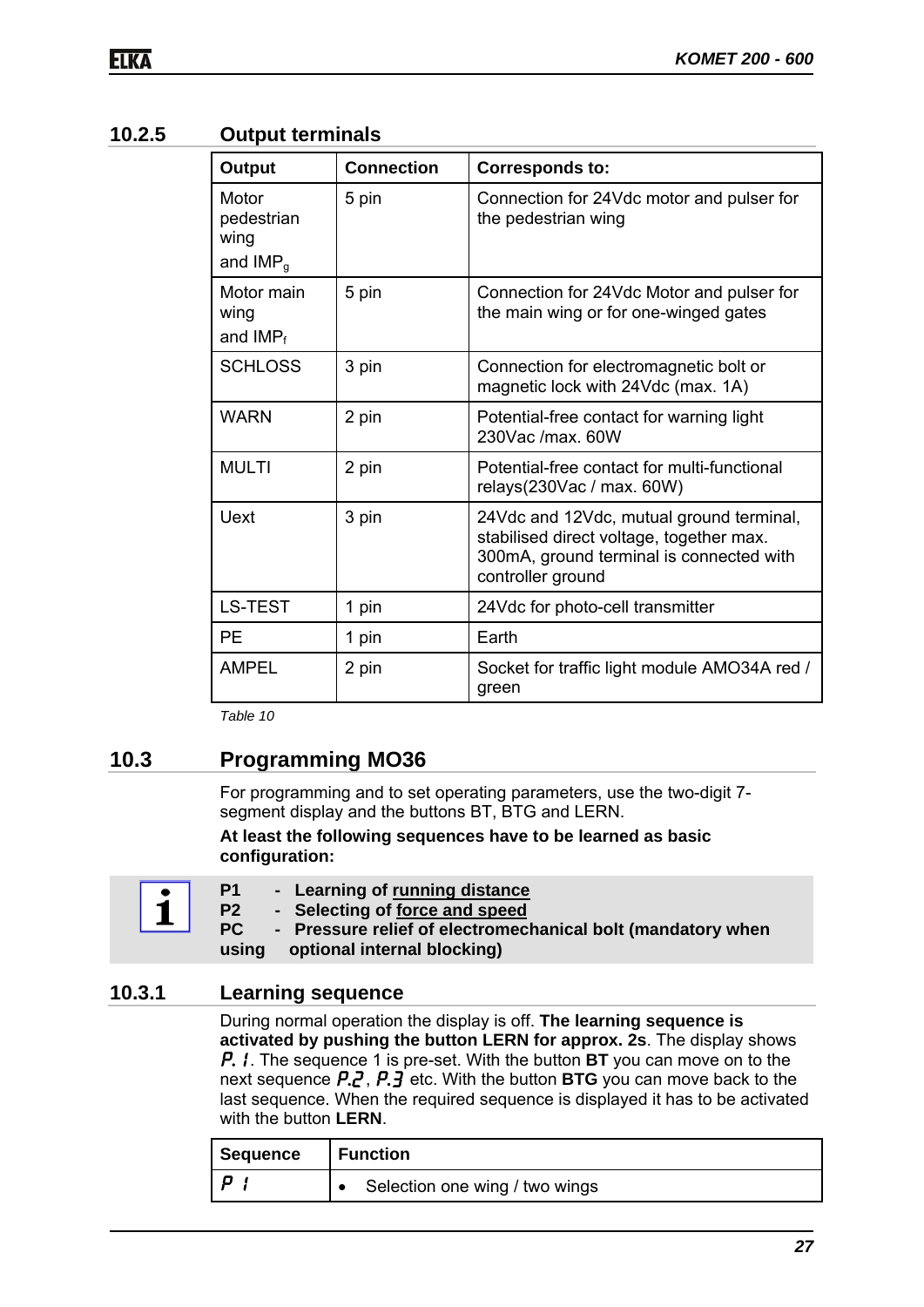|                                          | Adjusting of end stops                                                 |
|------------------------------------------|------------------------------------------------------------------------|
|                                          | Learning of safety contact profiles and photo-cells<br>connected       |
|                                          | Learning of running distance                                           |
| P 2                                      | Adjusting of force and speed                                           |
| P <sub>3</sub>                           | Adjusting of time lag of the pedestrian wing during closing            |
| P <sub>4</sub>                           | Adjusting of time lag of main wing during opening                      |
| P 5                                      | Learning of radio remote control codes for BT, BTG and<br><b>MULTI</b> |
|                                          | Deleting of radio remote control codes for BT, BTGand<br><b>MULTI</b>  |
| P 5                                      | Automatic closure for complete opening (for both wings)                |
|                                          | activating / deactivating<br>$\bullet$                                 |
|                                          | change stay-open time                                                  |
| ך ק                                      | Automatic closure for pedestrian wing                                  |
|                                          | activating / deactivating                                              |
|                                          | change stay-open time                                                  |
| P B                                      | Selecting of warning prior to opening and closing                      |
| P 9                                      | Selecting of photo-cell function                                       |
| ΡR                                       | Activating / deactivating photo-cell testing                           |
| PЬ                                       | Activating / deactivating lockage function for photo-cells             |
| P[                                       | Selecting pressure relief of electromagnetic bolt                      |
| Ρd                                       | Selecting wind blast suppression                                       |
| PE                                       | Selecting mode of multi-functional relay                               |
| $P$ $F$                                  | Return to original settings                                            |
| $\boldsymbol{\rho} \, \boldsymbol{\rho}$ | Saving of data and returning to regular mode                           |

*Table 11* 

#### **10.3.1.1 Sequence P1: Learning of the running distance**

When sequence **P1** has been activated, it has to be selected first between gates with one (1F) or with two (2F) wings using **button BT**. Then confirm the selection with **button LERN**.

| <b>Display</b> | <b>Effect / Function</b>        |
|----------------|---------------------------------|
|                | To operate gates with one wing  |
|                | To operate gates with two wings |

*Table 12* 

Then  $H\ddot{H}$  is displayed. The gate wings now can be operated by **dead man's motion using buttons BT or BTG** to adjust the internal mechanical end. **BT is used for the main wing and BTG for the pedestrian wing**. The first direction is always OPEN.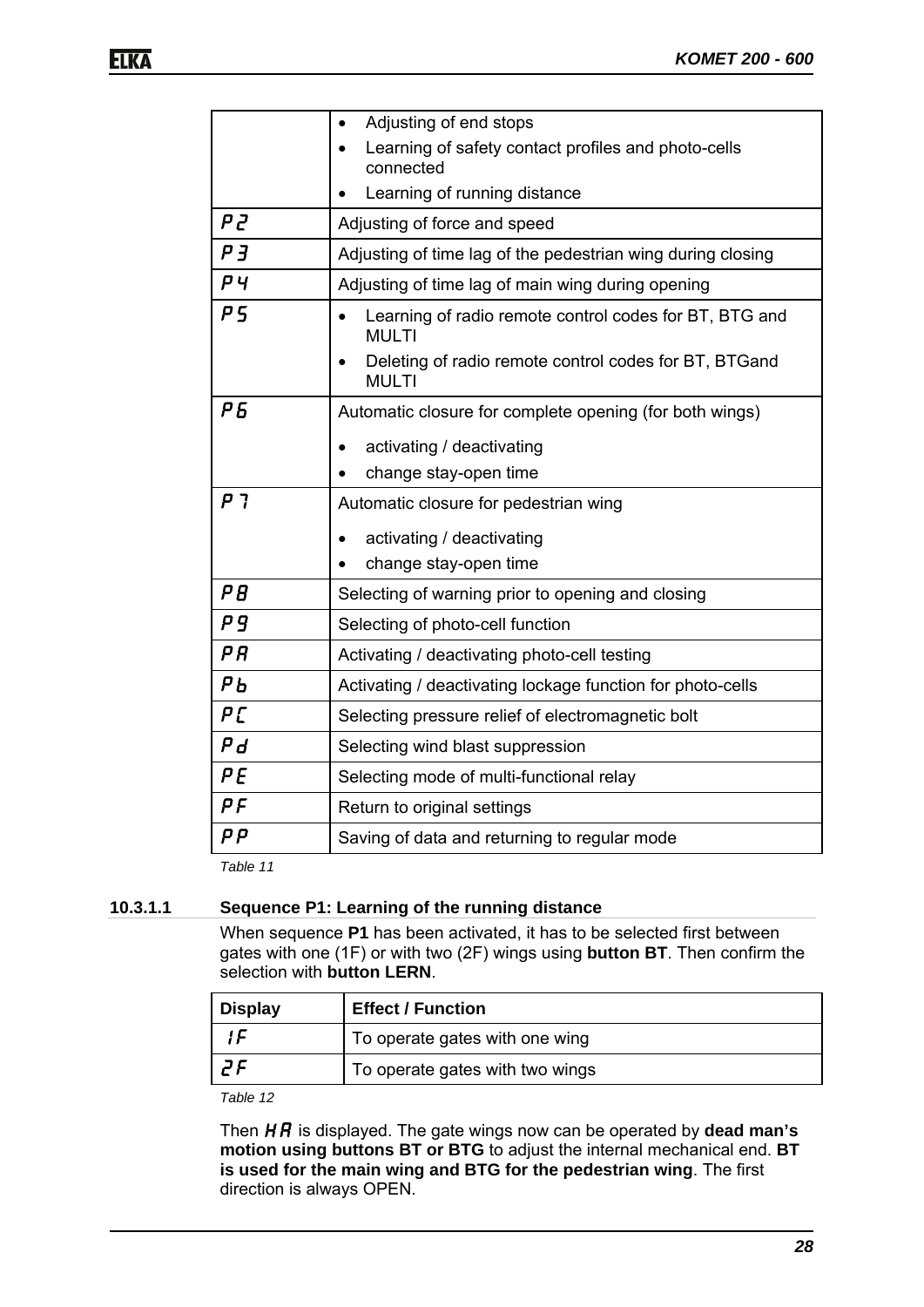

**ATTENTION!** During learning the safety devices may act different from the regular operation. Please ensure that no people are in the danger area during learning.

After **adjusting the end stoppers**, push the **button LERN** to continue: The controller tests the safety contact strips and the photo-cells. It learns the type of the safety contact strips (8.2 kΩ) and the number of connected photo-cells. Only when this photo-cell testing was successful, additional photo-cell tests can be carried out during future operation.

| <b>Gates with</b>               | During learning of the running distance the wing opens first                                                                                   |
|---------------------------------|------------------------------------------------------------------------------------------------------------------------------------------------|
| one wing:                       | and then closes.                                                                                                                               |
| <b>Gates with</b><br>two wings: | During learning of the running distance the pedestrian wing<br>opens, the main wing opens, the main wing closes and<br>pedestrian wing closes. |

In both cases the wings move until they hit the stoppers at the closed position. During the learning of the running distance the pressure relief of the electromechanical bolt is not in function. The electromechanical bolt is being activated during each wing movement. After the learning of the running distance, returning to the main sequence follows automatically.



**Remark:** After adjustment of the end stoppers, the wings should not be in either end position but at least 50cm before. The first movement is into direction open.

#### **10.3.1.2 Sequence P2: Adjusting of force and speed**

The force and speed can be adjusted for each wing separately, and for opening and closing separately.

When sequence **P2** is activated by button LERN an additional selection menu for force and speed opens. **With button BT you may move to different points of the selection menu.**

| <b>Subsequence</b> | <b>Function</b>                                                                |
|--------------------|--------------------------------------------------------------------------------|
| $F \,$ (           | Force for opening of main wing (2-winged gates) / the wing<br>(1-winged gates) |
| F 2                | Force for closing of main wing (2-winged gates) / the wing<br>(1-winged gates) |
| $F \overline{3}$   | Force for opening of pedestrian wing. No function with 1-<br>winged gates.     |
| F4                 | Force for closing of pedestrian wing. No function with 1-<br>winged gates.     |
| 5 <sub>i</sub>     | Speed for opening of main wing (2-winged gates) / the wing<br>(1-winged gates) |
| 52                 | Speed for closing of main wing (2-winged gates) / the wing<br>(1-winged gates) |
| 53                 | Speed for opening of pedestrian wing. No function with 1-<br>winged gates.     |
| 54                 | Speed for closing of pedestrian wing. No function with 1-<br>winged gates.     |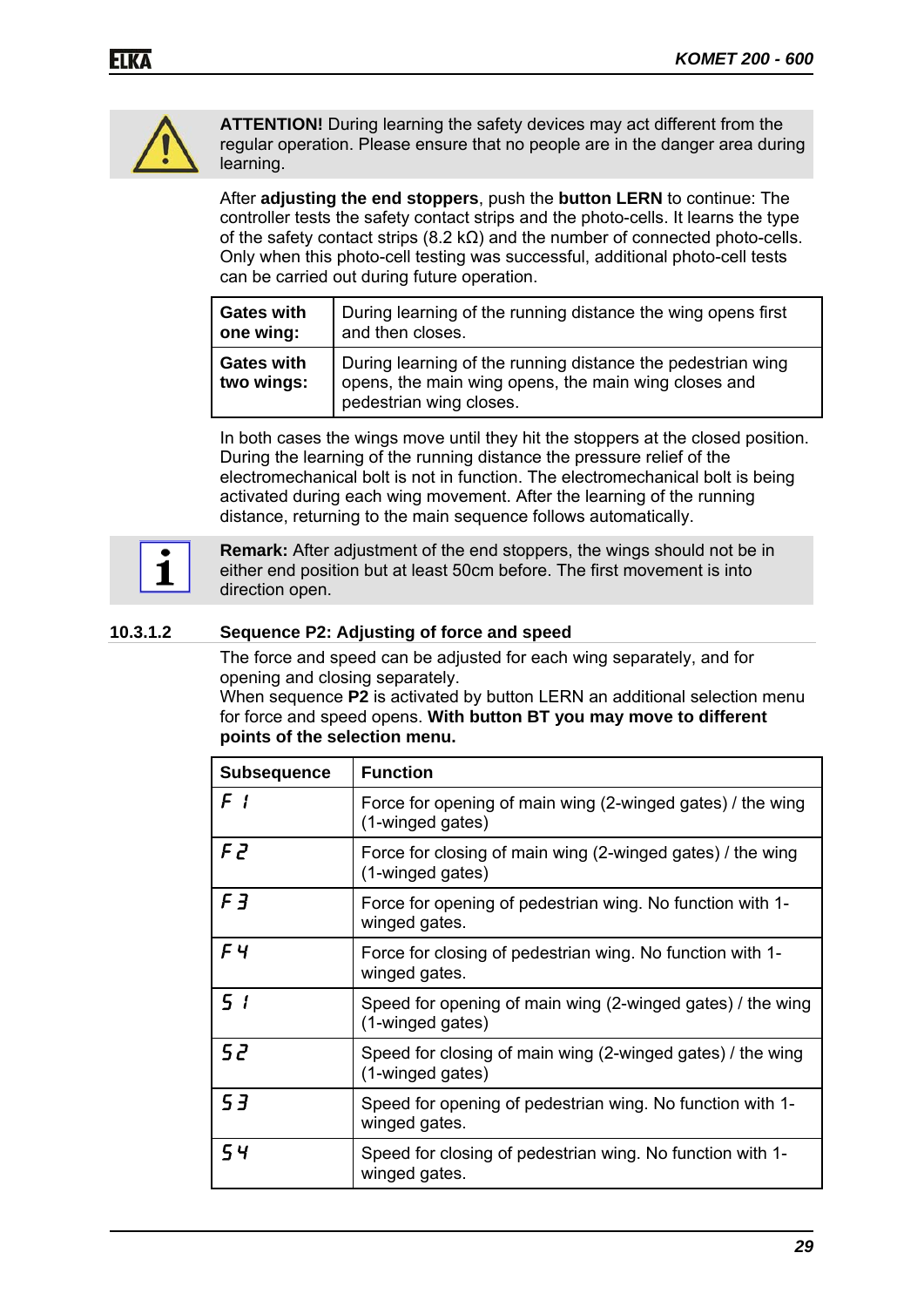#### *13*

With the **button LERN** the selected point can be activated. The present value for force ( $F =$  force) or speed ( $S =$  speed) is displayed. Possible values are **0** 1 (for minimum force) up to **99** (for maximum force) or **0** 1 (for minimum speed) up to  $\boldsymbol{B}$  (for maximum speed). With **button LERN** the values may be increased, with the **button BTG** they can be decreased. Return to the learning sequence using button LERN.



**ATTENTION!** The maximum force (F1 - F4) has to be adjusted according to the relevant gate opener using the learning sequence. If a force higher than shown below is adjusted, the motor will not be able to reverse on obstacle.

| <b>Swing gate opener</b> | <b>Adjustment range</b> |
|--------------------------|-------------------------|
| <b>KOMET 200/202</b>     | $F1 - F4 = max. 35$     |
| <b>KOMET 280/282</b>     | $F1 - F4 = max$ 35      |
| <b>KOMET 400/402</b>     | $F1 - F4 = max. 45$     |
| KOMET 600/602            | $F1 - F4 = max. 55$     |

*Table 14* 

#### **10.3.1.3 Sequence P3: Time lag of the pedestrian wing (closing)**

When sequence **P3** is activated by **button LERN**, the present value for the time lag of the pedestrian wing during closing is displayed. Possible values are **00** (for 0s) up to **0 9** (for 9s). The value can be **increased using button BT** and **decreased using button BTG**. Return to the learning sequence using button LERN.



**Remark:** When a time lag is selected for gates with one wing, it will not be in effect.

#### **10.3.1.4 Sequence P4: Time lag of the main wing (opening)**

When sequence **P4** is activated by **button LERN**, the present value for the time lag of the pedestrian wing during closing is displayed. Possible values are **00** (for 0s) up to **0 9** (for 9s). The value can be increased using button BT and **decreased using button BTG**. **Return to the learning sequence using button LERN**.



**Remark:** When a time lag is selected for gates with one wing, it will not be in effect.

#### **10.3.1.5 Sequence P5: Learning and deleting of code for radio remote control**

To learn a code the transmitter has to be operated. The code will then be stored. When sequence **P5** is activated with the **button LERN**, an additional selection menu is displayed for selecting the code. **Move to the next point using button BT.**

| Sub-sequence | <b>Function</b>                                                |
|--------------|----------------------------------------------------------------|
|              | Radio remote control code for BT can be learned or deleted     |
|              | Radio remote control code for BTG can be learned or<br>deleted |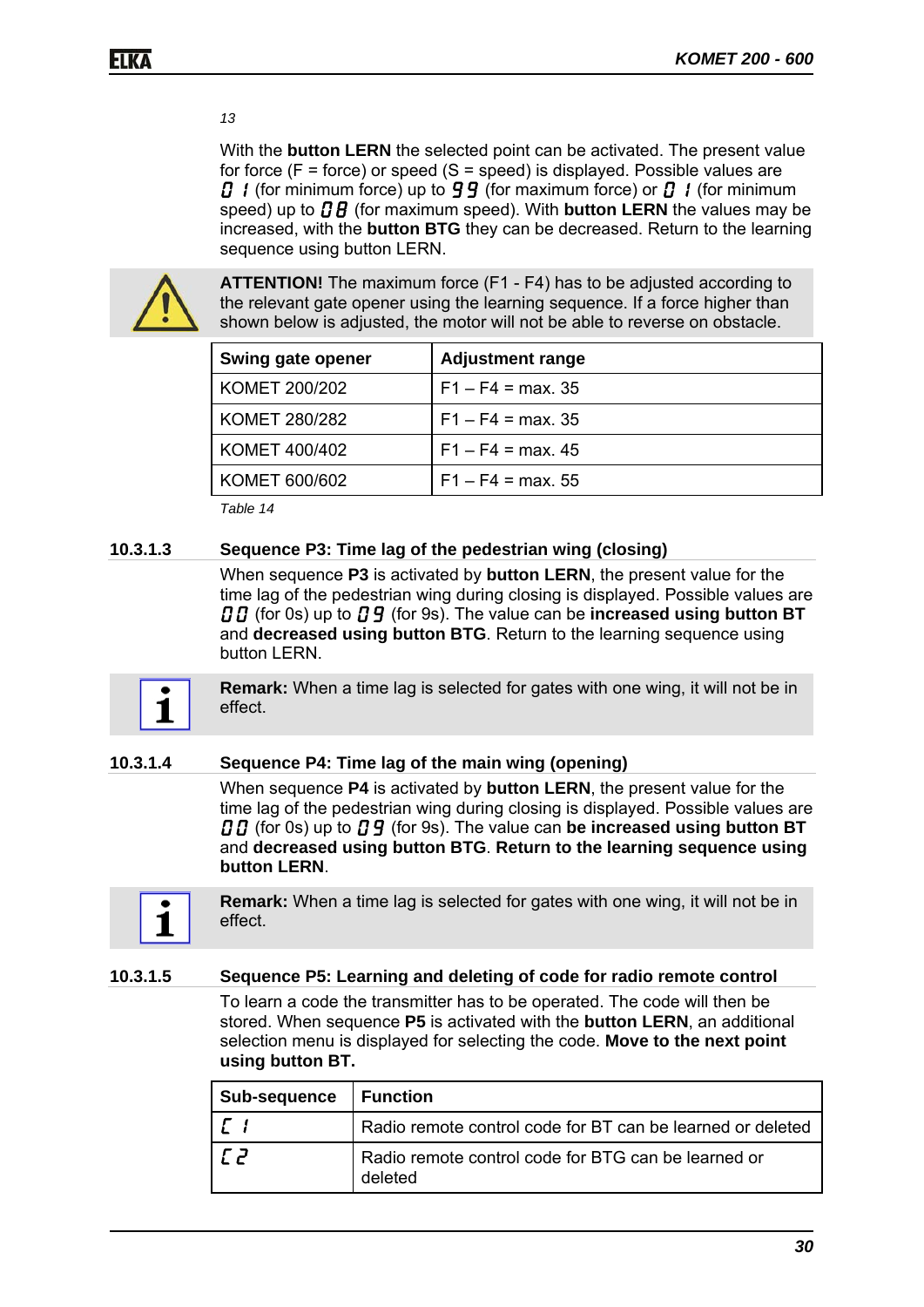| l <i>L 3</i> | Radio remote control code for MULTI can be learned or<br>deleted |
|--------------|------------------------------------------------------------------|
| <b>Next</b>  | Return to main sequence                                          |

*Table 15* 

#### **Sub-sequence is activated with button LERN. The display shows:**

| <b>Display</b> | <b>Corresponds to:</b>                                                                         |
|----------------|------------------------------------------------------------------------------------------------|
|                | The selected radio remote control code is deleted and<br>another can be learned.               |
| o o            | The selected radio remote control code is already stored and<br>can be overwritten or deleted. |

*Table 16* 

**To erase the radio remote control code**, press and hold the button BT and additionally push the button LERN. The radio remote control code is erased. Return to the subsequence follows automatically. If only the button LERN is pushed, then return to the subsequence follows immediately without erasing the code.

**Radio remote control signal:** Receiving of a learned radio remote control signal is displayed through lighting of the right display dot.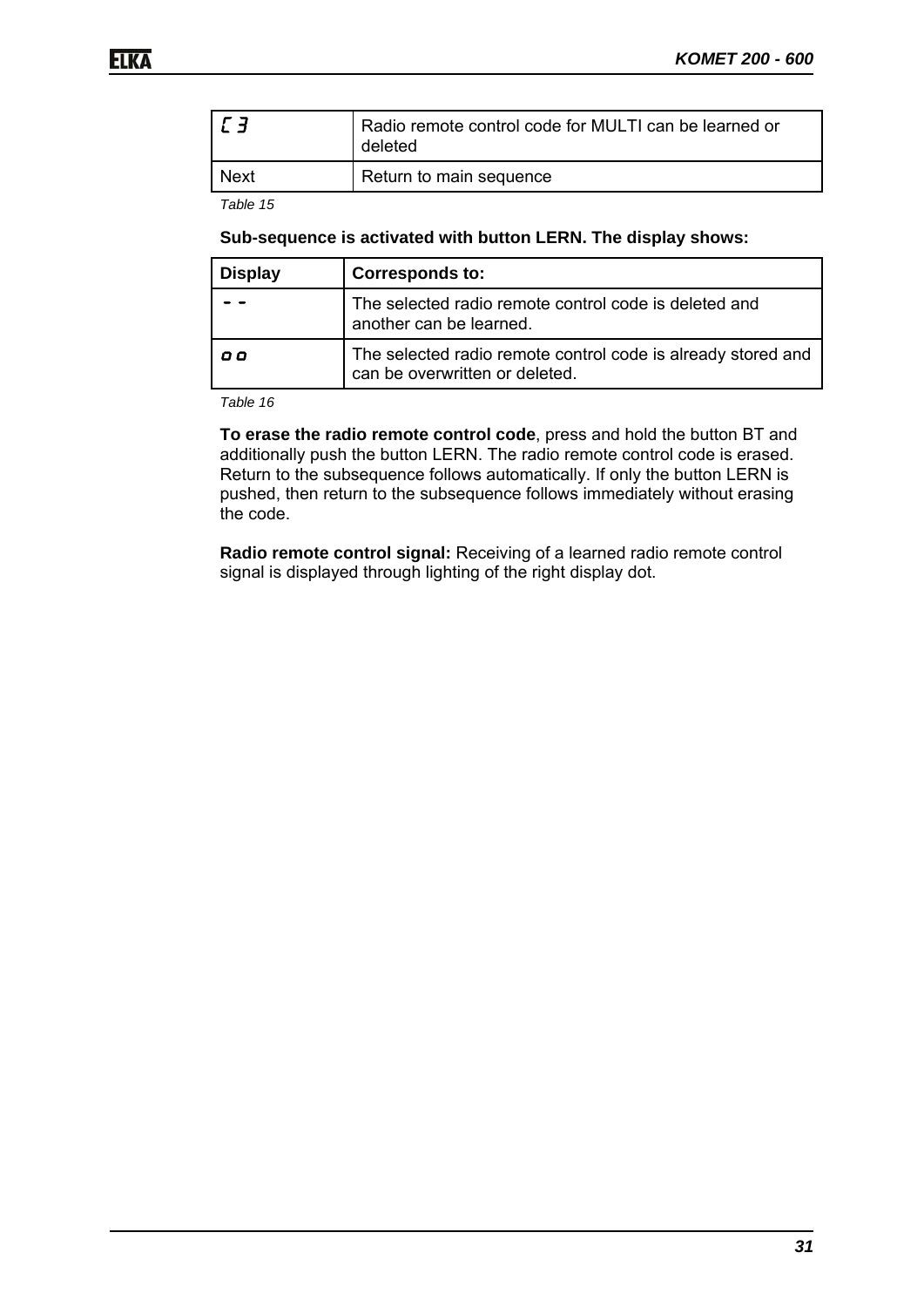#### **10.3.1.6 Sequence P6: Automatic closure for complete opening**

When sequence **P6** is activated by **button LERN**, the present value for stayopen time for complete opening is displayed. Possible values are **--** (not activated), 01 up to 299 (for 1s -299s). The value can be **increased using button BT** and **decreased using button BTG**. The decimal dots of the display are each equal to 100 (one lit dot =  $100$  / two lit dots = 200).

| Display(example) | <b>Corresponds to:</b>                                         |
|------------------|----------------------------------------------------------------|
|                  | Automatic closure is deactivated.                              |
| ך ק              | Automatic closure is activated. Stay-open time 23<br>seconds.  |
| 2.3              | Automatic closure is activated. Stay-open time 123<br>seconds. |
| 7.3.             | Automatic closure is activated. Stay-open time 223<br>seconds. |

*Table 17* 

Return to the learning sequence using **button LERN**.

When using automatic closure both wings close automatically after the learned stay-open time has elapsed. The stay-open time starts elapsing when the last wing has reached the position OPEN.

- When contact BS is opened, the automatic closure function is blocked.
- When the stay-open time has elapsed and the safety contact profile for direction CLOSE (SLZ) is currently activated, the gate remains open. The elapsed stay-open time will not be repeated. When the SLZ is not activated anymore and the stay-open time has elapsed, the warning time prior to closing starts.
- When the automatic closure function is blocked it will be reactivated with a new signal (BA or BT).
- When the lockage function for the photo-cells is activated, the automatic closure function is blocked, as long as an obstacle is present between the photo-cells (see sequence PB).
- When the gate hits an obstacle during closing and reversing is activated through SLZ, the gate opens. When automatic closure is activated and the obstacle is not removed, the gate will try to close twice. After hitting the obstacle for the second time the gate will reverse for a short distance and stop.- The counting will be erased when using BT, BA, or BZ.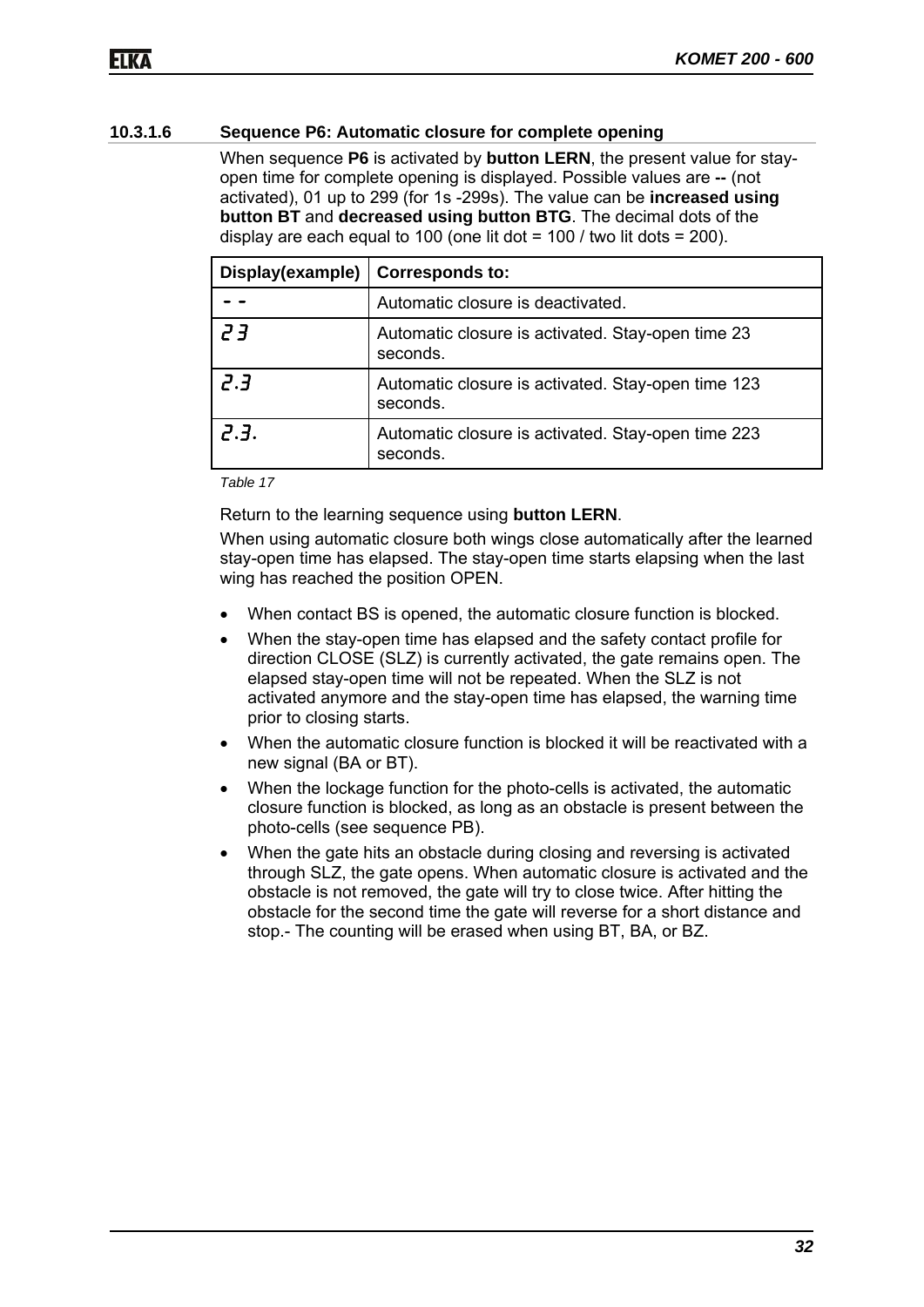#### **10.3.1.7 Sequence P7: Automatic closure for pedestrian wing**

When sequence **P7** is activated by **button LERN**, the present value for stayopen time for the pedestrian wing is displayed. Possible values are -- (not activated), 01 up to 299 (for1s - 299s). The value can be **increased using button BT** and **decreased using button BTG**. The decimal dots of the display are each equal to 100 (one lit dot =  $100$  / two lit dots = 200).

| Display(example) | <b>Corresponds to:</b>                                         |
|------------------|----------------------------------------------------------------|
|                  | Automatic closure is deactivated.                              |
| ך ק              | Automatic closure is activated. Stay-open time 23<br>seconds.  |
| 2.3              | Automatic closure is activated. Stay-open time 123<br>seconds. |
| 2.3.             | Automatic closure is activated. Stay-open time 223<br>seconds. |

*Table 18* 

Return to learning sequence using **button LERN**.

When using automatic closure the pedestrian wing closes automatically after the learned stay-open time has elapsed. The stay-open time starts elapsing when the wing has reached the position OPEN.

- When contact BS is opened, the automatic closure function is blocked.
- When the stay-open time has elapsed and the safety contact profile for direction CLOSE (SLZ) is currently activated, the gate remains open. The elapsed stay-open time will not be repeated. When the SLZ is not activated anymore and the stay open time has elapsed, the warning time prior to closing starts.
- When the automatic closure function is blocked it will be reactivated with a new signal (BA or BT).
- When the lockage function for the photo-cells is activated, the automatic closure function is blocked, as long as an obstacle is present between the photo-cells (see sequence PB).
- When the gate hits an obstacle during closing and reversing is activated through SLZ, the gate opens. When automatic closure is activated and the obstacle is not removed, the gate will try to close twice. After hitting the obstacle for the second time the gate will reverse for a short distance and stop. The counting will be erased when using BT, BA, or BZ.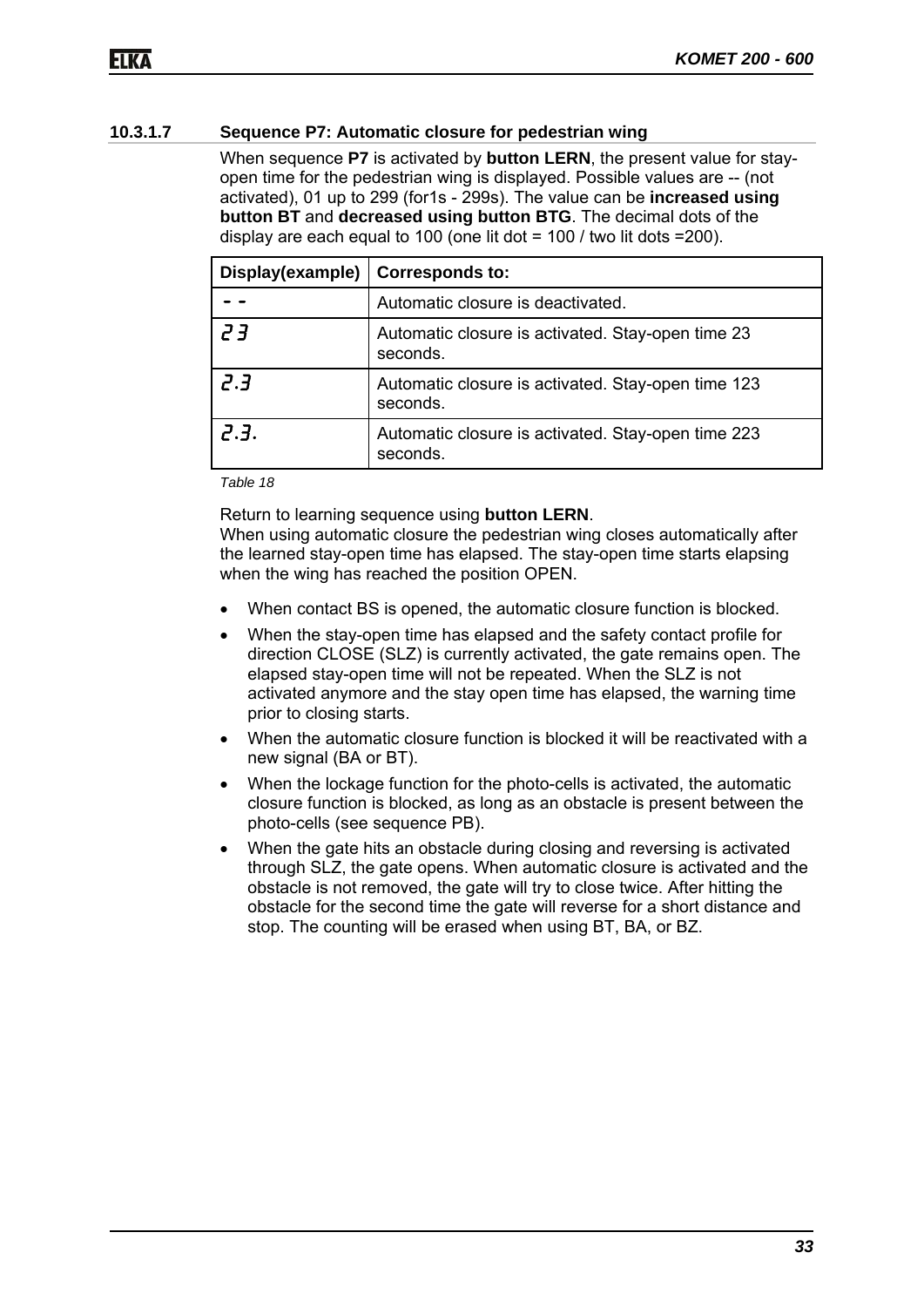#### **10.3.1.8 Sequence P8: Warning prior to opening and closing**

When sequence **P8** is activated by **button LERN**, the present value for warning time (opening and closing) is displayed. With the **button BT** the value can be selected (see table).Return to the learning sequence using **button LERN**. The warning light is only active, when a gate wing is moving and during warning prior to opening and closing.

| <b>Display</b> | <b>Warning time before</b><br>opening | <b>Warning time before</b><br>closing |
|----------------|---------------------------------------|---------------------------------------|
| 00             | No warning time                       | No warning time                       |
| <b>O4</b>      | No warning time                       | 4 seconds warning time                |
| 40             | 4 seconds warning time                | No warning time                       |
| ម ម            | 4 seconds warning time                | 4 seconds warning time                |

*Table 19* 

#### **10.3.1.9 Sequence P9: Photo-cell function**

When sequence P9 is activated by button LERN, the present selection for the photo-cellfunction is displayed. With the button BT the value can be selected (see table).Return to the learning sequence using button LERN.



| Drawing 13 |  |
|------------|--|
|            |  |

| <b>Function</b> | <b>Photo-</b><br>cell | Gate not<br>moving    | <b>Gate opens</b>                                           | <b>Gate closes</b>                                          |
|-----------------|-----------------------|-----------------------|-------------------------------------------------------------|-------------------------------------------------------------|
|                 | <b>LSI</b>            | Remains not<br>moving | <b>Stops</b><br>wheninterrupted,<br>openswhen free<br>again | <b>Stops</b><br>wheninterrupted,<br>openswhen free<br>again |
|                 | <b>LSA</b>            | Remains not<br>moving | <b>Stops</b><br>wheninterrupted,<br>openswhen free<br>again | <b>Stops</b><br>wheninterrupted,<br>openswhen free<br>again |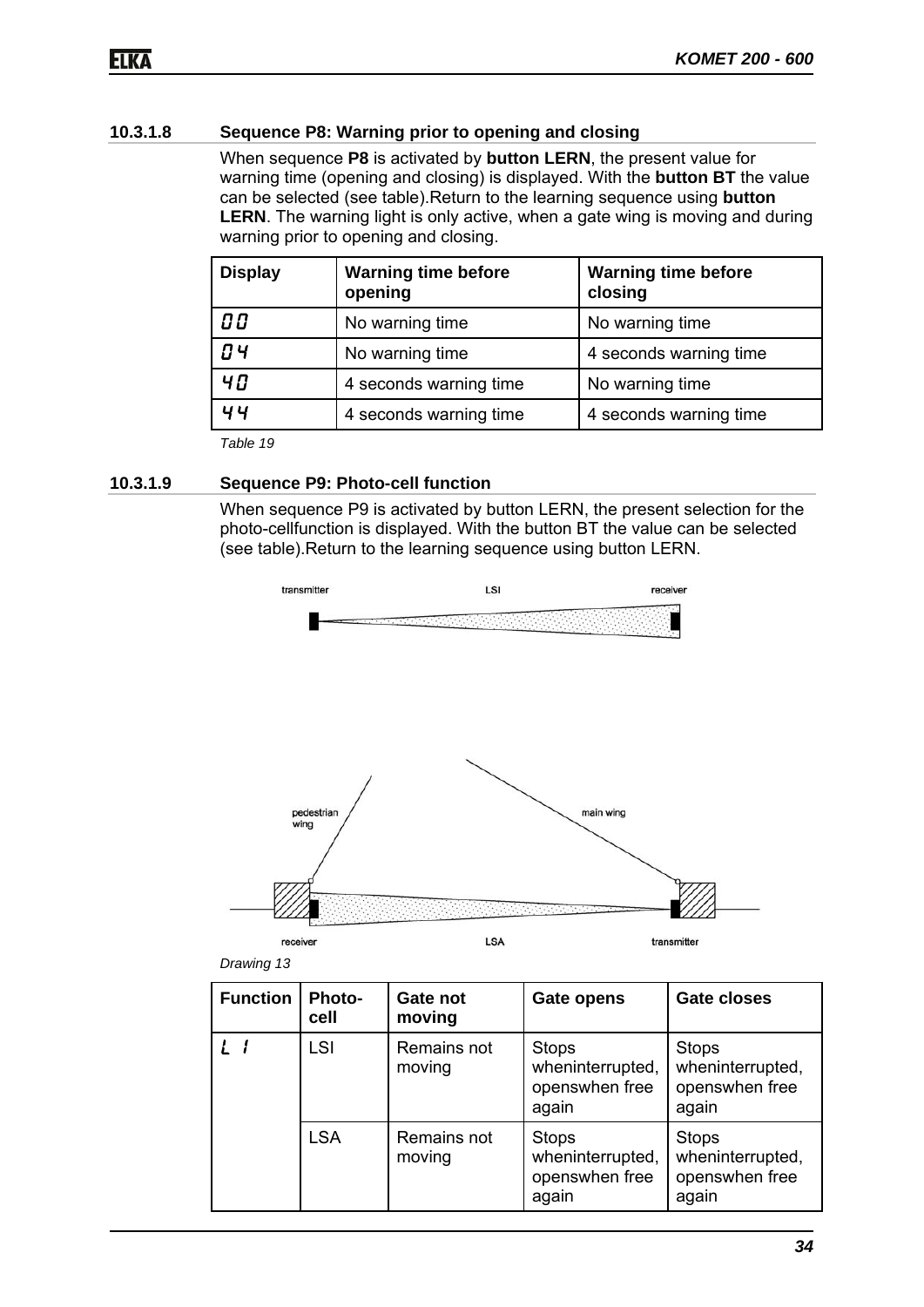| ק ו | <b>LSI</b> | Remains not<br>moving   | <b>Stops</b><br>wheninterrupted,<br>openswhen free<br>again | <b>Stops</b><br>wheninterrupted,<br>closeswhen free<br>again |
|-----|------------|-------------------------|-------------------------------------------------------------|--------------------------------------------------------------|
|     | <b>LSA</b> | Remains not<br>moving   | <b>Stops</b><br>wheninterrupted,<br>openswhen free<br>again | <b>Stops</b><br>wheninterrupted,<br>closeswhen free<br>again |
| LЗ  | <b>LSI</b> | Only closing<br>allowed | <b>Stops</b><br>wheninterrupted,<br>openswhen free<br>again | No effect                                                    |
|     | <b>LSA</b> | Only<br>openingallowed  | No effect                                                   | Stops and<br>opensimmediately                                |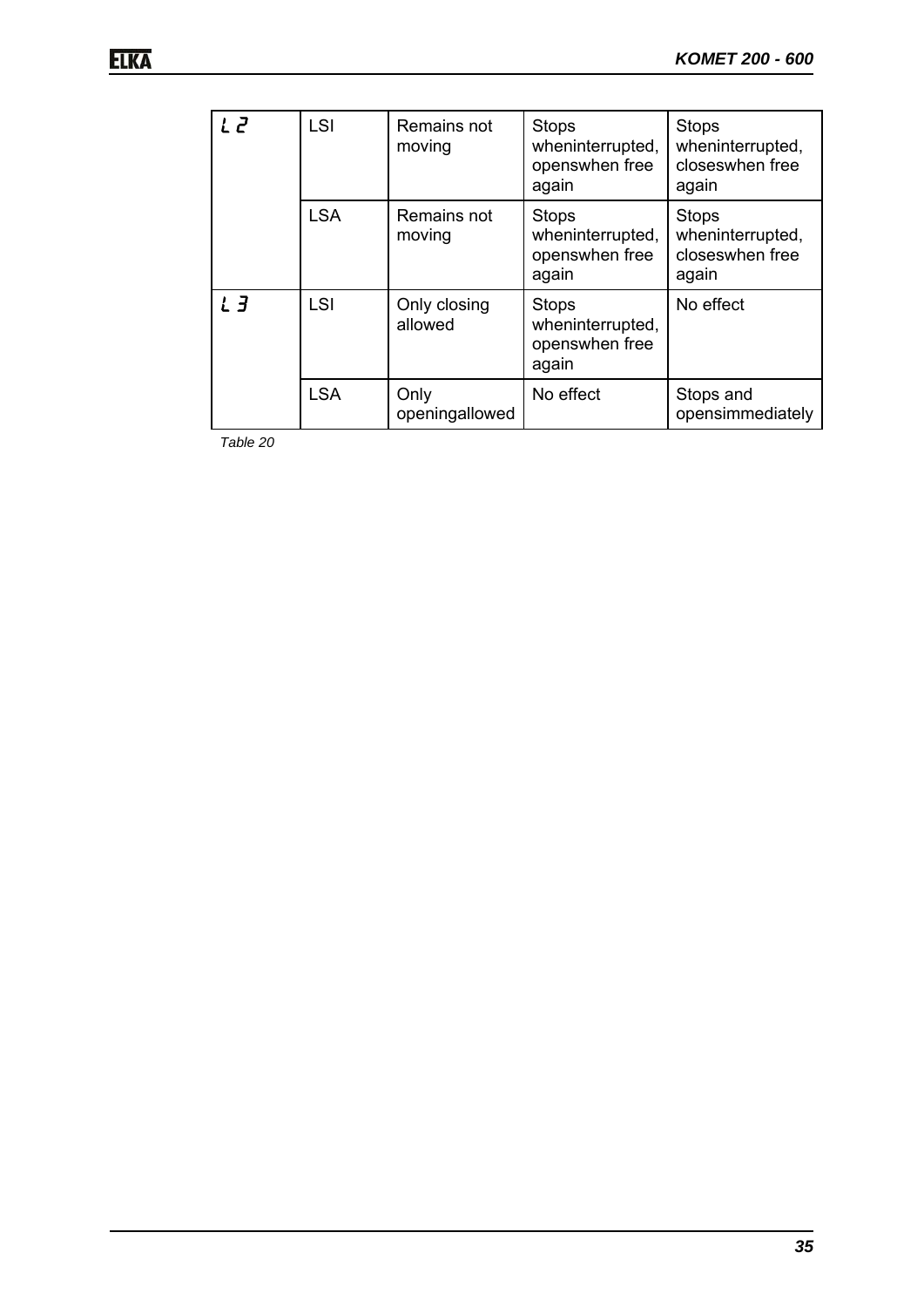#### **10.3.1.10 Sequence PA: Photo-cell testing**

Prior to every gate movement a photocell test may be performed. The test consists of two phases. During the first phase the supply of the transmitters is switched off. The controller expects within the next 2.5 s that the receiver reports an obstacle. During the second phase the supply of the transmitter is switched on again. The controller expects the receiver to report no obstacle any more. Only after this procedure the gate can move. If an error occurs in the first phase, the photocell (receiver) is damaged. The gate will not move. An error message is given through the display. If an error occurs in the second phase, the controller interprets this as a real obstacle. The gate will not move. No error message is given. You may connect and test each (LSI and LSA) maximum 6 pairs of photocells with the controller MO 36. Therefore add all n.c. relay contacts of the receivers in serial. Parallel to each relay contact you must add a **1kOhm resistor** (resistors are needed only when photocell test is used).



#### *Drawing 14*

**ATTENTION!** The MO 36 must learn how many photocells are connected to it. Activate the test by setting PA = ON and run the learning of the running distance P1.

**After this please check every single photocell for proper function.**

**REMARK:** When a faulty photo-cell is detected during photo-cell testing or when an obstacle is present within the photo-cell, the gate can be opened and closed in emergency mode (dead man's function).

When sequence **PA** is activated by **button LERN**, the present selection for the photo-cell testing is displayed. With the **button BT** the value can be selected (see table).Return to the learning sequence using **button LERN**.

| <b>Display</b> | <b>Corresponds to:</b>                                                                                                |
|----------------|-----------------------------------------------------------------------------------------------------------------------|
| o F            | Photo-cell testing deactivated                                                                                        |
| o n            | Photo-cells, which have past the LS-Test during sequence<br>P1, will execute photo-cell testing also in regular mode. |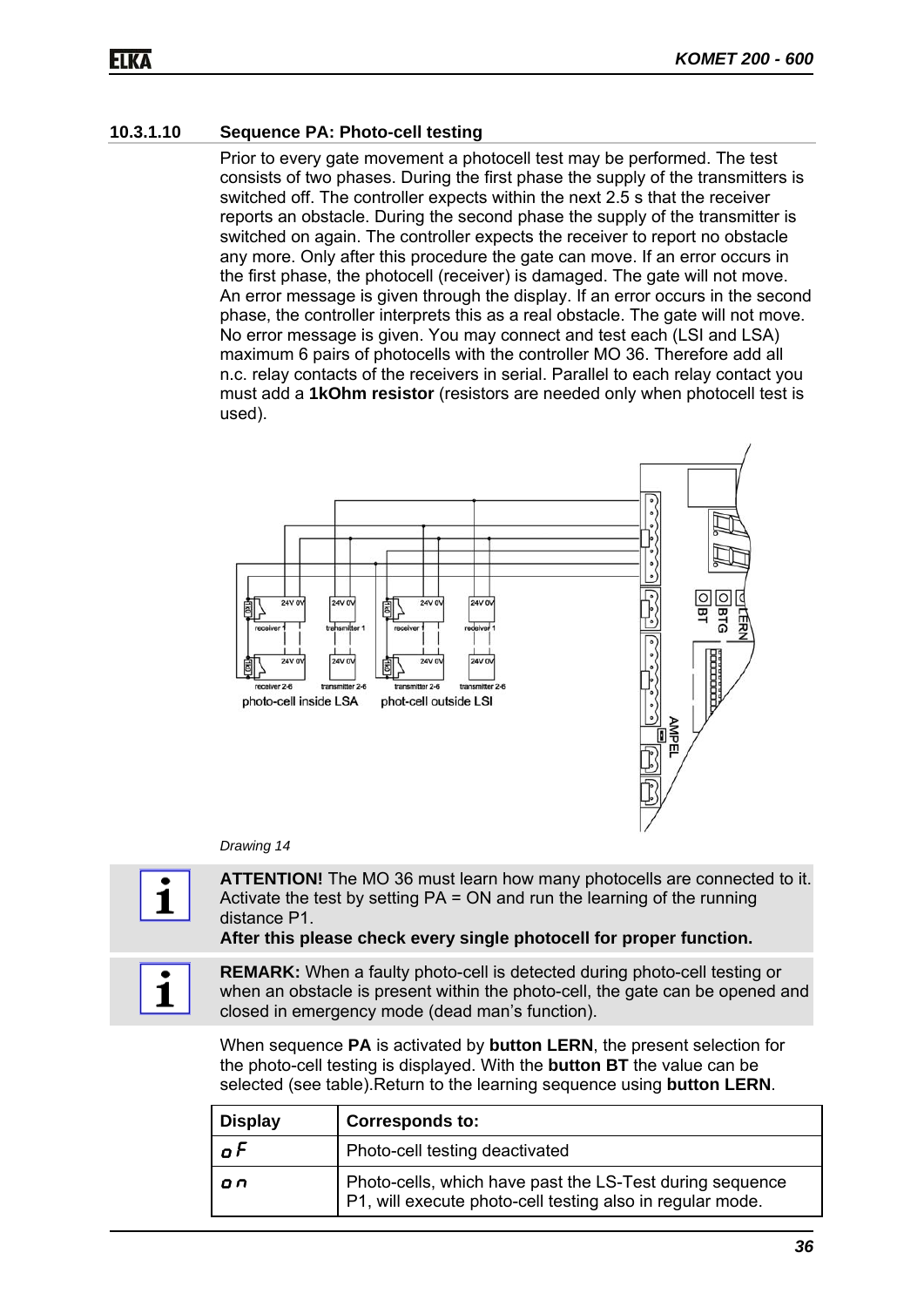#### *Table 21*





*Drawing 15* 

When using photo-cells in connection with the automatic closure for both wings, a lockage function is possible. To activate this function use the learning sequence.

- The lockage function is only activated when the gate is opened.
- When the gate reaches the end position OPEN, the lockage function is initialised. This means: when a vehicle passes through the gate from the outside, a signal from LSA (photo-cell outside) blocks the automatic closure function. Only the signal from LSI (photo-cell inside) removes the blocking and starts the stay-open time.
- When a vehicle passes through the gate from the inside, a signal from LSI blocks the automatic closure function. Only the signal from LSA removes the blocking and starts the stay-open time.

When sequence **PB** is activated by **button LERN**, the present selection is displayed. With the **button BT** the value can be selected (see table).Return to the learning sequence using **button LERN**.

| <b>Display</b> | <b>Corresponds to:</b>                                                                                                                                                                                                                                |
|----------------|-------------------------------------------------------------------------------------------------------------------------------------------------------------------------------------------------------------------------------------------------------|
| n F            | Lockage function is deactivated.                                                                                                                                                                                                                      |
| on             | Lockage function is activated (only working when automatic<br>closure is selected.) When the photo-cell is interrupted,<br>closing of the gate wing / wings is only possible, when the<br>vehicle / person has passed both (LSA and LSI) photo-cells. |

*Table 22* 

#### **10.3.1.12 Sequence PC: Pressure relief of electromechanical bolt**

When sequence PC is activated by button LERN, the present selection is displayed. With the button BT the value can be selected (see table). Return to the learning sequence using button LERN.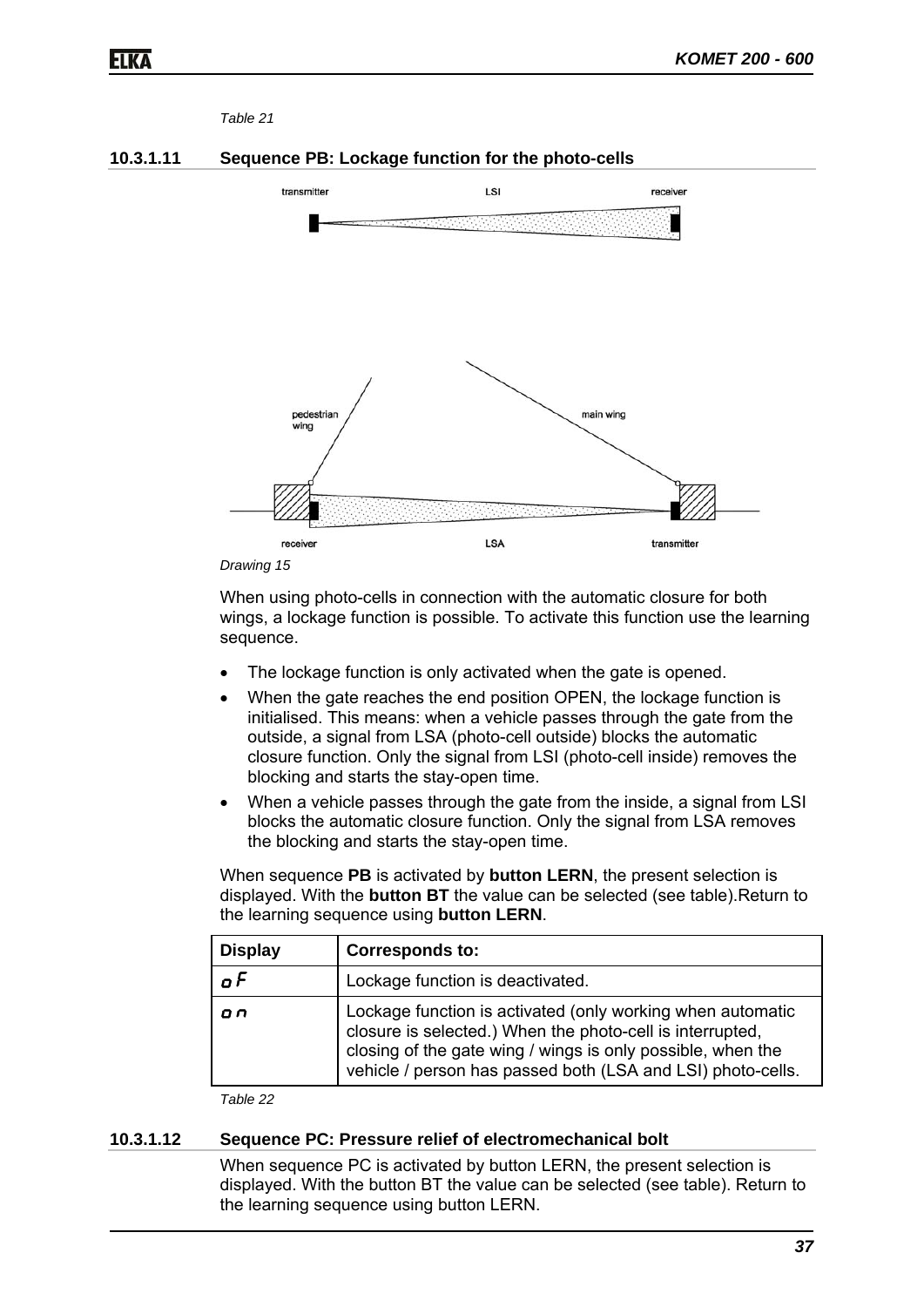| <b>Display</b> | <b>Corresponds to:</b>                                                                                                    |
|----------------|---------------------------------------------------------------------------------------------------------------------------|
| S <sub>1</sub> | Pressure relief for electromagnetic bolt is deactivated.                                                                  |
| S <sub>2</sub> | The gate wing pushes slowly (500ms min., but 1000ms max.)<br>against the end stopper until the selected force is reached. |
| S3             | The gate wing pushes slowly (500ms min., but 2000ms max.)<br>against the end stopper until the selected force is reached. |
| S4             | The gate wing pushes slowly (500ms min., but 90s max.)<br>against the end stopper until the selected force is reached.    |

*Table 23* 

#### **10.3.1.13 Sequence PD: Wind blast suppression**

It can be chosen to either reverse on obstacle immediately, or to reverse after a preset time. When setting a time, a short wind blast or an oscillating gate wing do not result in a stop (and reversal).



**ATTENTION! Only use the wind blast suppression, when additional safety devices like photo-cells and safety contact profiles are installed at the gate.**

When sequence **PD** is activated by **button LERN**, the present selection is displayed. With the **button BT** the value can be selected (see table). Return to the learning sequence using **button LERN**.

| <b>Display</b> | <b>Corresponds to:</b>                                                                                                                                                        |
|----------------|-------------------------------------------------------------------------------------------------------------------------------------------------------------------------------|
|                | No wind blast suppression. The controller immediately reacts<br>on obstacle/wind blast.                                                                                       |
| $U$ / bis $U9$ | The wind blast suppression equals 1s (for U1) up to 9s (for U9). The controller reacts on obstacle / wind blast only after<br>the selected time1s (for U1) up to 9s (for U9). |

*Table 24* 

#### **10.3.1.14 Sequence PE: Multi-functional relay**

The multi-functional relay on the controller is suitable for four different modes. During learning function the relay is inactive.

When sequence **PE** is activated by **button LERN**, the present selection is displayed. With the **button BT** the value can be selected (see table). Return to the learning sequence using **button LERN**.

| <b>Display</b> | <b>Corresponds to:</b>                                                                                           |
|----------------|------------------------------------------------------------------------------------------------------------------|
| $\mathsf{r}$ 1 | Push button mode: The relay is active as long as the<br>controller receives the radio remote control code MULTI. |
| r 2            | Toggle mode: The relay alternates between active and<br>deactive with each radio remote control code MULTI.      |
| $r \bar{d}$    | Light pulse mode: The relay is active for 1 second, when BT,<br>FunkBT, BTG, Funk BTG, BA or BZ are pushed.      |
| $-4$           | 3-minute light: The relay is active for 180 seconds, when BT,<br>FunkBT, BTG, Funk BTG, BA or BZ are pushed.     |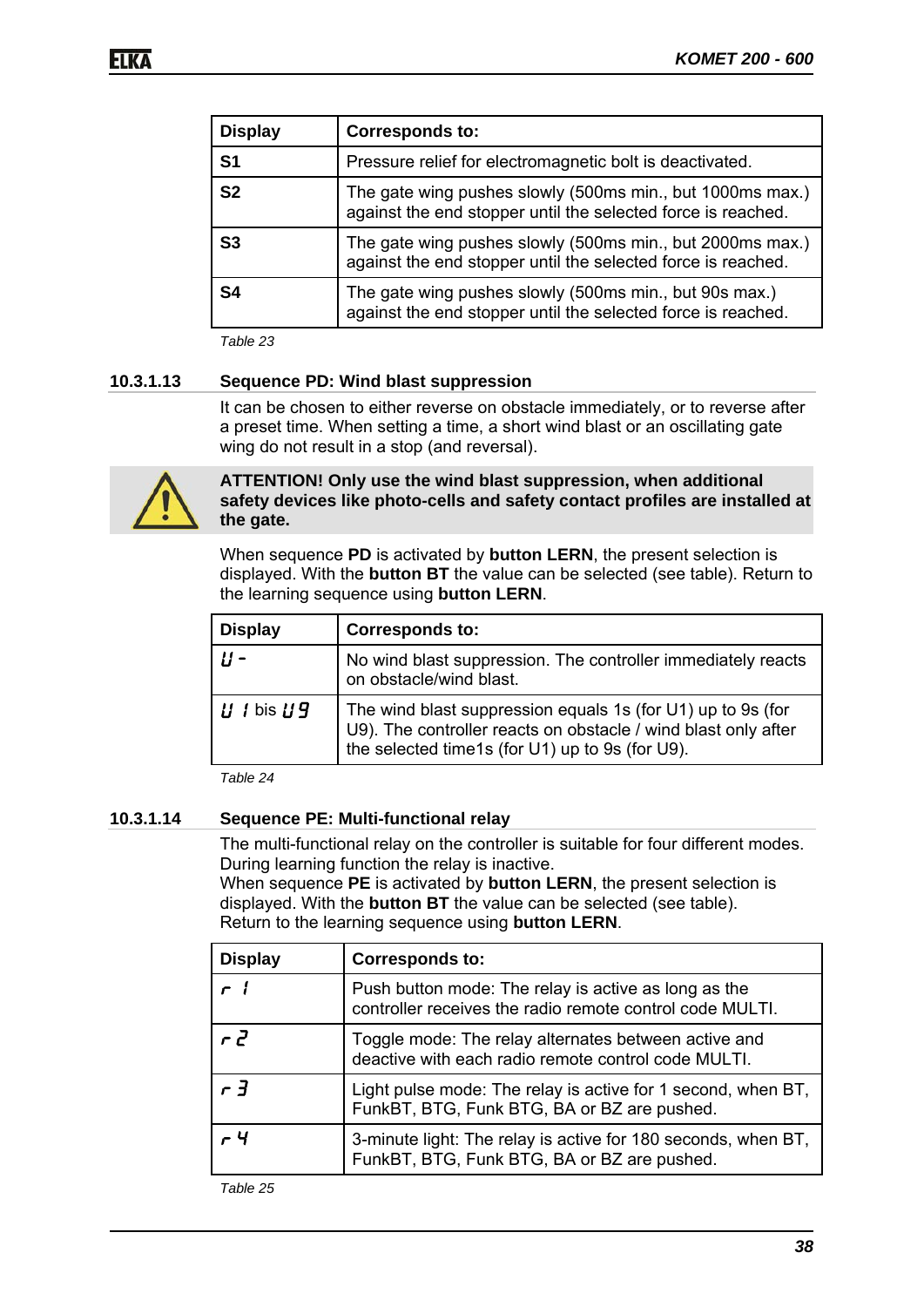#### **10.3.1.15 Sequence PF: Return to original settings**

When sequence **PF** is activated by **button LERN**,  $\mathbf{r} \mathbf{F}$  is displayed. To return to original settings, **press and hold button BT** and **push button LERN**. When only **button LERN** ispushed, you return to learning sequence without changing any values. After returning to original settings, the running distance has to be relearned.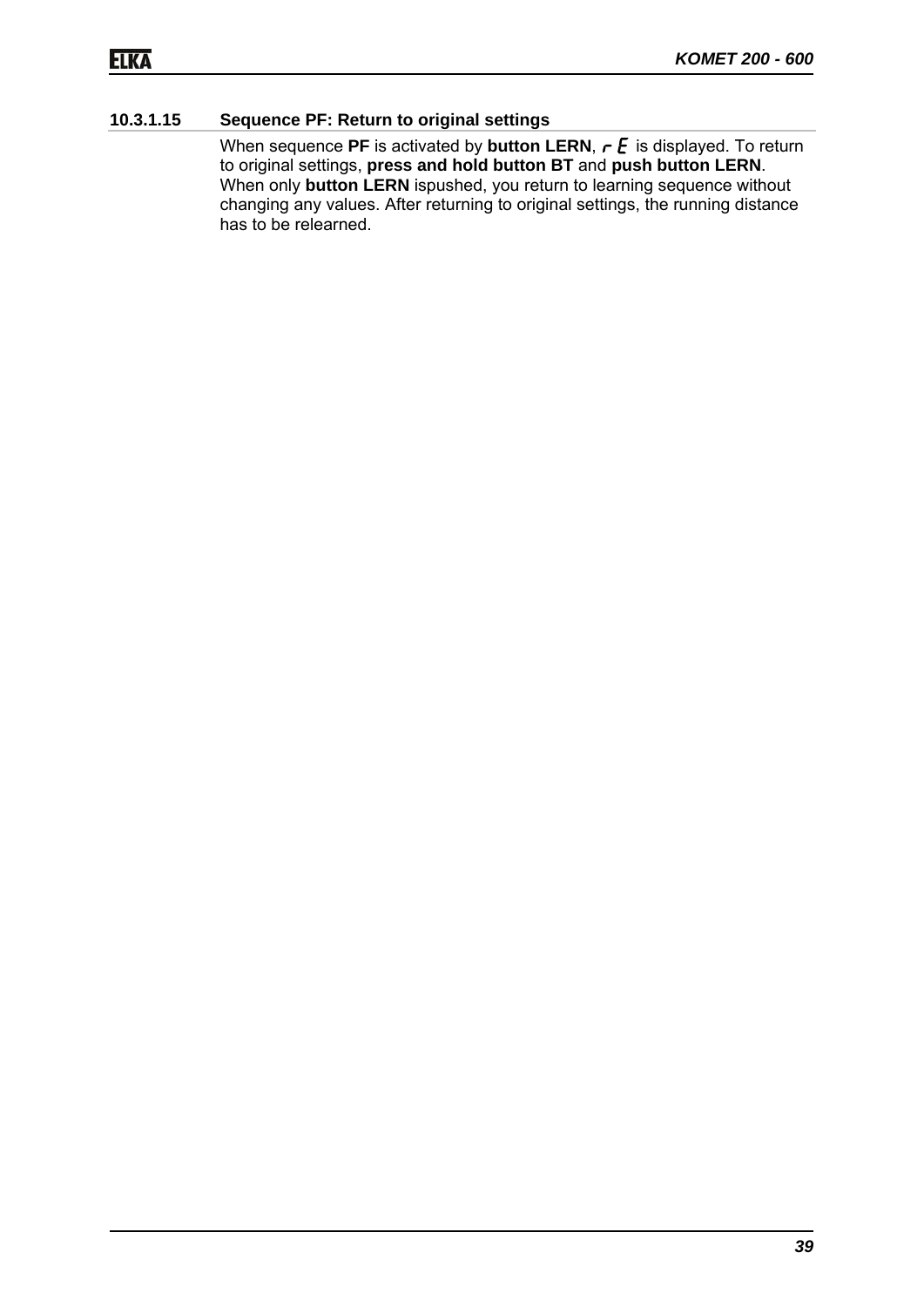### **10.4 Safety contact profiles for gate open (SLA) and close (SLZ)**

1

Gates with two wings: When a safety contact profile is activated, both motors react.

The controller has two integrated detectors with testing function (according to EN954-1 category 2 for safety contact profiles with 8.2kOhm resistor) for gate OPEN and CLOSE. The status of the safety contact profiles is displayed by red LEDs (SLA and SLZ). When the safety contact profile is activated, the matching LED lights.

| Direction of<br>movement | <b>Function of SLA</b>                                             | <b>Function of SLZ</b>             |
|--------------------------|--------------------------------------------------------------------|------------------------------------|
| From stop to open        | Only possible in<br>emergency mode                                 |                                    |
| From stop to<br>closing  |                                                                    | Only possible in<br>emergency mode |
| Opening                  | Stop and movement for a<br>short distance into<br>direction closed |                                    |
| Closing                  |                                                                    | Stop and re-opening                |

*Table 26* 



**Automatic closure:** When the gate hits an obstacle during closing and reversing is activated through SLZ, the gate opens. When automatic closure is activated and the obstacle is not removed, the gate will try to close twice. After hitting the obstacle for the second time the gate will reverse for a short distance and stop.- The counting will be erased when using BT, BA, or BZ.

The connection of the n.o. contact with  $8.2k\Omega \pm 5\%$  resistor (parallel) or the n.c. contact with 8.2kΩ ±5% resistor (serial) is possible. In case no safety contact profiles are connected, an 8.2kΩ ±5% resistor has to be connected. When using more than one safety contact profile, they can be connected in sequence (see drawing below).

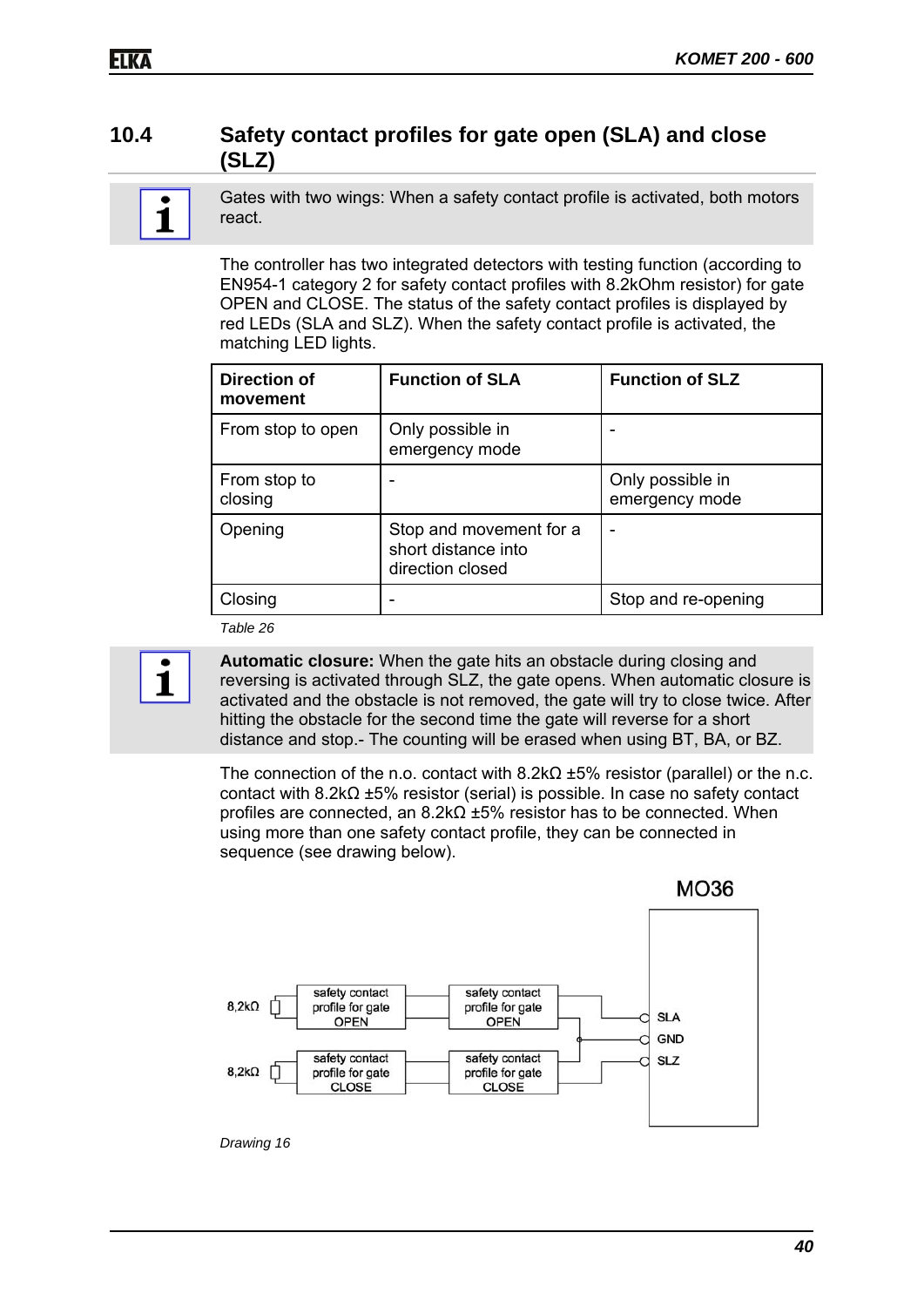### **10.5 Additional modules**

### **10.5.1 Timer module ASU2 (optional)**

The timer module can be plugged onto the controller. Function: When the timer has reached the set time for open, it sends an OPEN command to the controller. The gate cannot be closed as long as the timer is activated. After the open time has elapsed, the timer sends a CLOSE command to the controller. Note: When the timer sends the CLOSE command, the gate is closed immediately, even when automatic closure is activated.

### **10.5.2 Traffic light module AMO34A (optional)**

Red and/or green traffic lights can be connected to the traffic light module.





| <b>Gate position</b>                                                  | <b>Red traffic light</b> | <b>Green traffic light</b> |
|-----------------------------------------------------------------------|--------------------------|----------------------------|
| Gate is<br>completely<br>open                                         | Off                      | On                         |
| Gate is not<br>open (it is<br>moving,<br>partially open,<br>orclosed) | On                       | Off                        |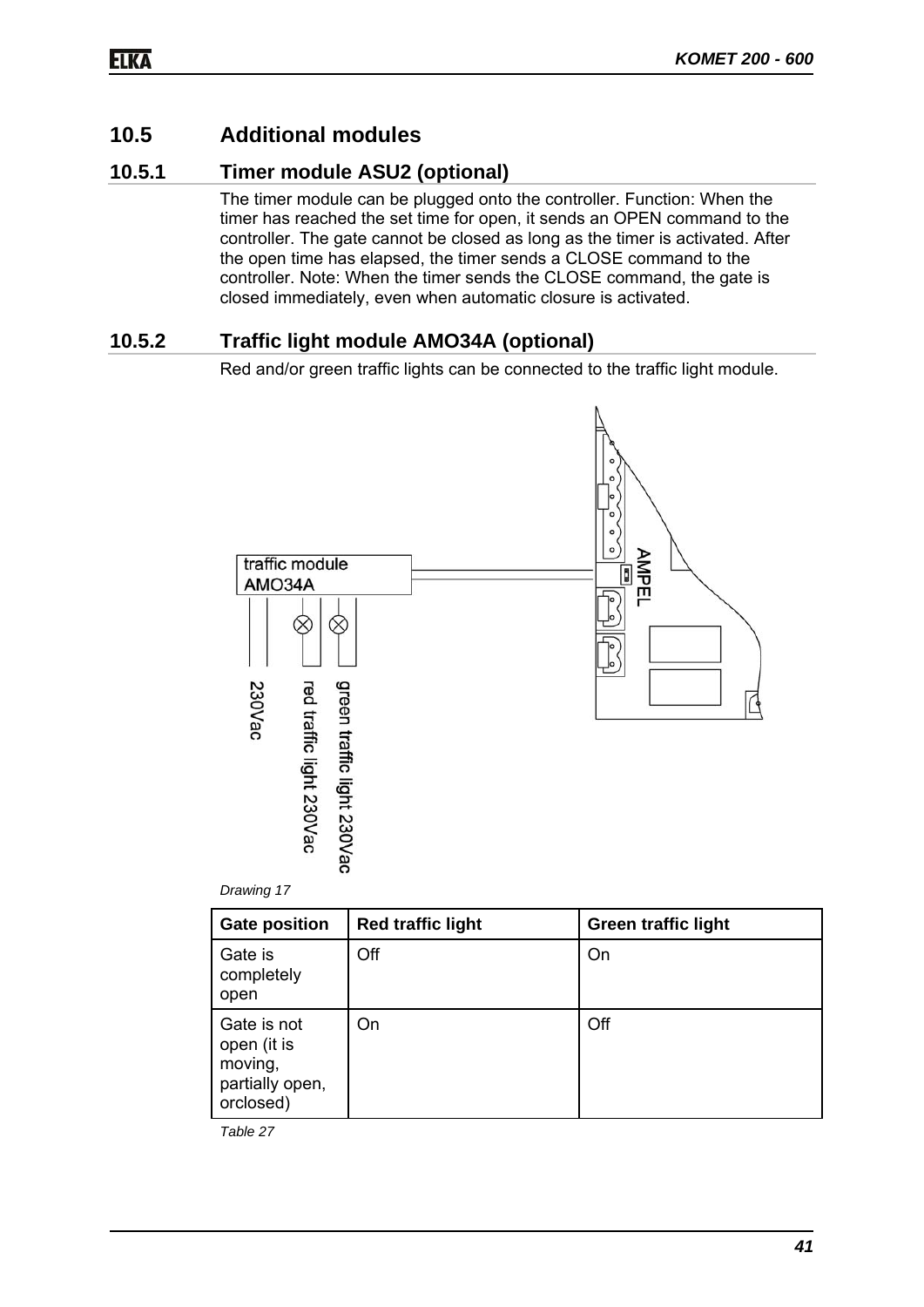### **10.6 Power failure**

After power failure or disconnecting from mains the position of the wing/wings is unknown to the controller. The controller first works in a starting mode. The wings are moving slowly. A pressure relief of electromagnetic bolt occurs before every movement. The wings close one after the other. When stopping at the end position (closed), the controller recognises this position. The controller continues in its regular mode. Note: Emergency mode is possible during the starting mode.

### **10.7 Fault diagnosis**

An error is shown on the display as a code, when detected by the controller. The following errors are recognised and displayed.

| <b>Display</b> | Error                                                                                                                                       |
|----------------|---------------------------------------------------------------------------------------------------------------------------------------------|
| E <sub>1</sub> | Photo-cell testing LSI failed.                                                                                                              |
| E <sub>2</sub> | Photo-cell testing LSA failed.                                                                                                              |
| E <sub>3</sub> | Testing safety contact profile SLA failed.                                                                                                  |
| EЧ             | Testing safety contact profile SLZ failed.                                                                                                  |
| E 5            | Running distance exceeded (gate was stopped). Check end<br>stoppers and re-learn the running distance.                                      |
| E <sub>5</sub> | The power supply limit for the external equipment 12V has<br>been reached. The power source load is too high. The<br>controller is blocked. |
| E 7            | The power supply limit for the external equipment 24V has<br>been reached. The power source load is too high. The<br>controller is blocked. |
| E B            | The memory data has been lost / is faulty. The controller has<br>to be relearned.                                                           |
| E <sub>9</sub> | Error in storing of data on memory. Controller is faulty. Return<br>for repairs.                                                            |
| E <sub>R</sub> | Error in the redundant detection of BS. Controller is faulty.<br>Return for repairs.                                                        |
| EЬ             | The controller detects one of the motor relays is faulty. Return<br>for repairs.                                                            |
| EC             | Measuring amplifier faulty. Return for repairs.                                                                                             |
| Ed             | The main wing pulser is faulty. Check the wiring between the<br>opener and controller.                                                      |
| <b>EE</b>      | The pedestrian wing pulser is faulty. Check the wiring<br>between the opener and controller.                                                |
| $E$ $F$        | Power supply Uext has a short cut. OR At least one wing is<br>released. Check the emergency release.                                        |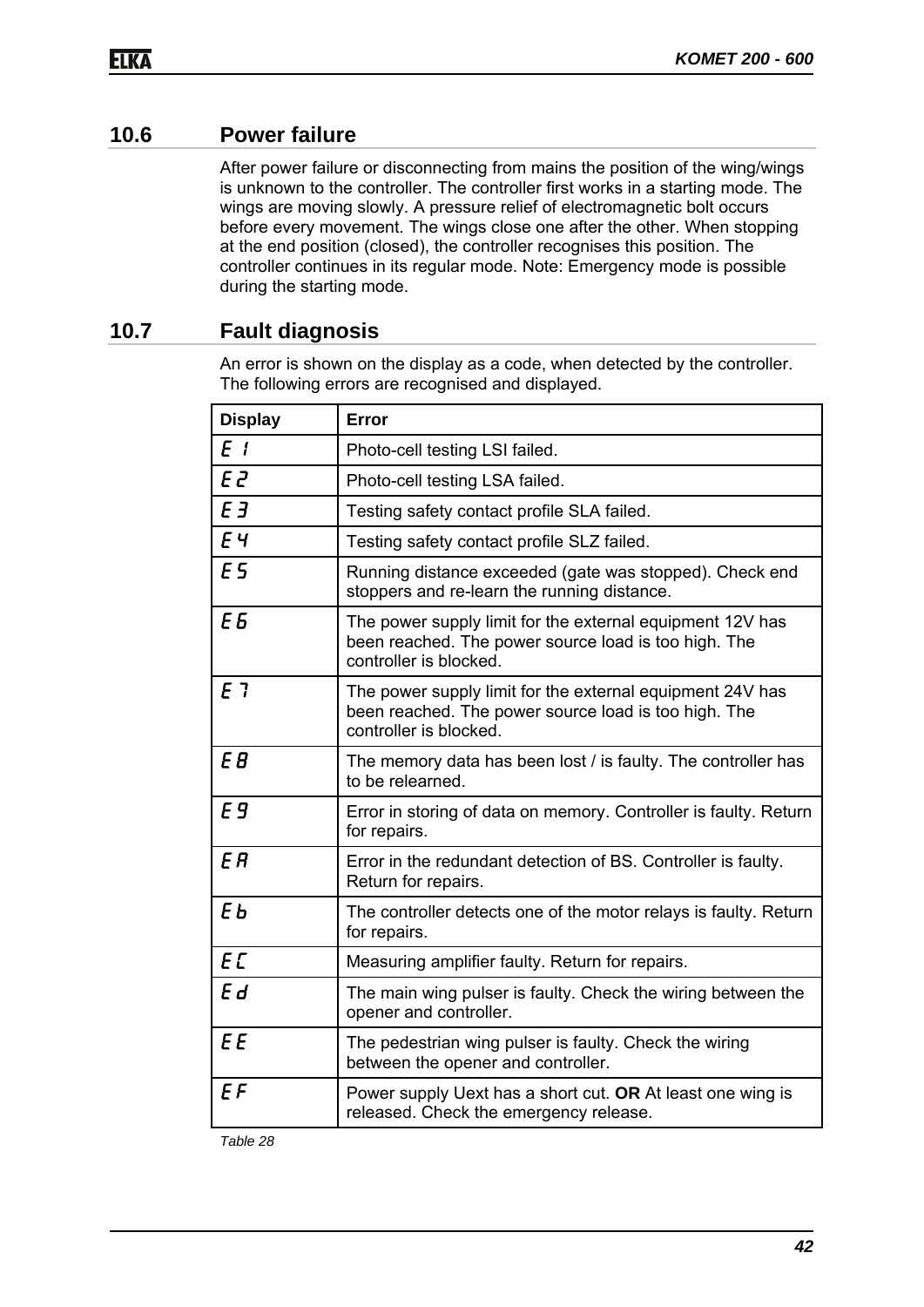### **10.8 Emergency mode**

In case a safety device (LSA, LSI, SLA or SLZ) is faulty, emergency mode is possible. After a warning time of 10 seconds, the gate can be moved in an emergency mode by using BA or BZ (dead man's function). During the warning time as well as during the emergency mode the warning light is flashing. Emergency mode by radio remote control BT or BTG) is not possible due to safety reasons.



#### **WARNING!**

**Even when a safety device is faulty, the gate can be moved by BA and BZ. The buttons BA and BZ therefore have to be installed in such a way, that the gate can be seen during movement.** 



#### **WARNING!**

**Are external devices -giving a constant signal (e.g. timer) - connected to BA or BZ, these devices can activate the emergency mode and move the gate when a safety feature is faulty or active.** 



#### **WARNING!**

**In case the multi-functional relay is used for an additional radio remote channel, which is connected to BA or BZ, the emergency mode can be started by radio remote control. In this case only fixed transmitters should be used in such away, that the gate can be seen during movement.**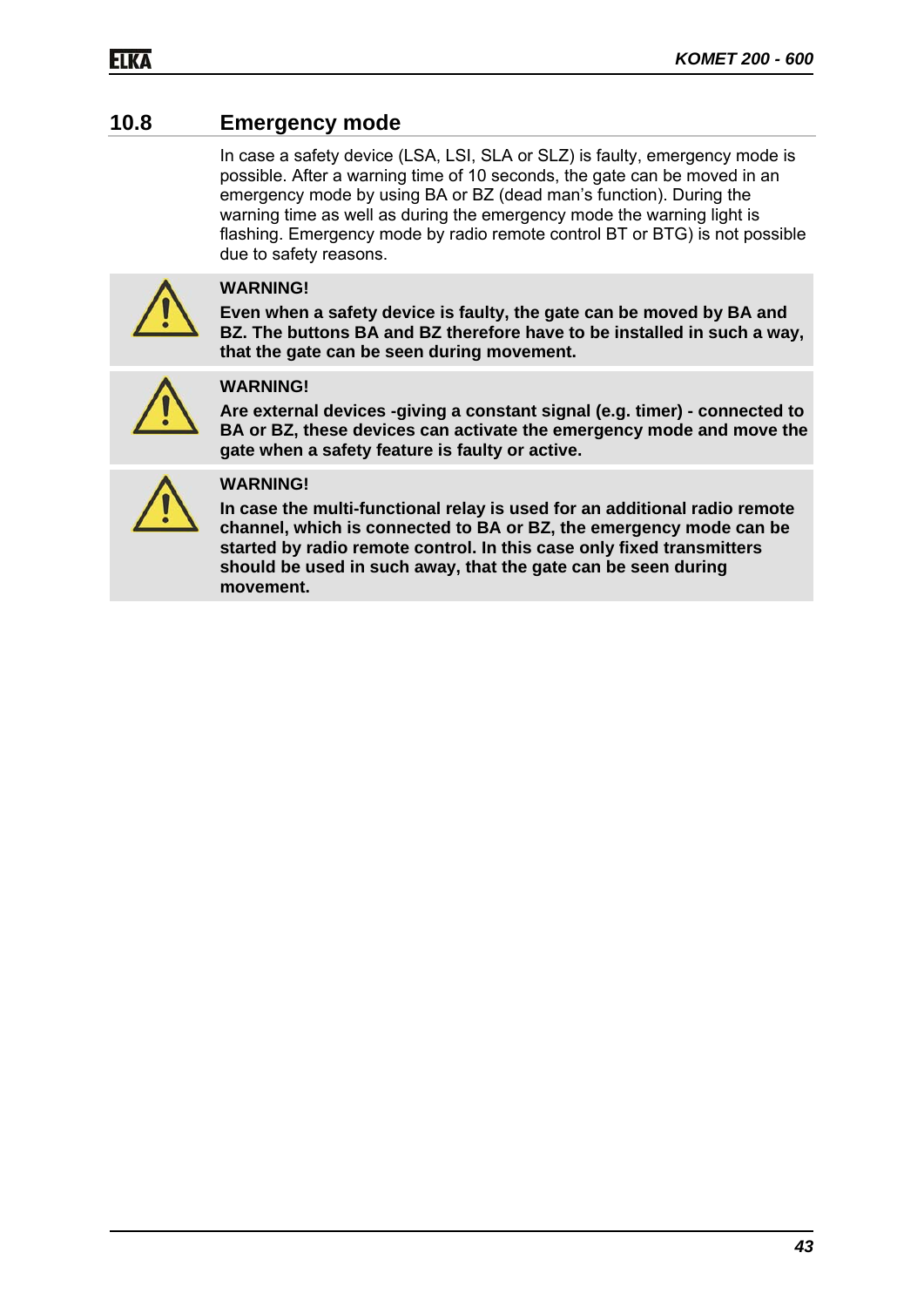# **10.9 Parameter and Original settings**

| Constant, not changeable values            |                      |  |
|--------------------------------------------|----------------------|--|
| <b>Parameter</b>                           | Original<br>settings |  |
| Time-lag before reactivating motor         | 500 <sub>ms</sub>    |  |
| Reversing for a short distance on obstacle | 500 <sub>ms</sub>    |  |
| Time-lag before reversing                  | 200 <sub>ms</sub>    |  |
| Max. running time limit                    | 500s                 |  |
| Running time reserve during regular mode   | 10 <sub>s</sub>      |  |
| Warning time prior to emergency mode       | 10 <sub>s</sub>      |  |

| <b>Changeable values</b>                |                                                                                               |                      |  |
|-----------------------------------------|-----------------------------------------------------------------------------------------------|----------------------|--|
| <b>Parameter</b>                        | <b>Selection</b><br>range                                                                     | Original<br>settings |  |
| Running distance                        | Max. 32.000<br>Impulse                                                                        | 3.000<br>Impulse     |  |
| Force                                   | $1 - 99$                                                                                      | 30                   |  |
| Speed                                   | 1/8                                                                                           | 8                    |  |
| Time lag during opening                 | $0s - 9s$                                                                                     | 2s                   |  |
| Time lag during closing                 | $0s - 9s$                                                                                     | 5s                   |  |
| Stay-open time for both wings           | 1s - 299s /<br><b>OFF</b>                                                                     | <b>OFF</b>           |  |
| Stay-open-time for pedestrian wing      | 1s - 299s /<br><b>OFF</b>                                                                     | <b>OFF</b>           |  |
| Wind blast suppression                  | $0s - 9s$                                                                                     | 0s                   |  |
| Warning prior to opening                | 0s / 4s<br>0s                                                                                 |                      |  |
| Warning prior to closing                | 0s/4s<br>0s                                                                                   |                      |  |
| Pressure relief of electromagnetic bolt | 0s / 1s / 2s /<br>90s                                                                         | 0s                   |  |
| Multi-functional relay                  | Push<br>Push button<br>mode /<br>button<br>Togglemode<br>/ Light pulse<br>/ 3-minute<br>light |                      |  |
| LS lockage function                     | ON / OFF                                                                                      | <b>OFF</b>           |  |
| Photo-cell function                     | L1/L2/L3                                                                                      | L1                   |  |
| Number of wings                         | 1/2                                                                                           | $\mathbf{1}$         |  |
| Photo-cell testing                      | ON / OFF                                                                                      | <b>OFF</b>           |  |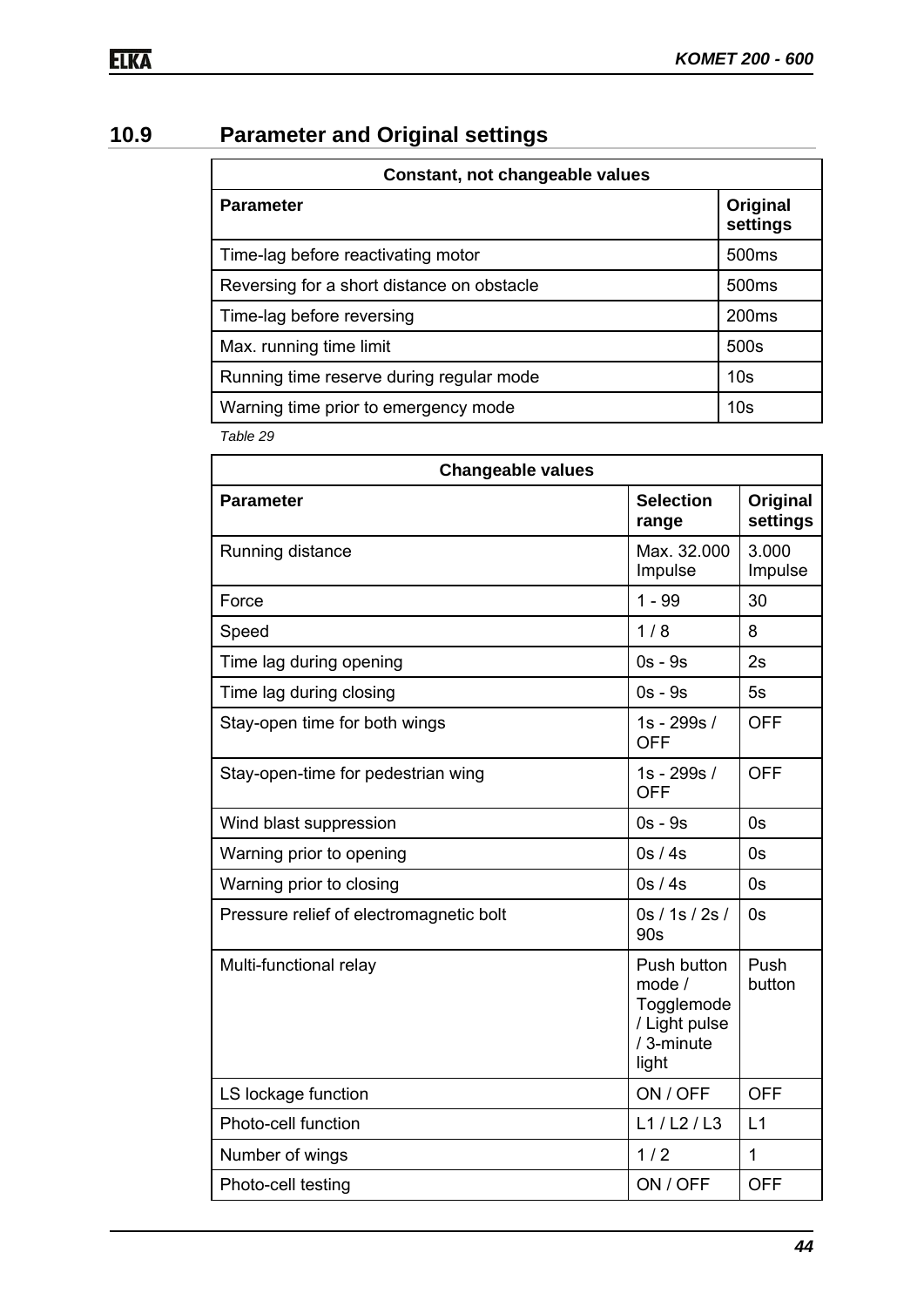| Radio remote control code BT         | X-Code | $- + - + -$ |
|--------------------------------------|--------|-------------|
| All other radio remote control codes | X-Code | deleted     |